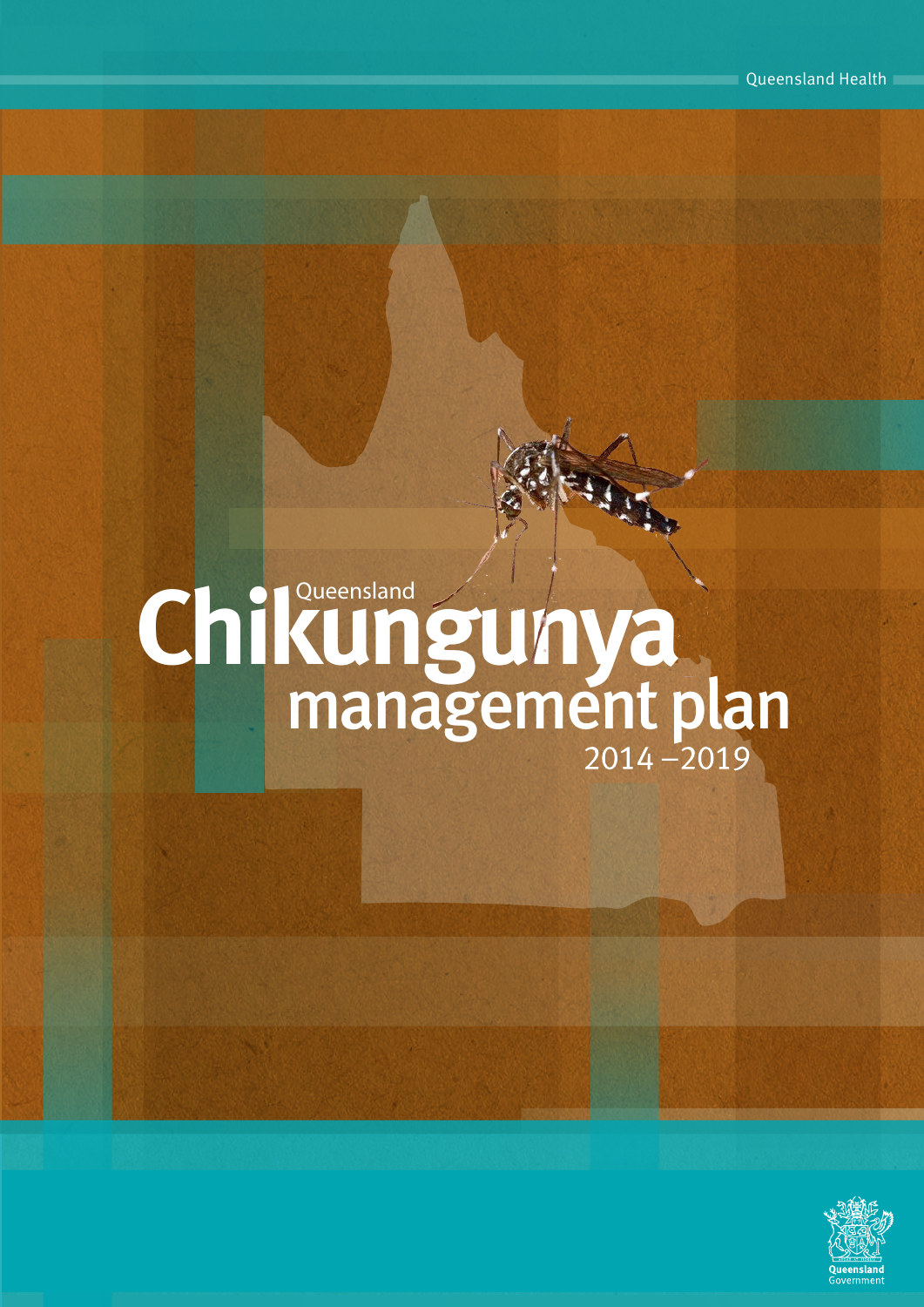This plan shall be titled and known as the: **Queensland chikungunya management plan 2014–2019** 

#### **Authorisation**

The *Queensland chikungunya management plan 2014–2019* is issued under the authority of the Chief Health Officer and is a sub-plan to the Queensland joint strategic framework for mosquito management.

To meet the challenge of preventing or minimising chikungunya outbreaks in Queensland, Queensland Health in collaboration with local government and other key stakeholders has developed the Queensland chikungunya management plan 2014–2019. This plan serves to guide and coordinate efforts to manage chikungunya in Queensland.

#### **Approved by:**

**Dr Jeannette Young, Chief Health Officer, Queensland Health**

**Date:** 3 March 2014

#### **Authority and planning responsibility**

The development, implementation and revision of this plan is the responsibility of the Senior Director, Communicable Diseases Unit.

Proposed amendments to this plan are to be forwarded to:

Senior Director Communicable Diseases Unit Queensland Health 15 Butterfield Street Herston QLD 4006 PO Box 2368 Fortitude Valley BC 4006

This plan will be updated and available electronically at www.health.qld.gov.au

#### **Acknowledgements**

The Queensland chikungunya management plan 2014–2019 (CMP) was developed in consultation with the following agencies:

- **Oueensland Health**
- Local government representatives

The CMP is based on the international best practice model as outlined by the WHO (World Health Organisation) regional office for South East Asia. This CMP would not be possible without the contribution from those stakeholders involved in the development and subsequent reviews of the plan.

#### **Queensland chikungunya management plan 2014–2019**

Published by the State of Queensland (Queensland Health), July 2014  $\odot$   $\odot$  $\overline{\phantom{a}}$ 

This document is licensed under a Creative Commons Attribution 3.0 Australia licence. To view a copy of this licence, visit creativecommons.org/licenses/by/3.0/au

© State of Queensland (Queensland Health) 2014.

You are free to copy, communicate and adapt the work as long as you attribute the State of Queensland (Queensland Health).

#### **For more information contact:**

Communicable Diseases Unit Chief Health Officer Branch, Department of Health, PO Box 2368, Fortitude Valley BC 4006 Ph: (07) 3328 9724 Fax: (07) 3328 9782

An electronic version of this document is available at: www.health.qld.gov.au/mozziediseases/default.asp

#### **Disclaimer**

The content presented in this publication is distributed by the Queensland Government as an information source only. The State of Queensland makes no statements, representations or warranties about the accuracy, completeness or reliability of any information contained in this publication. The State of Queensland disclaims all responsibility and all liability (including without limitation for liability in negligence) for all expenses, losses, damages and costs you might incur as a result of the information being inaccurate or incomplete in any way, and for any reason reliance was placed on such information.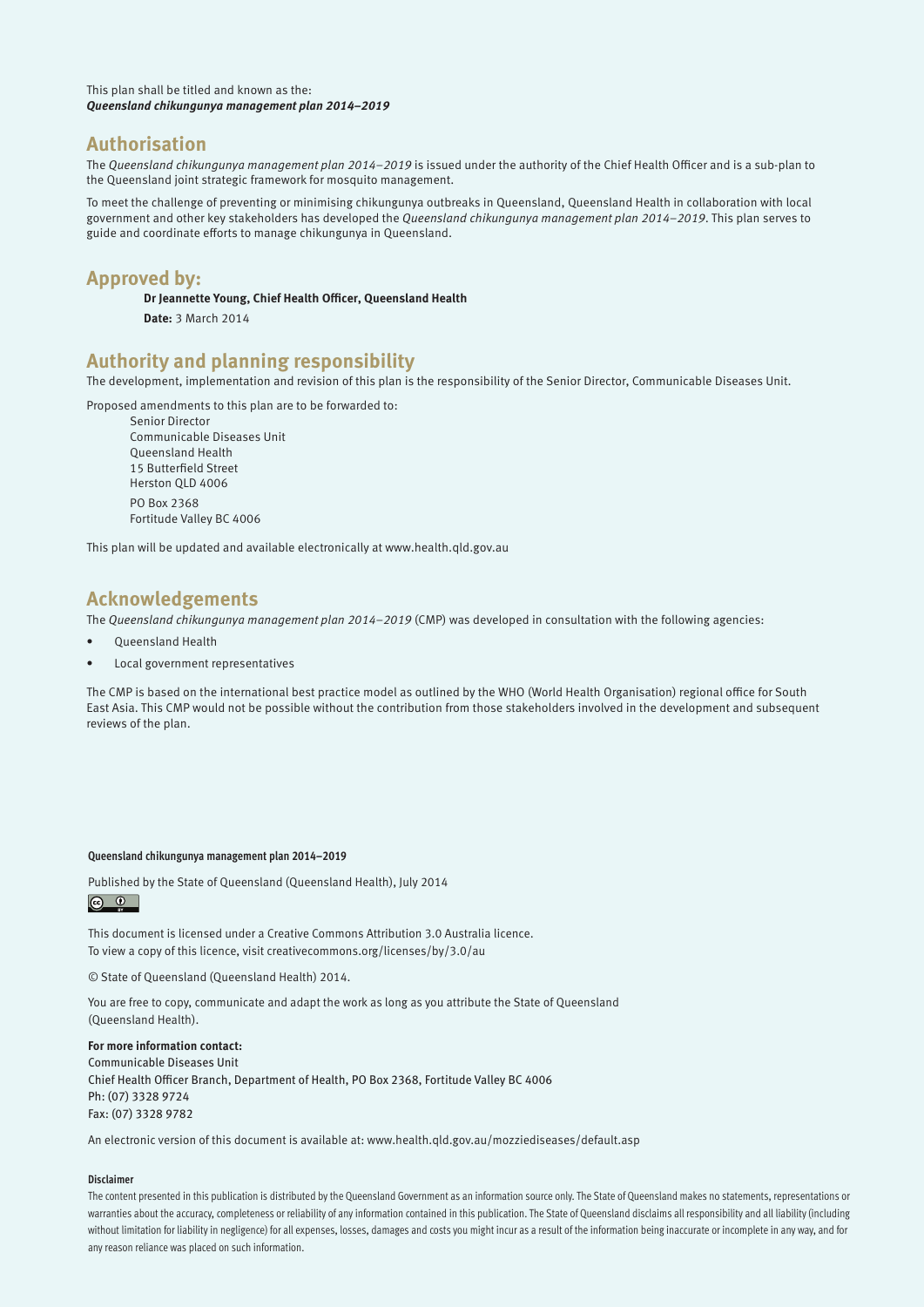# **Contents**

# **Abbreviations and glossary 4**

|                   |                   | <b>Executive summary</b>                                                        | 5  |  |
|-------------------|-------------------|---------------------------------------------------------------------------------|----|--|
| 1.                |                   | <b>Introduction</b>                                                             | 6  |  |
|                   | 1.1               |                                                                                 |    |  |
|                   | 1.2               |                                                                                 |    |  |
|                   | 1.3               |                                                                                 |    |  |
|                   | 1.4               |                                                                                 |    |  |
|                   | 1.5               |                                                                                 |    |  |
| 2.                |                   | <b>Background</b>                                                               | 8  |  |
|                   | 2.1               |                                                                                 |    |  |
|                   | 2.2               |                                                                                 |    |  |
|                   | 2.3               |                                                                                 |    |  |
|                   | 2.4               |                                                                                 |    |  |
|                   | 2.5               |                                                                                 |    |  |
| 3.                |                   | <b>Mosquito surveillance</b>                                                    | 14 |  |
|                   | 3.1               |                                                                                 |    |  |
|                   | 3.2               |                                                                                 |    |  |
|                   | 3.3               |                                                                                 |    |  |
|                   | 3.4               |                                                                                 |    |  |
| 4.                |                   | <b>Mosquito control</b>                                                         | 18 |  |
|                   | 4.1               |                                                                                 |    |  |
|                   | 4.2               |                                                                                 |    |  |
|                   | 4.3               |                                                                                 |    |  |
|                   | 4.4               |                                                                                 |    |  |
| 5.                |                   | Disease surveillance, investigation and response                                | 24 |  |
|                   | 5.1               |                                                                                 |    |  |
|                   | 5.2               |                                                                                 |    |  |
| 6.                |                   | <b>Managing chikungunya outbreaks</b>                                           | 28 |  |
|                   | 6.1               |                                                                                 |    |  |
|                   | 6.2               |                                                                                 |    |  |
|                   | 6.3               |                                                                                 |    |  |
| 7.                |                   | <b>Public awareness and community engagement</b>                                | 29 |  |
|                   |                   | <b>Bibliography</b>                                                             | 30 |  |
|                   | <b>Appendix 1</b> |                                                                                 | 31 |  |
|                   |                   | Summary of the intrinsic and extrinsic factors that may influence the vectorial |    |  |
|                   |                   |                                                                                 |    |  |
| <b>Appendix 2</b> |                   |                                                                                 |    |  |
|                   |                   |                                                                                 |    |  |
| <b>Appendix 3</b> |                   |                                                                                 |    |  |
|                   |                   |                                                                                 |    |  |
| <b>Appendix 4</b> |                   |                                                                                 |    |  |
|                   |                   |                                                                                 |    |  |
|                   |                   |                                                                                 |    |  |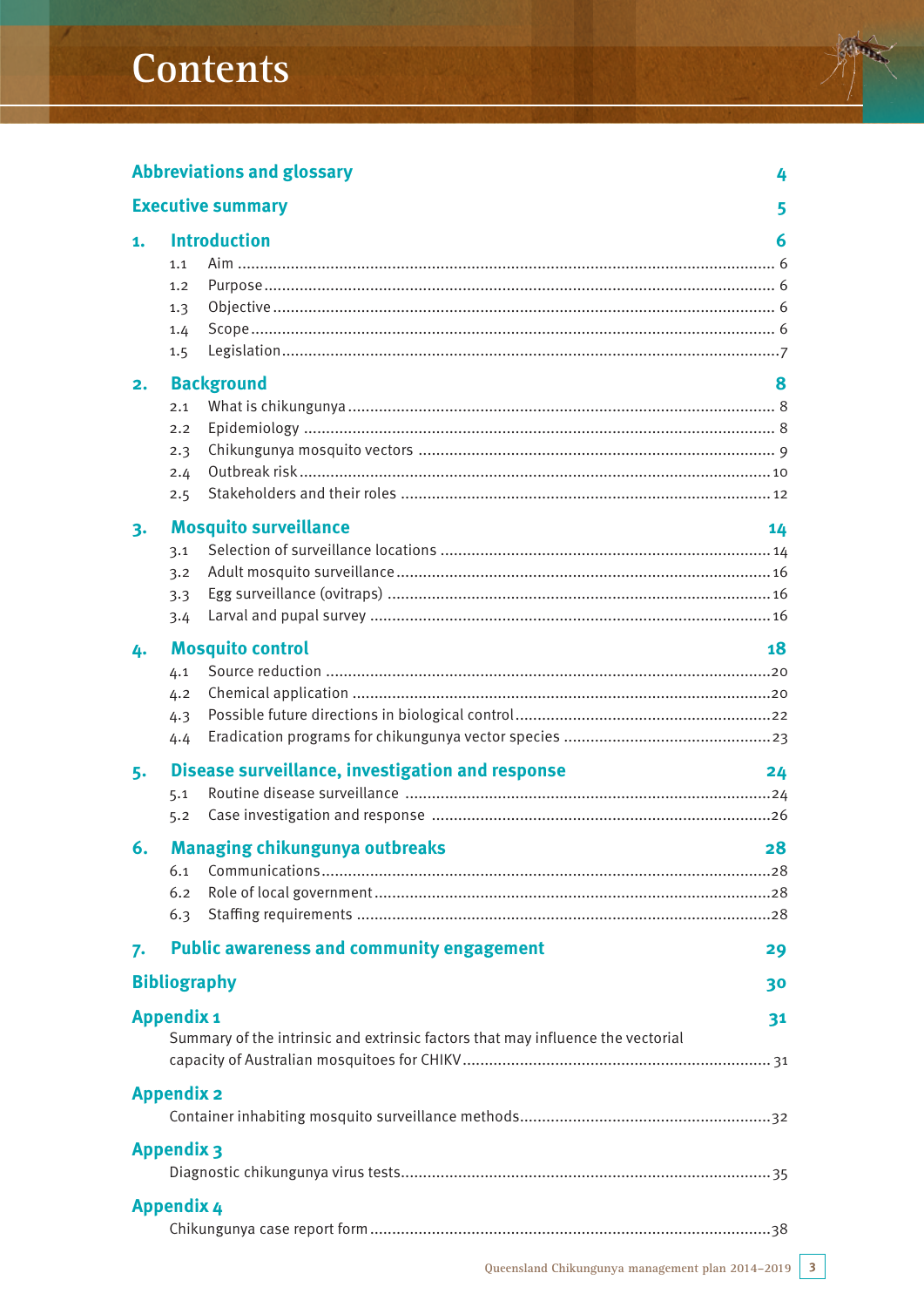# **Abbreviations and glossary**

|                          | Aedes aegypti The primary mosquito vector for dengue viruses in Queensland and potential chikungunya vector                                              |
|--------------------------|----------------------------------------------------------------------------------------------------------------------------------------------------------|
| <b>Aedes albopictus</b>  | Mosquito vector of chikungunya and dengue viruses, detected and established throughout the<br>Torres Strait (Qld) since 2005                             |
| <b>Authorised person</b> | A person appointed as an authorised person under section 377 of the Public Health Act 2005                                                               |
| <b>BFV</b>               | <b>Barmah Forest virus</b>                                                                                                                               |
| BG                       | <b>Biogents BG-Sentinel trap</b>                                                                                                                         |
| <b>CDU</b>               | Communicable Diseases Unit                                                                                                                               |
| <b>CHIKV</b>             | Chikungunya virus                                                                                                                                        |
| <b>CMP</b>               | Chikungunya management plan                                                                                                                              |
|                          | <b>Contact address</b> Residential address associated with a case                                                                                        |
|                          | Crepuscular Refers to dawn and dust                                                                                                                      |
|                          | DA Australian Government Department of Agriculture                                                                                                       |
| DEET                     | N,N-dimethyl-m-toluamide, constituent in personal insect repellent                                                                                       |
| <b>DENV</b>              | Dengue virus(es)                                                                                                                                         |
|                          | <b>Diurnal</b> Refers to daylight hours                                                                                                                  |
|                          | <b>ECSA</b> East, Central and Southern Africa CHIKV lineage                                                                                              |
|                          | Endemic The constant presence of a disease or infectious agent within a given geographic area or<br>population group                                     |
| EIP.                     | Extrinsic incubation period, the incubation period of the virus in the mosquito                                                                          |
|                          | Epidemic The occurrence in a community or region of cases of an illness or other health related events clearly<br>in excess of what is normally expected |
| <b>FSS</b>               | Forensic and Scientific Services, Department of Health                                                                                                   |
| <b>GAT</b>               | Gravid Aedes Trap                                                                                                                                        |
| <b>GIS</b>               | Geographic information system                                                                                                                            |
| <b>HHS</b>               | Hospital and Health Service                                                                                                                              |
| IgM and IgG              | Immunoglobulin M and immunoglobulin G; two different classes of antibodies                                                                               |
|                          | Imported case A confirmed chikungunya case with virus acquisition from a known overseas chikungunya endemic<br>or epidemic region                        |
| IIP.                     | Intrinsic incubation period, the incubation period of the virus in humans                                                                                |
| <b>IMT</b>               | Incident management team                                                                                                                                 |
| <b>IRS</b>               | Indoor residual spraying (of insecticide)                                                                                                                |
|                          | <b>LO</b> Lethal ovitrap                                                                                                                                 |
|                          | <b>Outbreak</b> One or more locally acquired cases of chikungunya                                                                                        |
| PCI                      | <b>Premise Condition Index</b>                                                                                                                           |
| <b>PHU</b>               | Public Health Unit                                                                                                                                       |
| <b>QIMR</b>              | QIMR Berghofer Medical Research Institute                                                                                                                |
|                          | Queensland Health Refers to both Hospital and Health Services and the Department of Health                                                               |
| <b>RNA</b>               | Ribonucleic acid                                                                                                                                         |
| <b>RRV</b>               | Ross River virus                                                                                                                                         |
| <b>RT-PCR</b>            | Reverse transcriptase polymerase chain reaction                                                                                                          |
|                          | Serotype A strain of a micro-organism distinguished from other strains by a serological<br>(i.e. immunological) test                                     |
| <b>SINV</b>              | Sindbis virus                                                                                                                                            |
|                          | Sylvan Bushland                                                                                                                                          |
|                          | Vector A living carrier capable of transmitting an infectious agent                                                                                      |
| <b>Viraemia</b>          | The presence of virus(es) in the blood                                                                                                                   |
| <b>Viral culture</b>     | The isolation and growth of virus by propagation in culture medium                                                                                       |
| WHO                      | World Health Organization                                                                                                                                |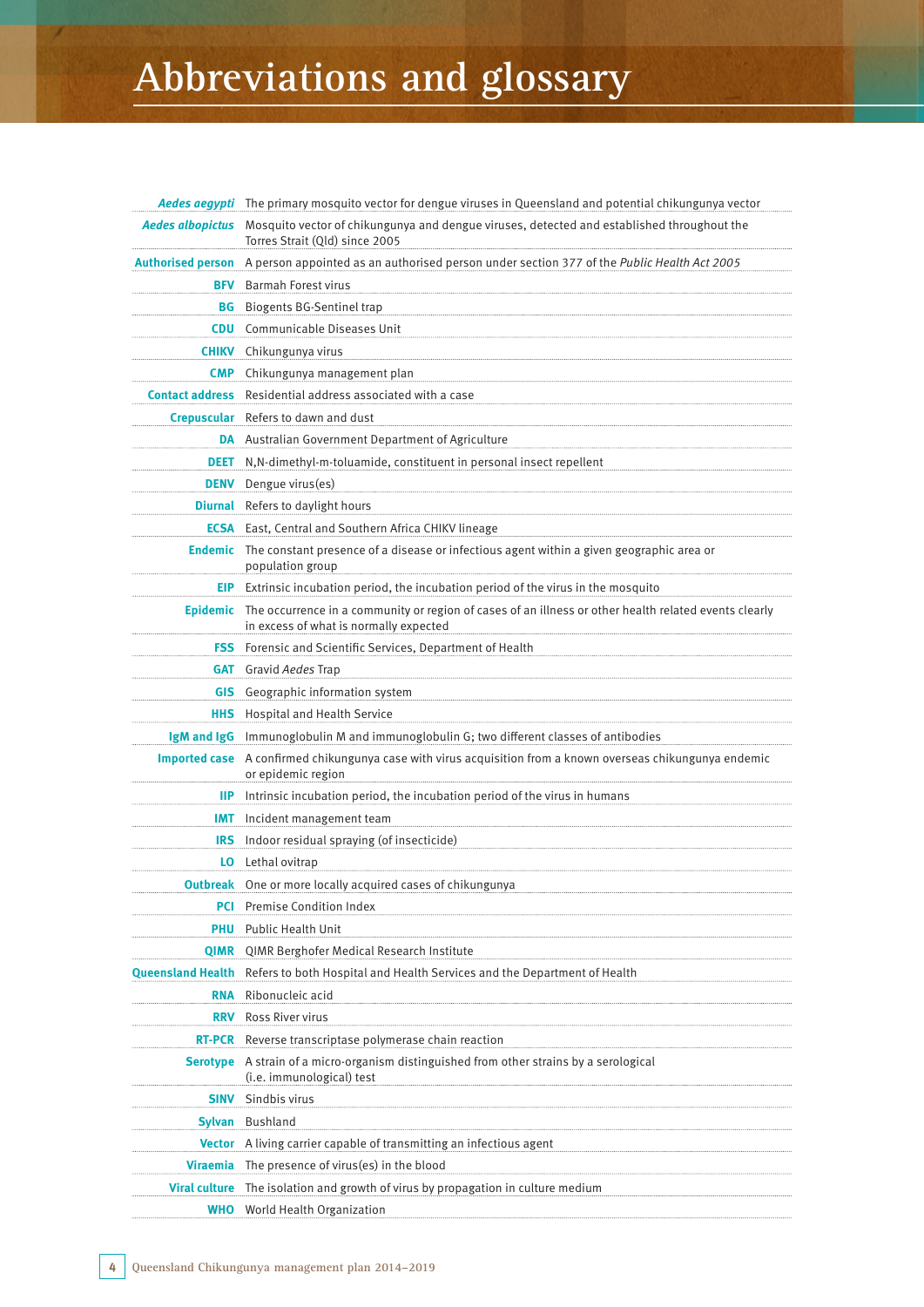Chikungunya has emerged as a significant vector borne disease in many regions across the world. Since 2004, chikungunya virus (CHIKV) has caused large epidemics in many regions including Africa, the Indian subcontinent, South East Asia, the Western Pacific and, most recently, Papua New Guinea (PNG) and the Caribbean. Some of these outbreaks have resulted in significant morbidity. Further outbreaks have also been reported in Europe. These outbreaks have had a severe impact on individuals, communities and public health resources.

Outbreaks of chikungunya tend to be cyclical with seasonal trends occurring mainly in the post monsoon period when vector density is high. In novel locations, outbreaks spread rapidly and have high attack rates, in part due to the absence of immunity in local populations, difficulty in identifying cases in formerly CHIKV free areas, and rapid transmission times.

Chikungunya virus is transmitted by female mosquitoes, primarily of the genus Aedes. The principal vectors identified are Aedes aegypti and Ae. albopictus. These vectors are also responsible for dengue transmission throughout the world. Currently, Ae, aeavpti is endemic in parts of north Queensland and has been identified in some areas of central and southern Queensland. Aedes albopictus is currently (December 2013) established in the islands of Torres Strait and poses a serious risk of extending its range to mainland Australia.

Despite a relatively low testing and notification rate of imported chikungunya in Queensland to date, cases and hence the possibility of local transmission where vectors are present, has increased in recent years. This is due in part to increasing travel between endemic areas in Asia, the Western Pacific and north Queensland.

To address this risk Queensland Health, in collaboration with local government, has developed the Queensland chikungunya management plan 2014–2019 (CMP). The plan reflects current international best practice in the prevention and management of chikungunya outbreaks and outlines three core strategies: vector surveillance and control, disease surveillance and control and community awareness and engagement.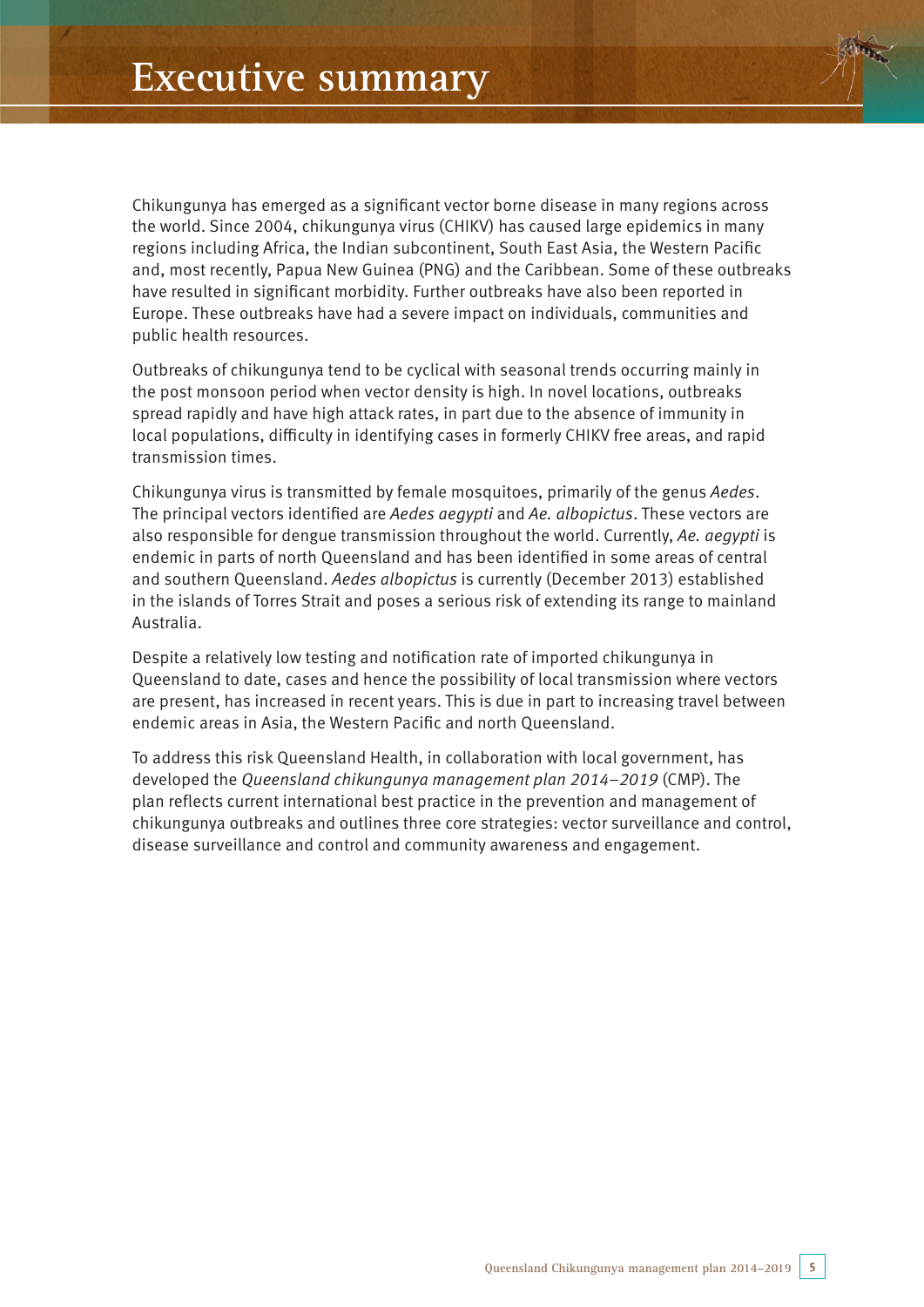# **Introduction**

# **1.1 Aim**

The aim of this plan is the rapid identification and control of outbreaks of chikungunya in Queensland by strengthening and sustaining risk based surveillance, prevention and control measures for both imported human cases and the mosquitoes that vector CHIKV.

The Queensland Chikungunya management plan 2014–2019 (CMP) supports this aim by providing direction for disease surveillance, enhancing and coordinating mosquito surveillance, prevention and control measures and educating the community, industry and relevant professional groups.

# **1.2 Purpose**

The purpose of the CMP is to provide strategic guidance for best practice public health management of chikungunya in Queensland.

# **1.3 Objective**

The objective of the CMP is the prevention and control of CHIKV transmission in Queensland through measures that support:

- timely detection and reporting of all suspected chikungunya cases
- implementation of sustainable statewide surveillance for the detection of CHIKV vectors in Queensland
- effective and timely control methodologies to prevent local transmission of chikungunya
- adoption of protective behaviours by the public.

# **1.4 Scope**

The CMP highlights three central components of chikungunya management:

- mosquito surveillance and control
- • disease surveillance
- public awareness and community engagement.

The CMP provides strategic direction for the prevention and control of chikungunya in Queensland. The plan provides guidance to, but does not substitute, local operational response plans.

The CMP calls for continued and improved collaboration in chikungunya management between Queensland Health, other government agencies and non-government stakeholders.

The CMP does not include advice on the clinical management of people with chikungunya.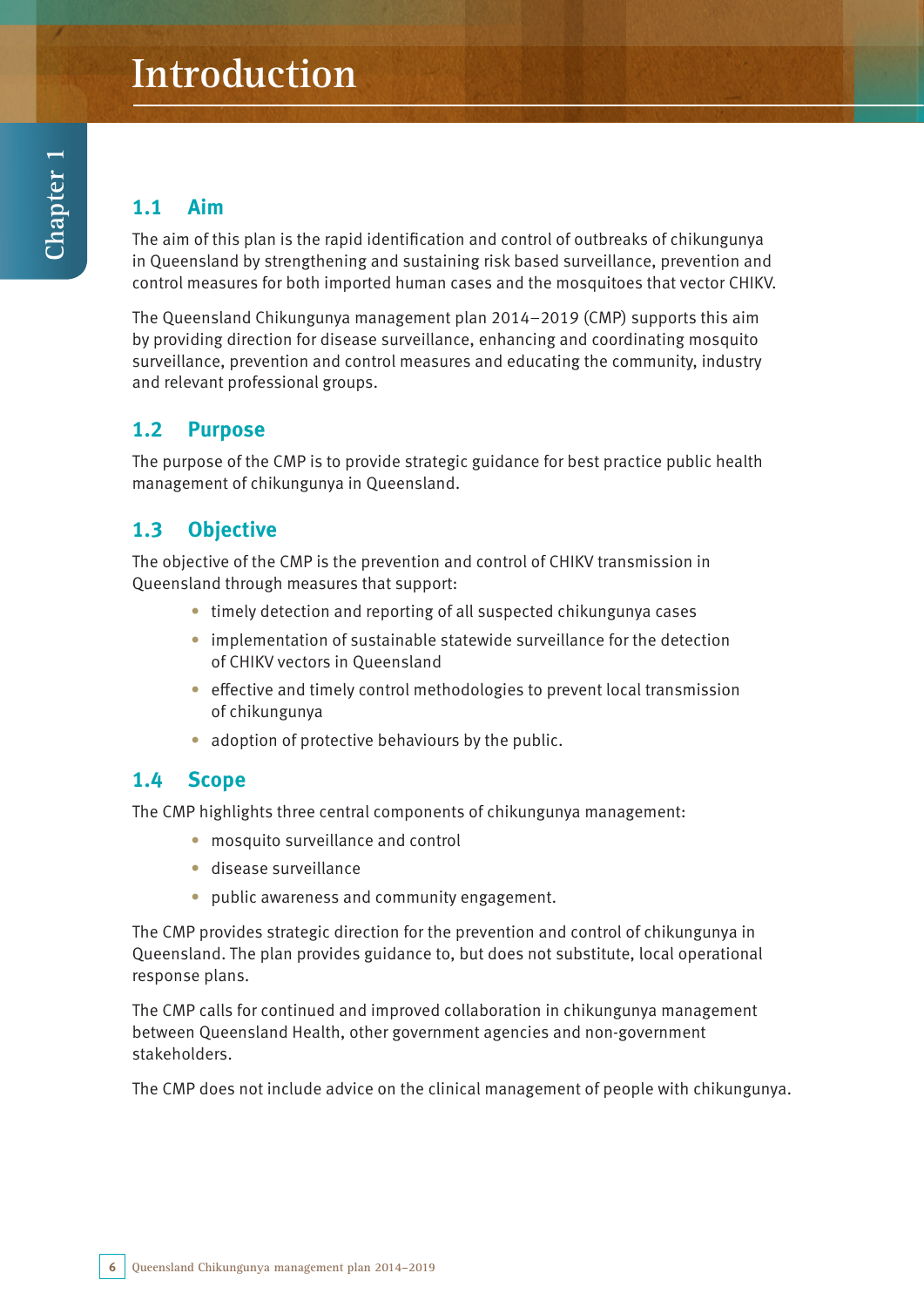# **1.5 Legislation**

The primary elements of legislation relevant to disease surveillance and mosquito management in Queensland are:

- Public Health Act 2005
- Public Health Regulation 2005
- Pest Management Act 2001
- Pest Management Regulation 2003.

Chikungunya is a notifiable condition under the Public Health Act 2005. Under Schedule 1 of the Public Health Regulation 2005, directors of pathology services must notify if a pathology examination of a specimen indicates that a person has a pathology diagnosed notifiable condition.

Mosquitoes that transmit CHIKV to humans are classified as pests that pose a public health risk.

There are three legislative avenues available for controlling public health risks as defined in Chapter 2 Part 1 of the *Public Health Act 2005*. These are an Approved inspection program, an Authorised prevention and control program, and public health orders.

The Director-General of Queensland Health or the chief executive officer of a local government can approve an Approved inspection program under which authorised persons may enter places to monitor compliance with a regulation referring to public health risks. An Authorised prevention and control program can be approved by the chief executive of the local Hospital and Health Service (HHS) or the Director-General of Queensland Department of Health if there is, or is likely to be, an outbreak of a disease capable of transmission to humans by a designated pest, or a plague or infestation of a designated pest including mosquitoes.

The provisions for Approved inspection programs are contained in Chapter 9. Part 4 of the Public Health Act 2005 and those pertaining to Authorised prevention and control programs are contained in Chapter 2, Part 4 of the Act.

Under the Public Health Regulation 2005 local governments can also instruct residents to control mosquito breeding on their properties and maintain compliance of water tanks.

The Pest Management Act 2001 requires all mosquito control activities involving the application of pesticide to be conducted by a licensed pest management technician with the exception of the application of S-methoprene formulations and the deployment of prescribed lethal ovitraps for dengue control.

For further details of these programs and requirements, including information on powers of entry, please refer to Public Health Act 2005 resource kit:

www.health.qld.gov.au/publichealthact/resource\_kit.asp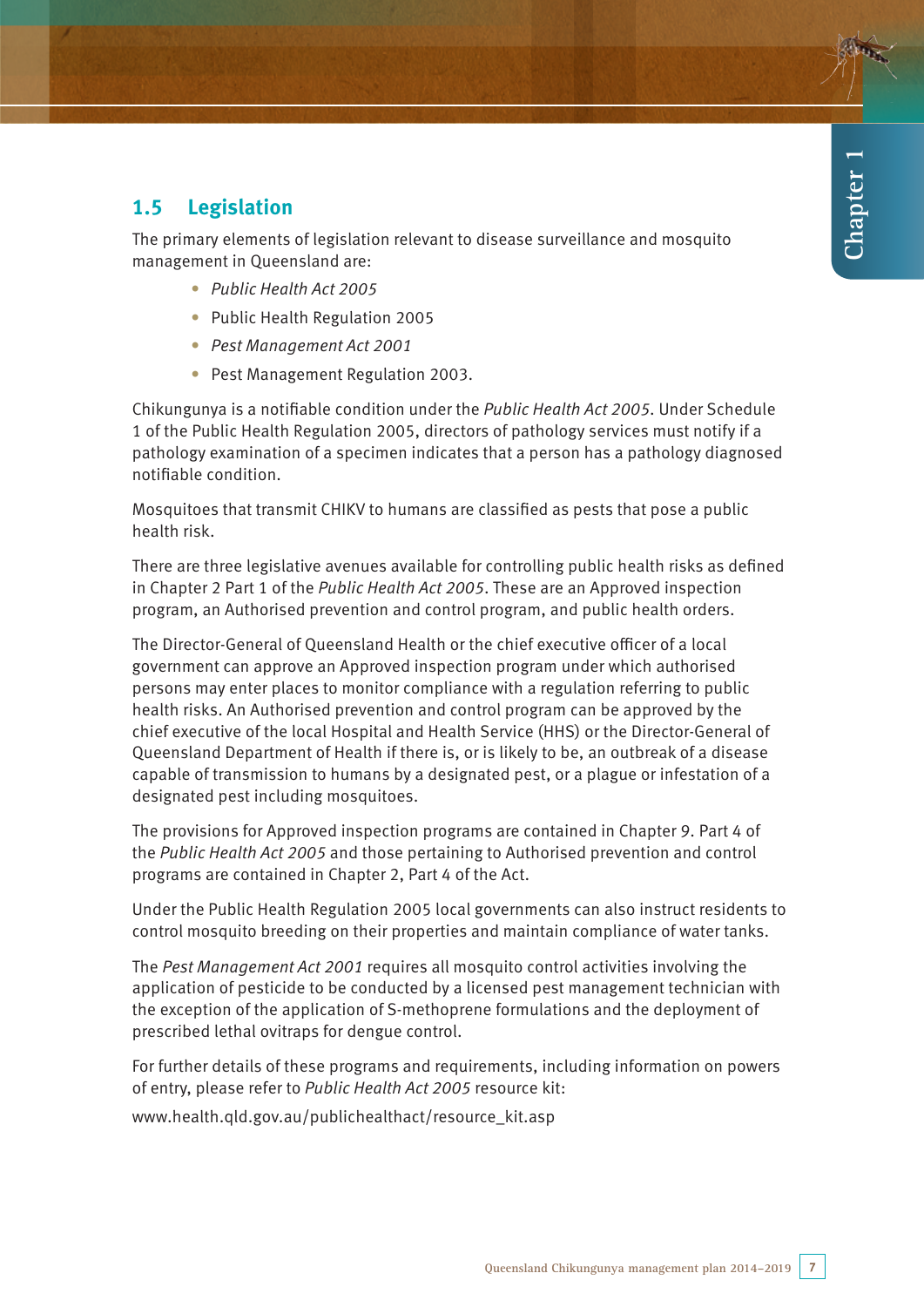# **Background**

# **2.1 What is chikungunya**

Chikungunya is a viral infection with an abrupt onset typically characterized by high fever and polyarthralgia caused by CHIKV of the genus Alphavirus in the family Togaviridae. It is part of the Semliki Forest virus complex and is closely related to Ross River and Barmah Forest viruses.

The virus was first isolated in Tanzania in the 1950s and is now found in many parts of Africa, South and South East Asia and has three genetic lineages: an East, Central and Southern Africa (ECSA) lineage, a West African lineage and an Asian lineage.

The word 'chikungunya' is from the Makonde language of eastern Tanzania and means 'that which bends up'. The name describes the stooped position of those suffering severe joint pain which often characterises the disease.

Chikungunya illness presents with an abrupt onset of fever, rash and severe joint pain in approximately 70 per cent of cases. The acute disease typically lasts 3 to 10 days, however convalescence can be prolonged with joint pain and swelling lasting weeks or months. Chikungunya disease can be clinically similar to dengue, including occasional cases with haemorrhagic manifestations. The case fatality rate is low and treatment is symptomatic. Notably, some recent outbreaks have recorded cases involving severe disease, including neurological manifestations. Currently there is no available vaccine although clinical trials of potential vaccine(s) are underway.

# **2.2 Epidemiology**

Since identification in East Africa, outbreaks of chikungunya have been documented in various African regions and throughout Asia and the Western Pacific.

Between 2004 and 2007 an unprecedented series of outbreaks occurred originating on the east coast of Kenya and spreading quickly to the Indian Ocean islands including Madagascar, Mauritius, Seychelles and Reunion. From these islands the virus spread to the Indian subcontinent in 2006, where over a million cases were reported. In 2007 the virus was introduced into Italy by a traveller returning from India, resulting in 205 cases of local transmission.

Since that time, several outbreaks have occurred across South East Asia including locations in Malaysia, Singapore, Indonesia and East Timor. Local transmission was recorded in France in 2010 and New Caledonia in the Western Pacific region in 2011. In 2013 outbreaks were again identified in New Caledonia and across West and South East Asia and Central Africa. In 2012–2013 a widespread epidemic was reported for the first time in Papua New Guinea (PNG).

During 2013, imported cases were widely reported in travellers returning from endemic countries to North America, Europe and Australia. The number of imported cases has been increasing annually in Queensland and Australia (Table 1 and 2). However, no local transmission has been recorded (as at January 2014).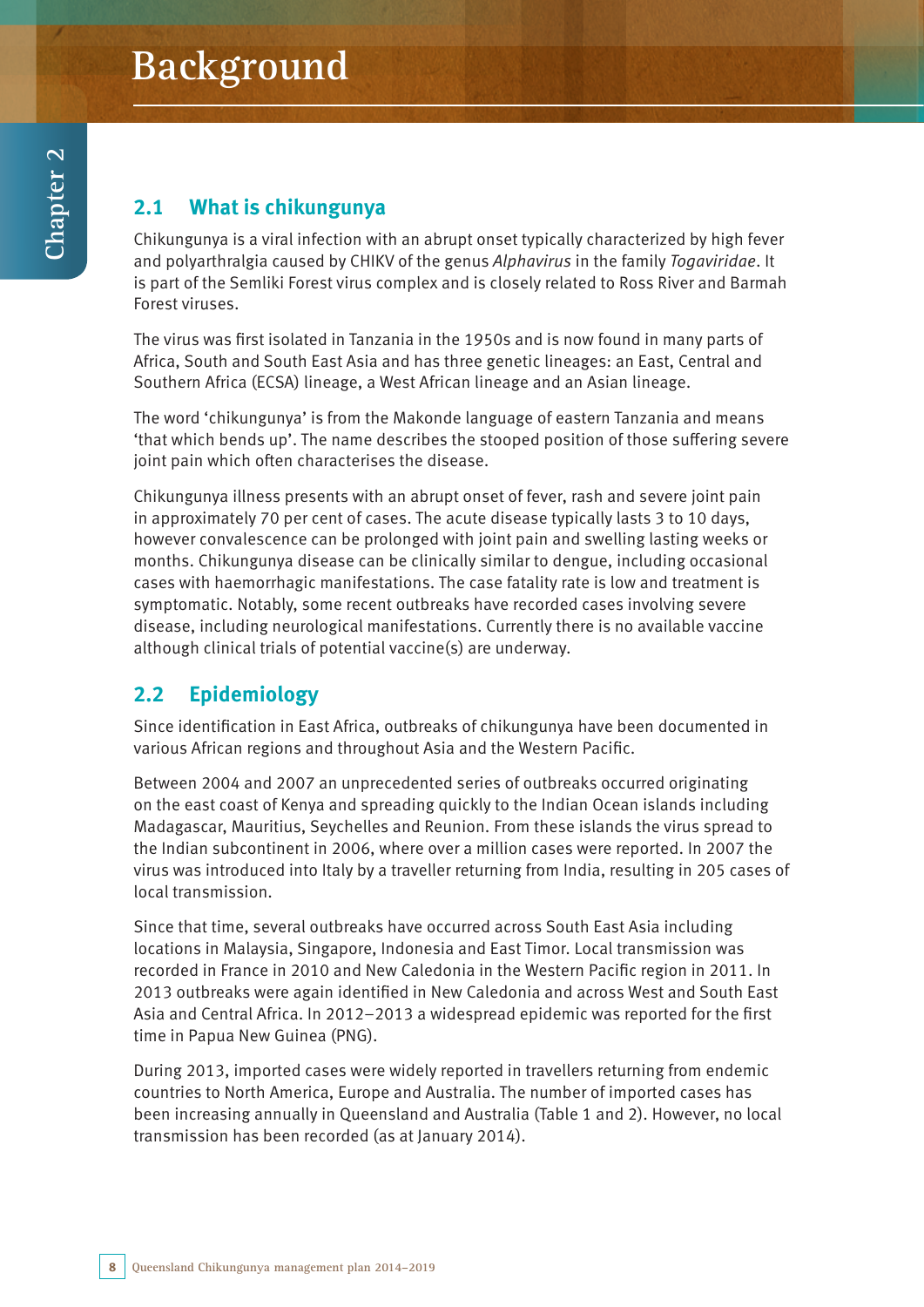## **Table 1 Imported cases of Chikungunya: Australia and Queensland 2009 to 2013**

| 2009        |    | 2010 | 2011 | 2012 | 2013 |
|-------------|----|------|------|------|------|
| <b>AUST</b> | 30 | 62   | 39   | 19   | 129  |
| OLD         |    |      |      |      |      |

**Table 2 Chikungunya notifications in Queensland by Hospital and Health Service 2009–2013**

| <b>Hospital and Health Service</b> | <b>Total</b>   |
|------------------------------------|----------------|
| Cairns and Hinterland              | 6              |
| <b>Central Queensland</b>          | 1              |
| <b>Darling Downs</b>               | $\overline{2}$ |
| <b>Gold Coast</b>                  | $\overline{2}$ |
| Metro North                        | 6              |
| Metro South                        | 4              |
| <b>Sunshine Coast</b>              | $\overline{2}$ |
| <b>West Moreton</b>                | $\overline{2}$ |
| Wide Bay                           | 1              |
| <b>Grand total</b>                 | 26             |

# **2.3 Chikungunya mosquito vectors**

Aedes aegypti and Ae. albopictus (Asian Tiger Mosquito) are primary vectors of CHIKV between humans. Aedes aegypti is also the principal vector of dengue viruses and, in Australia, is abundant in population centres in northern Queensland, but also in some locations in central and southern Queensland.

Aedes albopictus is found across Europe, the Americas, Asia and Africa and was first detected in the Torres Strait in 2005 where it is now established. A single incursion of this species was also detected on the northern tip of Cape York in 2009 but this event did not lead to establishment on the mainland. Due to the ongoing risk of colonisation by Ae. albopictus on the mainland, the Cairns and Hinterland HHS is funded by the Commonwealth to maintain a surveillance and control program in the Torres Strait and the Northern Peninsula area of Cape York.

Aedes aegypti and Ae. albopictus lay eggs and the larvae develop in artificial containers. Aedes aegypti primarily occurs around human habitation while Ae. albopictus will utilise both urban and sylvan container habitats. Generally, Ae. albopictus is potentially more invasive than Ae. aegypti as it feeds on a range of hosts, has the ability to survive in both urban and sylvan areas, and can withstand more temperate environments.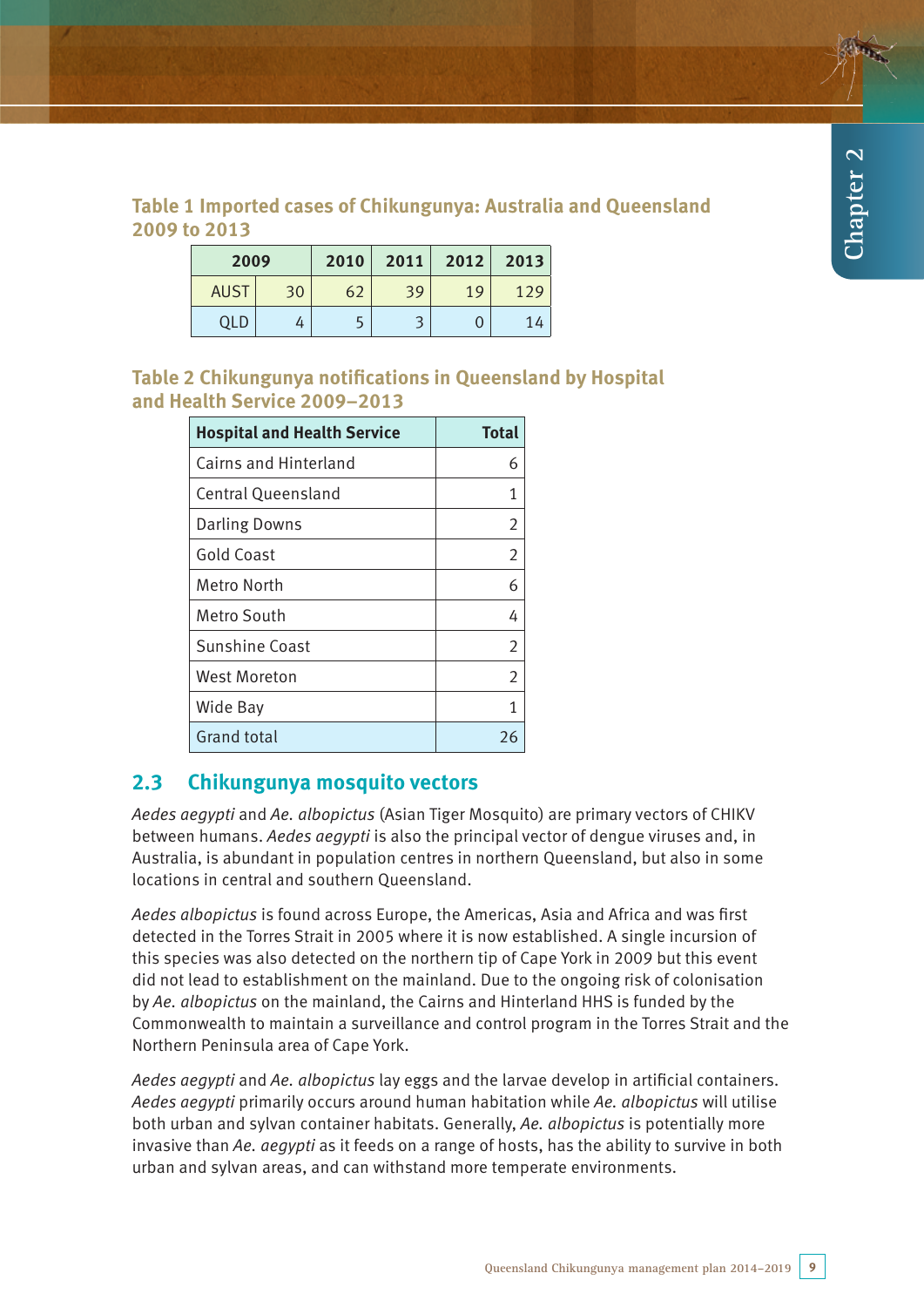In addition to Ae. aegypti and Ae. albopictus, recent laboratory experiments have demonstrated that several other Australian mosquito species can transmit CHIKV in the laboratory. Importantly, some of these competent species, including Ae. vigilax, Ae. notoscriptus, Ae. procax and Coquillettidia linealis, are geographically widespread and can be abundant in urban areas. However, when the ecology and behaviour of these secondary species are considered, it is apparent that they would likely play a lesser role in transmission when compared with Ae. aegypti or Ae. albopictus (Appendix 1). Nevertheless, their potential role in transmission should not be ignored and will need to be considered when investigating notifications of possible local transmission in areas where Ae. aegypti is absent (e.g. South East Queensland).

# **2.4 Outbreak risk**

Chikungunya outbreaks are often characterised by rapid spread and high attack rates which can lead to a severe impact on communities and public health resources. In part this can be explained by the absence of immunity in local populations and short incubation periods in the mosquito vector. Given these characteristics, Queensland is susceptible to incursion (importation and epidemics) of chikungunya and medical and public health practitioners need to be vigilant to ensure early detection and notification of chikungunya cases.

Limited and/or non-uniform surveillance for Ae. aegypti outside of the northern coastal towns can be a source of considerable uncertainty when assessing the risk of local CHIKV transmission, but the available information suggests that Queensland can be divided into three areas, based on local characteristics:

- **High risk**—areas where at least one major vector (Ae. aegypti or Ae. albopictus) is endemic, there is regular influx of travellers or residents who have visited CHIKV endemic areas, and where there is a recent history of regular transmission of other arboviruses which are vectored by Ae. aegypti or Ae. albopictus (e.g. Cairns, Townsville, Torres Strait).
- **• Moderate risk**—areas where at least one major vector (Ae. aegypti or Ae. albopictus) is present, few viraemic travellers arrive from CHIKV endemic areas and where there is no recent history of other Ae. aegypti or Ae. albopictus vectored arboviruses (e.g. Rockhampton, Gladstone, Mackay).
- **• Low risk**—areas without populations of major vectors Ae. aegypti or Ae. albopictus (e.g. Sunshine Coast, Brisbane and Gold Coast), but where there remains a risk of transmission by abundant local endemic species shown to be competent in laboratory studies and the presence of travellers and residents who have visited CHIKV endemic areas.

Importantly, the risk categorisation for a particular location or region is dynamic, and will vary both temporally and spatially across the area being considered. Nevertheless, locations with established populations of primary vectors are more likely to have a higher risk of local transmission than areas where these vectors are scarce. For instance, the risk of local transmission of CHIKV occurring in north coastal Queensland is very high given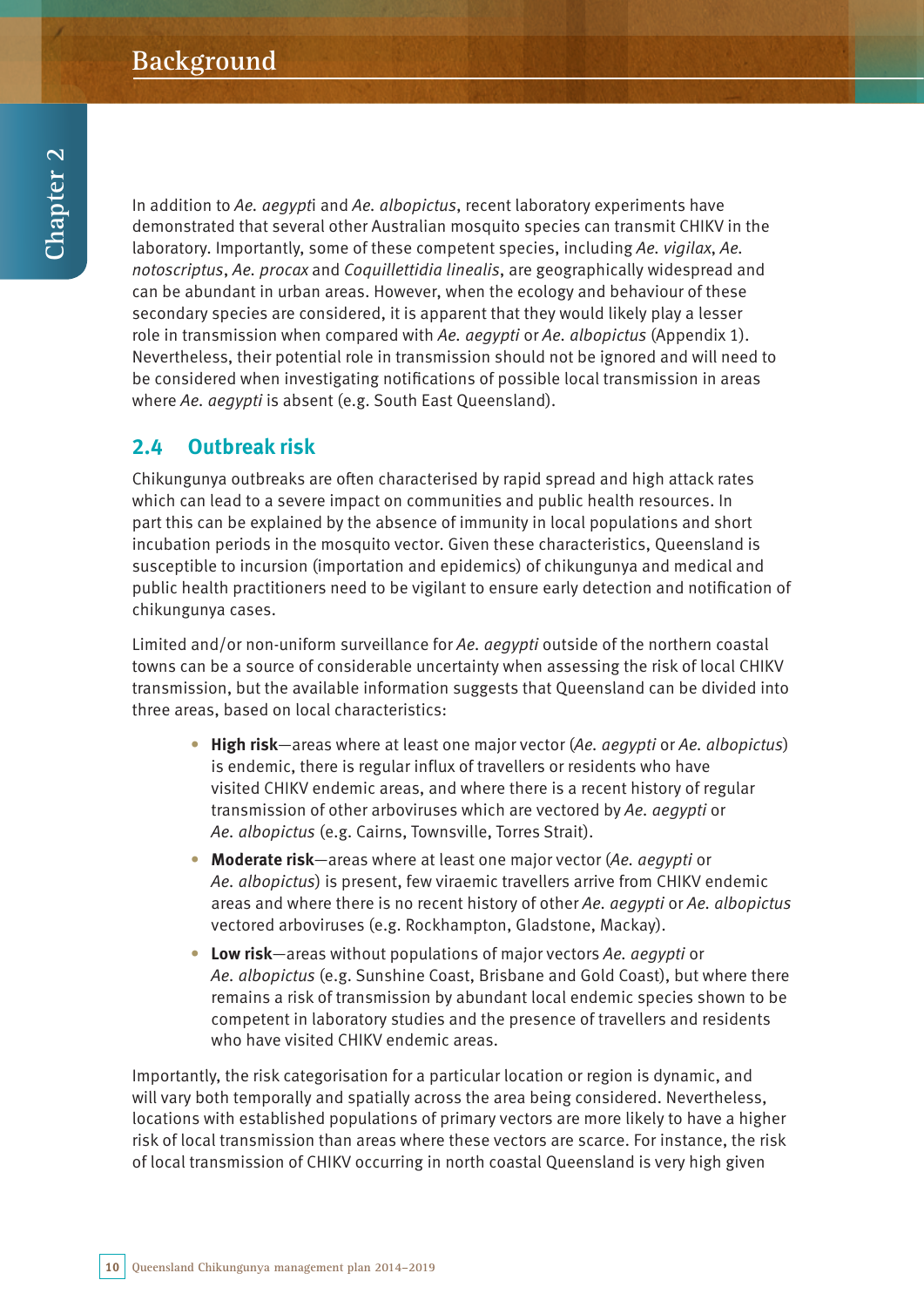increasing travel from endemic countries and the presence of competent vectors with a demonstrated ability to sustain epidemic transmission abroad. However, the risk of transmission classification for large parts of Queensland is uncertain due to the paucity of vector surveillance data and the uncertain role of secondary vectors.

Appropriate surveillance and control actions can mitigate the risk of CHIKV transmission. Accordingly, the following actions are suggested priorities for stakeholders, in line with the level of risk described above:

#### **• high risk areas**

- − ongoing temporal and spatial surveillance/monitoring of Ae. aegypti and/or Ae. albopictus populations
- − vector population suppression, as required
- − appropriate routine case response, based on a high risk of transmission from imported cases and/or suspected local transmission
- − establishment and maintenance of efficient communication of notification data to vector control teams to ensure timely response.

#### **• moderate risk areas**

- − regular surveillance, particularly with an aim to achieving comprehensive spatial distribution data of vectors
- − application of a risk assessment process to all case notifications
- − activation of response to case notifications in line with perceived risk
- − vector population suppression as required
- − efficient communication of notification data to vector control teams to ensure timely risk-based response.

#### **• low risk areas**

- − surveillance to verify the absence of primary vectors, Ae. aegypti and Ae. albopictus at least yearly, with a focus on high risk domestic and commercial premises during peak seasons (approximately January to March)
- − application of a risk assessment process to case notifications
- − response planning for incursion of Ae. aegypti and Ae. albopictus
- − stakeholder engagement to increase preparedness for incursion of Ae. aegypti and Ae. albopictus
- − during periods of high mosquito abundance, consideration of endemic mosquito control in response to notified chikungunya cases.

Where surveillance or response actions are based on consideration or assessment of risk, a protocol for assessing risk should be implemented.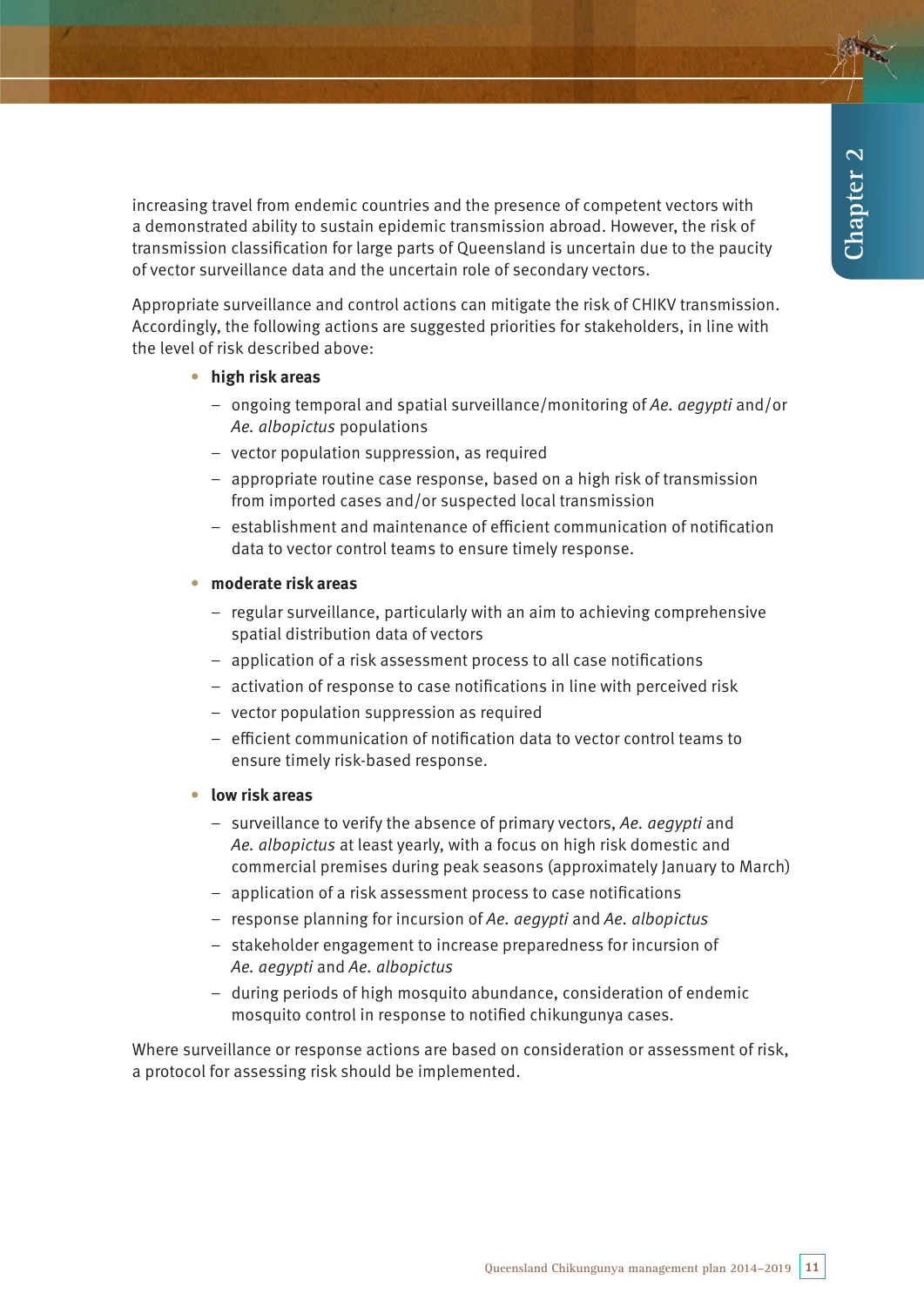# **2.5 Stakeholders and their roles**

Under the Public Health Act 2005 control of CHIKV vectors in urban and commercial environments is the responsibility of the public and local government. Supporting this, Queensland Health takes the lead in surveillance and control in areas with particularly high transmission risk or in the presence of virus imports or disease outbreaks.

#### **2.5.1 Local government**

The responsibility of administering relevant sections of the Public Health Act 2005 and Public Health Regulation 2005 which relate to mosquitoes and mosquito breeding sites rests with local government (www.health.qld.gov.au/ publichealthact/resource\_kit.asp).

Some local governments conduct sophisticated mosquito management based on knowledge of local conditions conducive to mosquito breeding and have access to adequate resources for conducting wetland mosquito control operations, which may include elements of chemical control, habitat modification and public education. Other local governments rely on health education and/or limited treatment of known breeding sites to control mosquitoes.

#### **2.5.2 Queensland Health**

Queensland Health (Communicable Disease Unit, Forensic and Scientific Services and HHS Public Health Units) is responsible for disease surveillance, prevention and outbreak management of chikungunya across the state. This includes:

- investigating notifications of chikungunya infection
- confirming laboratory diagnosis, developing novel diagnostic capacities and genotyping virus strains
- monitoring chikungunya incidence in Queensland via surveillance activities
- coordinating, leading, supporting or assisting local government as required with the implementation of mosquito surveillance and control activities for CHIKV vectors through partnership arrangements
- leading chikungunya outbreak vector control activities
- collaborating with local government to implement public awareness activities to promote self-protective behaviours by the public, including reducing mosquito breeding sites around domestic and commercial premises
- undertaking research to identify possible Australian CHIKV vectors
- monitoring the statewide distribution of CHIKV vectors and conducting pesticide resistance testing on CHIKV vectors where relevant in Queensland
- supporting local government through the provision of specialised training in mosquito identification, surveillance and control methods, and expert technical advice through medical entomology support
- developing relevant public health legislation and monitoring and supporting its administration.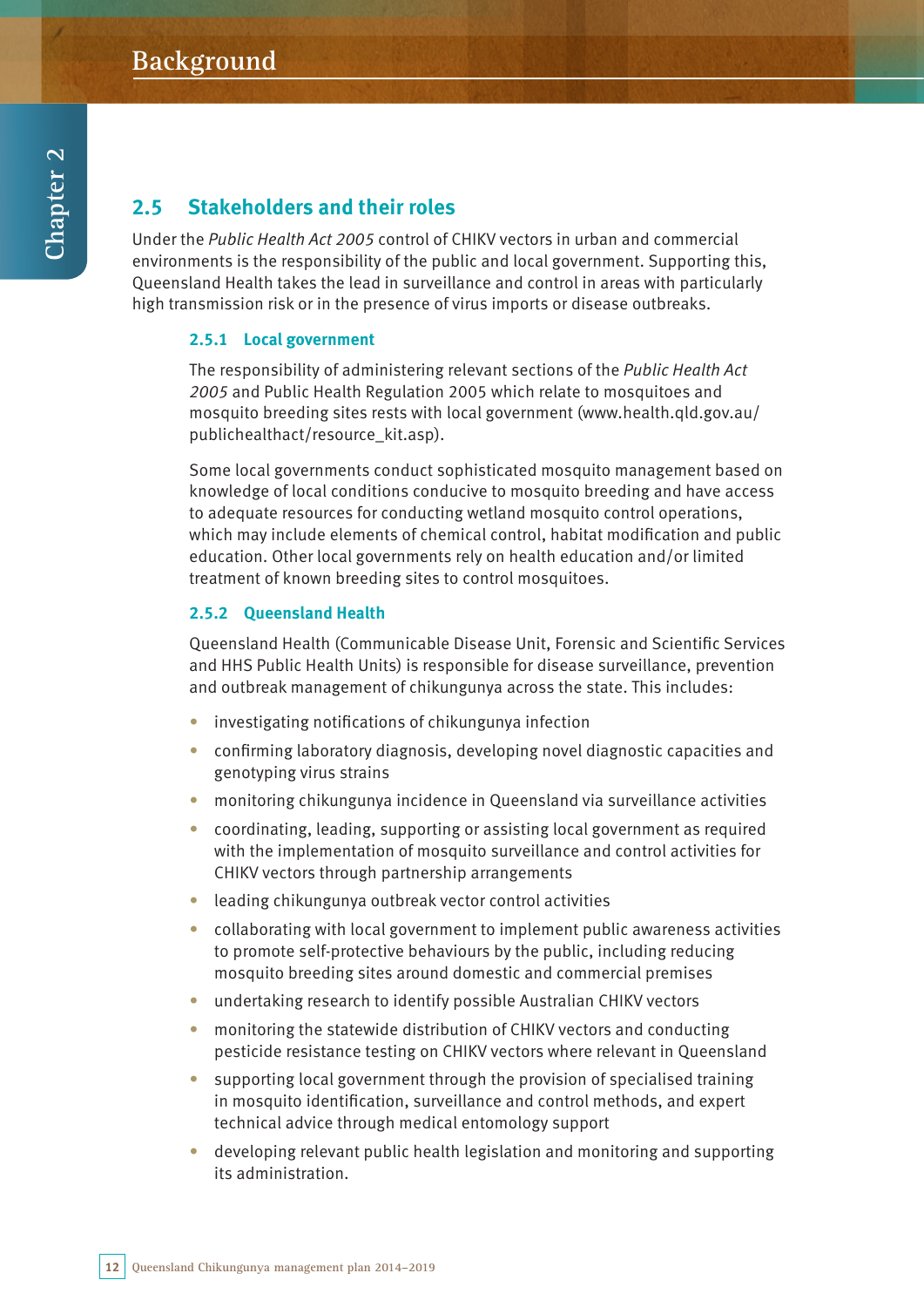#### **2.5.3 Australian Government Department of Agriculture**

The Australian Department of Agriculture (DA) do not have a role in outbreak response to chikungunya, but is responsible for detection of exotic disease vectors at international first ports of entry into Australia and maintaining an exotic mosquito exclusion zone of 400 metres around these ports. Where private residential property or commercial premises are located within the 400 metres zone, DA liaises with local government to plan appropriate surveillance and control measures. Incursions of Ae. albopictus are not uncommon at north Queensland first ports. Responses to these incursions are coordinated by the Public Health Units of the local HHS in collaboration with local government.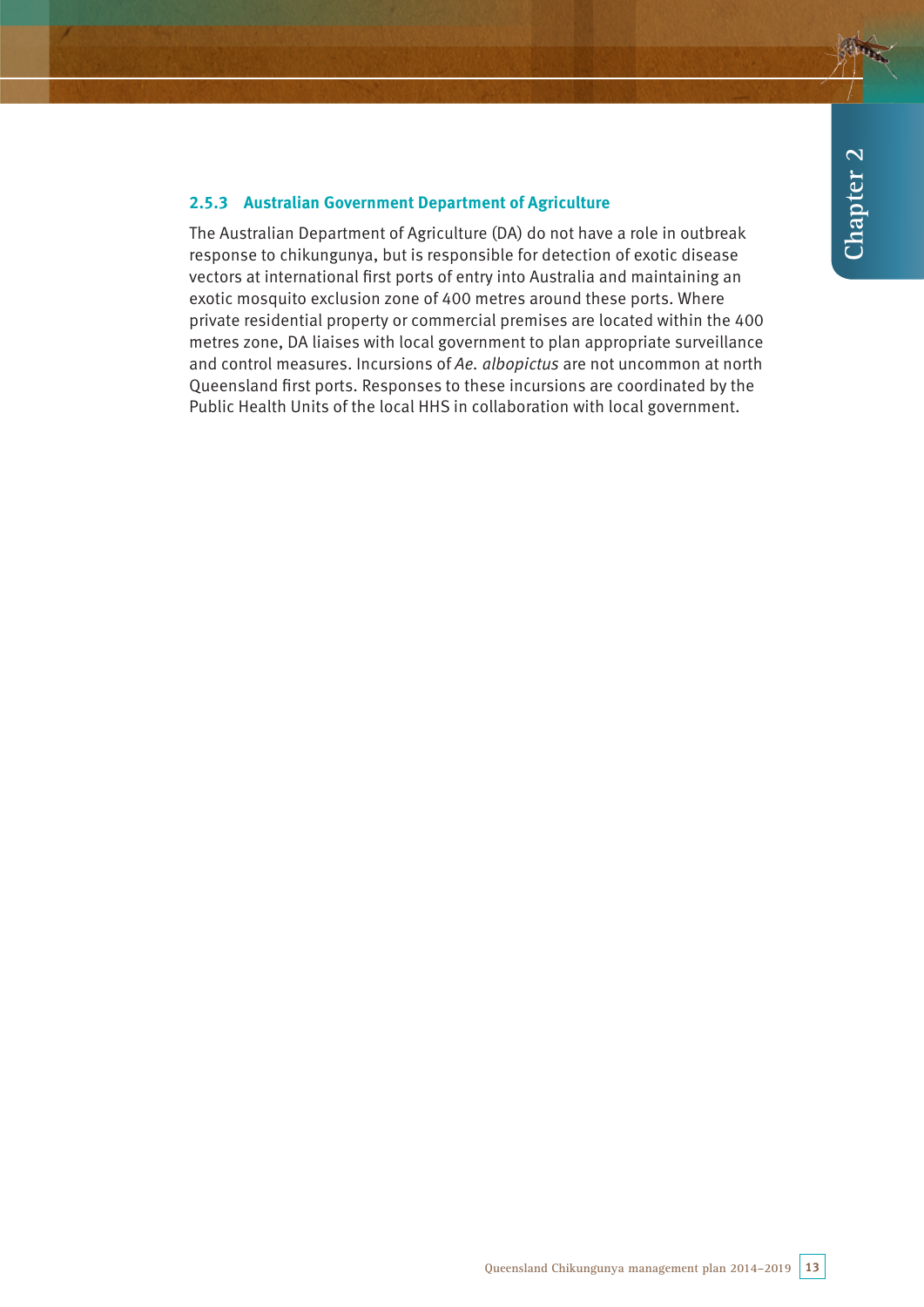Surveillance for Ae. aegypti and Ae. albopictus can determine vector distribution, estimate vector population density, identify productive larval habitats and define spatial and temporal risk factors related to CHIKV transmission. These can be used to prioritise the locations for and timing of vector control efforts. However, populations of containerinhabiting mosquito species can be difficult to monitor due to the highly localised nature of their distribution in some locations, and complex drivers of population dynamics, including climatic factors and human behaviours. The challenge for surveillance activities is to identify where, when and what vector species are present and at what densities. This information must be informative at appropriate spatial and temporal scales and gathered using limited human resources.

Mosquito surveillance should be conducted as regularly as required to provide meaningful comparative data. For example, where only presence or absence is being determined, an infrequent but large surveillance activity might suffice to confirm the status of low risk. However, in moderate or high transmission risk areas a more detailed temporal and spatial picture is required to inform control operations. Importantly, surveillance data should be of a consistent and high quality, standardised and kept in a format for ease of reference. Where possible, survey data should be mapped to aid visualization of the scale of surveillance activities.

# **3.1 Selection of surveillance locations**

In many high risk areas widespread surveillance of Ae. aegypti may be necessary. Elsewhere surveillance will focus on residential and commercial premises that present the greatest public health risk. For example, some locations may have a history of inspections by local government or health authorities arising from complaint and/or dengue responses that warrants continued surveillance effort.

Surveillance efforts will depend upon the availability of local resources. To maximise these efforts, the area or properties selected for inspection should be based on some assessment of risk (e.g. Premise Condition Index (PCI), or prior information regarding container breeding mosquitoes or disease transmission likelihood). High risk premises are those that have frequent contact with viraemic travellers, provide large numbers of mosquito breeding sites and/or represent an opportunity for large numbers of people to be infected. Thus, many high risk premises are non-residential and may include hightraffic premises like backpacker accommodation which host a disproportionate number of viraemic international visitors. Conversely, individual residences, often regarded as 'key premises', may be high risk if they support the production of large numbers of mosquitoes. Indeed, current data shows that most transmission occurs at residential addresses and that most viruses are imported by returning residents rather than international visitors.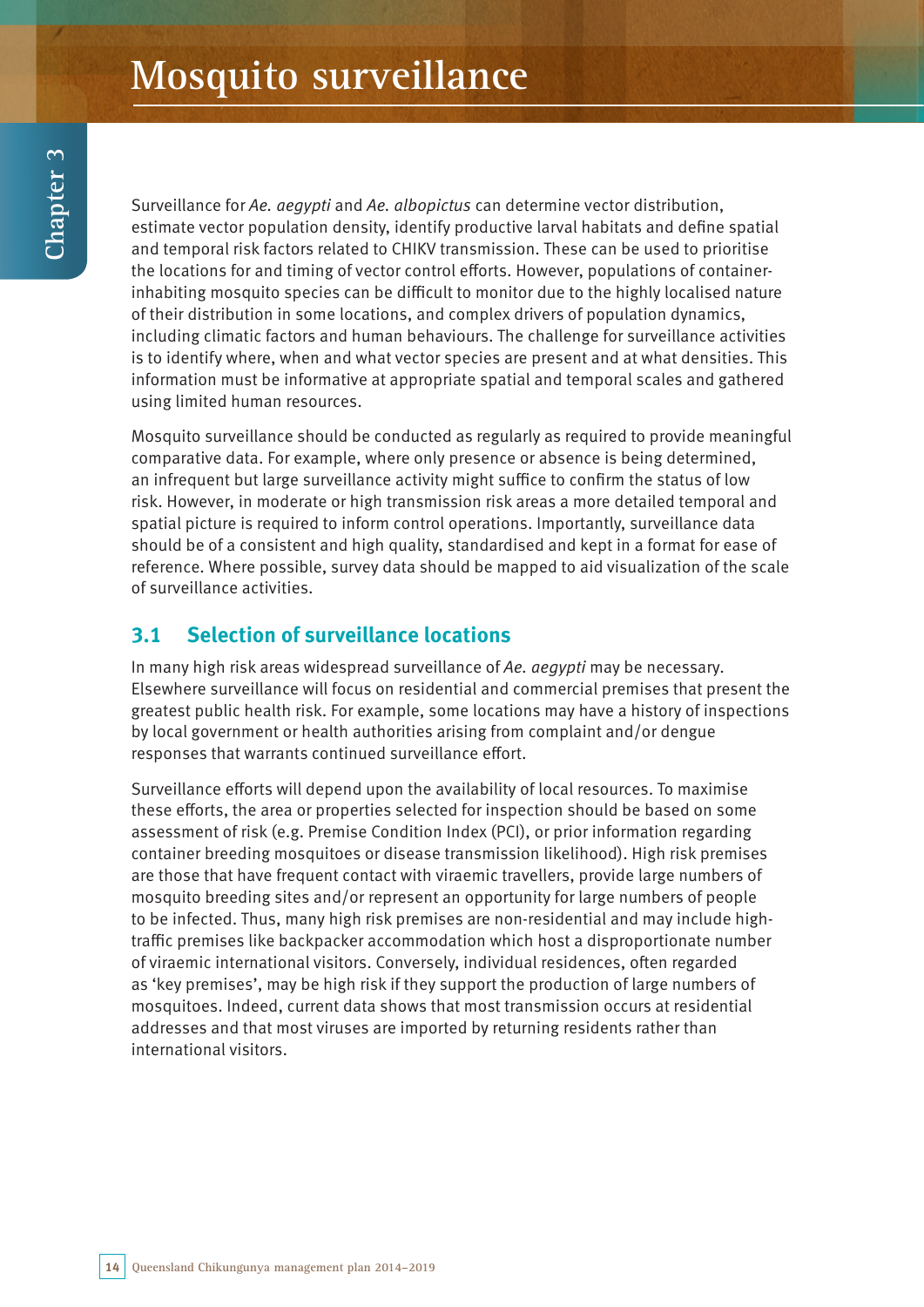Potential high/medium risk premises may include:

- older or poorly maintained households (potentially lacking air conditioning and insect screens or with gardens providing large amounts of shade and potential containers)
- backpackers/hostels/guest houses
- hospitals
- tyre dealers
- plant nurseries
- schools (pre-schools, primary, high schools, TAFE colleges, day-care centres)
- transit centres.

Geographical hot spots for potential virus transmission include:

- older or poorly maintained areas of town with non-screened housing (especially with a history of high Ae. aegypti numbers)
- areas that have supported previous dengue activity
- $\bullet$  industrial areas (especially those with tyre yards and wreckers)
- bushland on the urban fringe including parkland (particularly if Ae. albopictus is a suspected vector).

In areas where  $Ae$ , aegypti are uncommon they can be difficult to detect. The Premise Condition Index (PCI) is a simple metric which may assist the identification of properties which harbour Ae. aegypti in some locations. High scores reflect untidy houses and yards, along with plentiful shade and it follows that the PCI relies on the assumption that a premise with a poorly maintained house, cluttered yard and lots of shade is more likely to have containers that will harbour mosquitoes than a new or well-kept house with a tidy, shadeless yard. The PCI is assessed from the street, but a similar assessment can be conducted remotely with the aid of satellite imagery or aerial photographs.

If Ae. aegypti or Ae. albopictus are found in a novel location they should be controlled immediately using the methods broadly outlined in the Queensland Dengue Management Plan 2010–2015. This may prevent the mosquito from becoming established. In all but the most minor of incursions, a large scale response facilitated by an Authorised prevention and control program (Public Health Act 2005) will be essential. If Ae. albopictus is detected or suspected on the Queensland mainland, Queensland Health must be notified urgently to initiate an emergency response.

Each of the mosquito life stages (eggs, larvae, pupae, adults) requires different surveillance techniques for detection and monitoring (Appendix 2). As each methodology has limitations, integration of more than one surveillance method is recommended.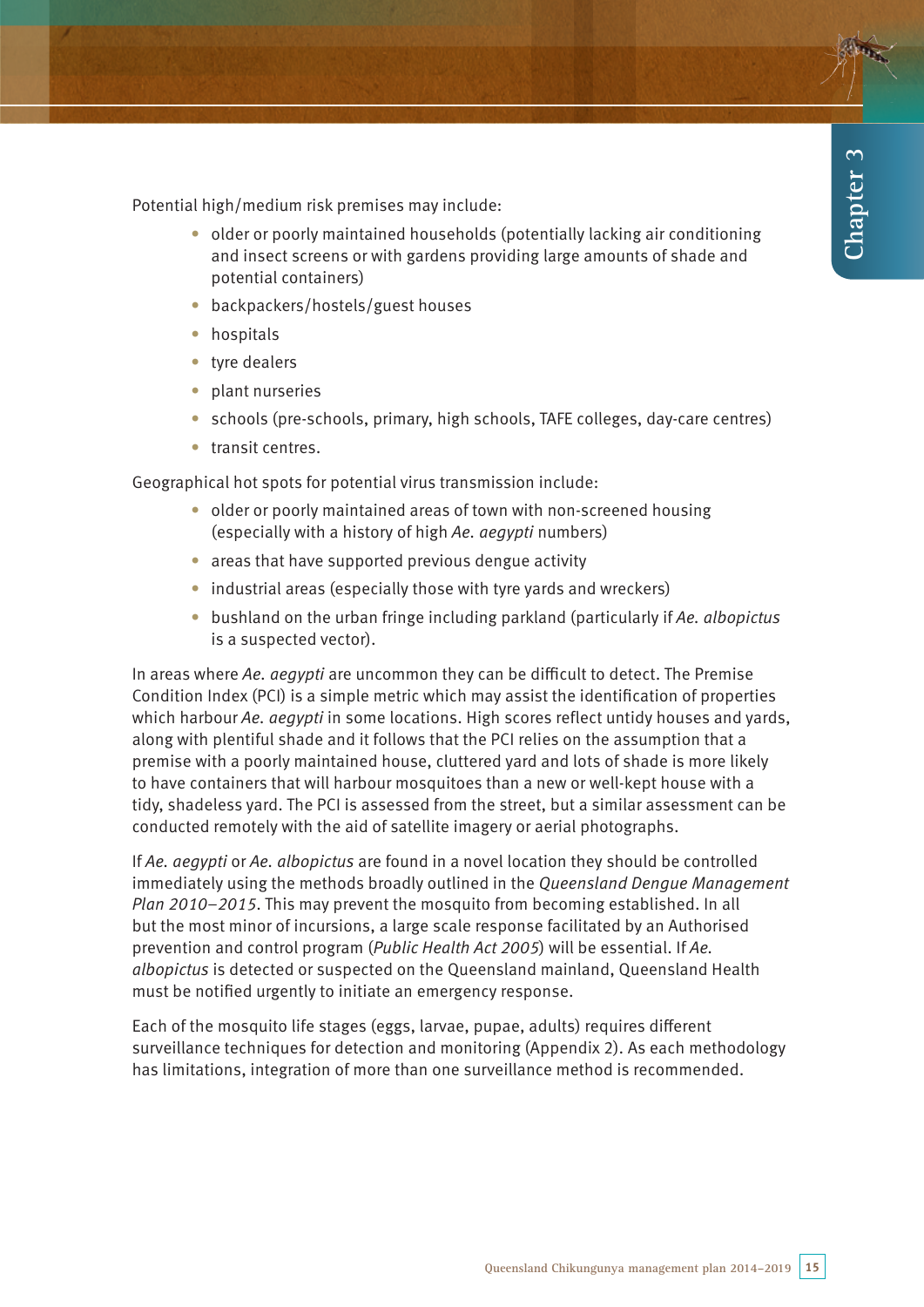# **3.2 Adult mosquito surveillance**

Sampling the adult vector population using a variety of trapping tools can provide essential data regarding vector distribution, seasonal population trends, transmission dynamics, transmission risk and evaluation of vector control interventions. In comparison with larval and pupal surveillance, adult surveillance methodologies are typically more sensitive but less labour-intensive and less dependent on the collector's proficiency and skill. Because adult Ae. aegypti and Ae. albopictus generally disperse over short distances, adult presence can be a reliable indicator of close proximity to cryptic larval habitats. This is particularly informative in the case of Ae. albopictus in sylvan habitats.

In north Queensland, Biogents Sentinel (BG) traps and Gravid Aedes Traps (GAT) are used to monitor adult Ae. aegypti numbers in high risk areas. These traps might be deployed in other areas in Queensland to monitor Ae. aegypti and Ae. albopictus and may be particularly useful when deployed along potential pathways for incursion into new areas. Further, in areas where target species are widespread, multiple traps can be used in a surveillance network to locate 'hot spots' of elevated vector populations and thus target management efforts.

Landing/biting collections on humans are another sensitive means of detecting low-level infestations. However these surveys are labour intensive, require human ethics approval and risk virus transmission to humans, especially during outbreak events.

# **3.3 Egg surveillance (ovitraps)**

Ovitraps collect the eggs of container-breeding mosquito species including, but not limited to, the target species Ae. aegypti and Ae albopictus. However, the morphological identification of eggs to species level is not practical and it is often necessary to rear the eggs to at least fourth instar larvae for species identification. Alternatively, molecular identification of eggs or early instar larvae may be considered.

Ovitraps are relatively inexpensive, and are not reliant on the detection and sampling of cryptic larval habitats. However, as with adult surveillance, ovitraps do not provide details regarding the type and availability of larval habitats beyond providing an indication of their close proximity.

# **3.4 Larval and pupal survey**

Around the globe, the routine use of larval and pupal numbers (derived from container surveys) to assess mosquito densities and transmission risk has largely been superseded in favour of adult survey methods. However, container surveys may comprise an important part of an operational surveillance and/or response program, particularly where characterisation and/or treatment of container habitats is required.

Container surveys can be used to infer the spatial distribution of the vector, and the diversity and availability of container habitats. Note that container surveys will not provide information regarding the contribution of cryptic breeding sites including subterranean sites, roof gutters or rainwater tanks unless such sites are particularly targeted.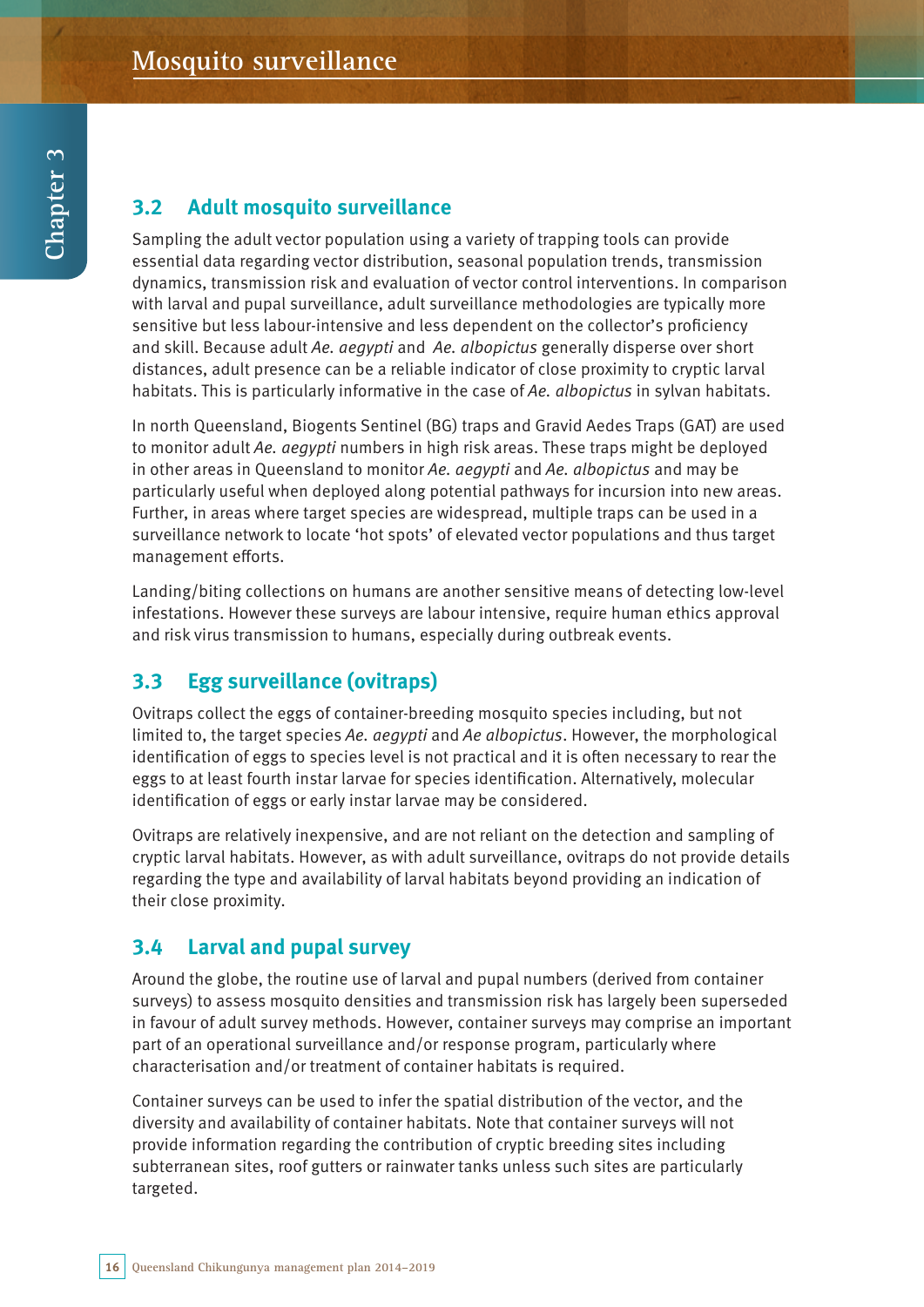Larval surveys may also provide a relative measure of density when they are used to derive Stegomyia indices including the Container, Breteau and House Indices. Generally, the more premises that are inspected, the more informative such indices can be, but the actual numeric thresholds for transmission are impossible to define in most situations and will be strongly impacted by numerous additional factors including:

- number of viraemic imports to an area
- adult mosquito biting rates
- temperature and humidity (which affect mosquito survival and virus incubation times).

Further, logistical problems associated with counting individual stages, distinguishing between morphologically similar species and, in some cases, poor correlation with adult mosquito densities has limited the application of these indices on an operational basis.

Traditional Stegomyia indices do not account for differences in the productivity of adult Ae. aegypti between containers. However, the concepts of 'key containers' and 'key container types' can be useful, and are defined as individual containers or container types that produce disproportionately more adult mosquitoes. For example, while tyres and drums may comprise only 10 to 20 per cent of the total number of water-holding containers in some locations, they may account for up to 83 to 99 per cent of total Ae. aegypti production. Likewise, key premises account for a disproportionate amount of the total adult production when compared with other premises. Importantly, identification of key container types and key premises will lead to site specific and cost-effective control programs if treatment can be focused on key container types or premises that produce most of the adult Ae. aegypti.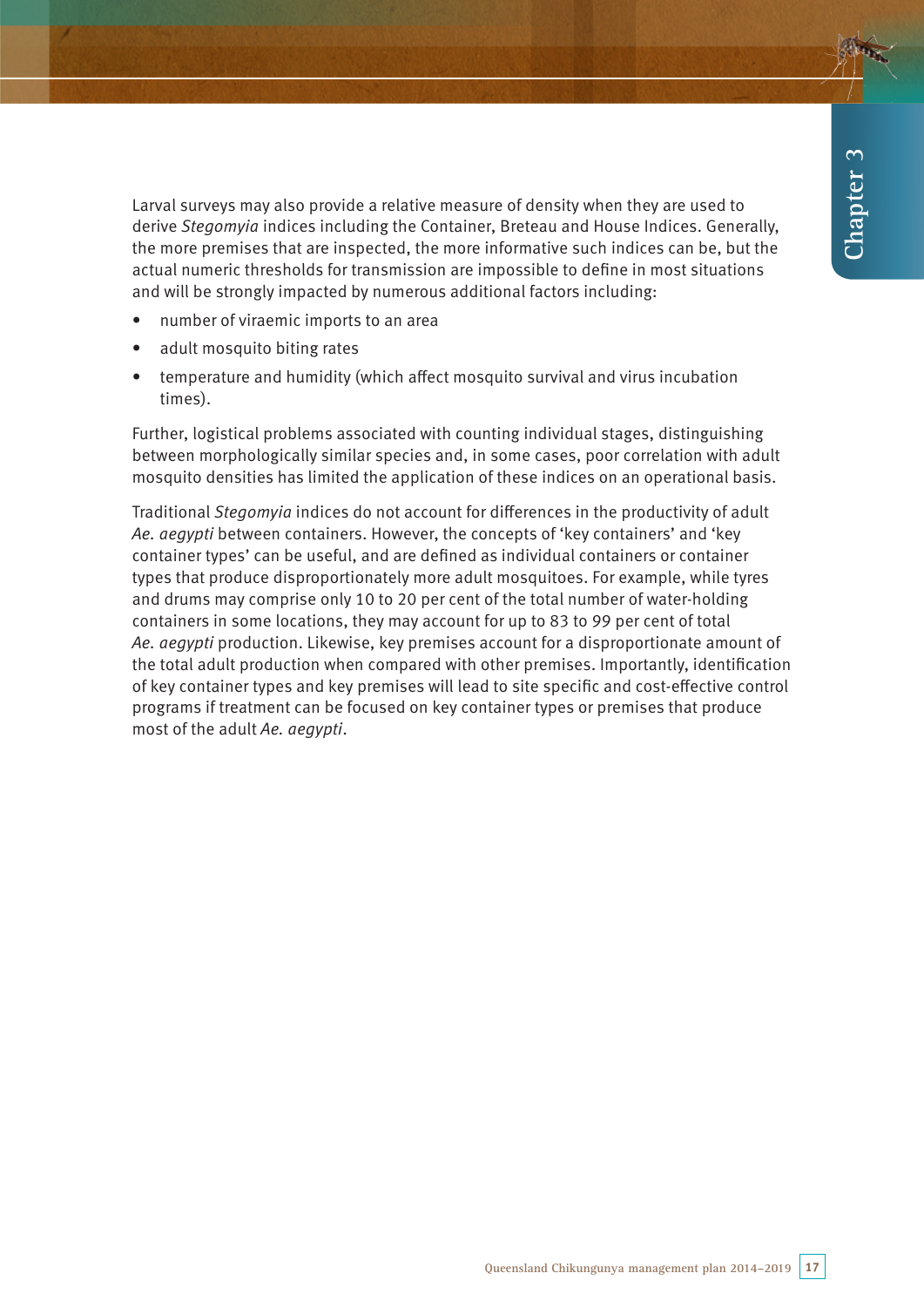The risk of local transmission should be assessed for each chikungunya notification (Section 2.5), and any mosquito control response should be in line with this risk. Importantly, coastal north Queensland and Torres Strait communities are high risk, so mosquito control operations should commence without delay. However, in the absence of surveillance data or where the likelihood of primary vector presence is unknown, the appropriate level of risk may be difficult to assess for some locations.

Risk assessments should utilise available tools and other relevant mosquito surveillance data. In response to a notified case, adult traps (BG or GAT) are the recommended tool to measure the presence and relative abundance of primary vectors where there may be a risk of exposure to daytime mosquito bites. When appropriate, candidate addresses for response should be derived from case travel history. The results of these trap events should serve as a trigger mechanism to implement emergency control operations in medium and low transmission risk regions of Queensland if Ae. aegypti or Ae. albopictus are detected. Trap results enable respective addresses to be ranked into a priority list for any control operations. Supplementary traps (carbon dioxide-baited CDC or EVS-type traps) for potential endemic vectors may also be considered in some cases, particularly if secondary vectors are suspected to be involved in potential transmission.

Chikungunya emergency vector control operations will largely emulate emergency protocols for dengue control (Queensland Dengue Management Plan 2010–2015) but would include additional measures (e.g. barrier spraying of vegetation) in areas where Ae. albopictus is implicated.

The key to effective vector control is speed and timeliness. To prevent local transmission arising from an imported viraemic case, vector control teams must be notified of viraemic cases within a timeframe that allows them to target the mosquitoes that may have fed on a viraemic import, but before the end of the virus incubation period in the mosquito– known as the extrinsic incubation period (EIP). The EIP is temperature dependant and, for example, is 8 to 10 days for dengue viruses in north Queensland. For vector control teams to initiate a response before the completion of the EIP, they must be alerted to viraemic cases quickly. However, an EIP for CHIKV may be as low as two days, making rapid response to transmission all the more critical. Note that the average delay in notification of dengue cases in north Queensland is five to six days.

The timeliness of response to a locally transmitted case is also critical, but offers less certainty of preventing further cases. Locally acquired cases only appear once a period equivalent to the sum of the EIP and the intrinsic incubation period (IIP)—the period of incubation in a human—has expired. This period is variable depending on the circulating virus strain. After the EIP and IIP have lapsed, most of the mosquitoes responsible for the initial local transmission will already be dead and any control measures will therefore have little impact on transmission by that older infected cohort responsible for the human cases already incubating. Again, the major impact of any vector control effort will result from effects on newly infected mosquitoes within which the virus is replicating.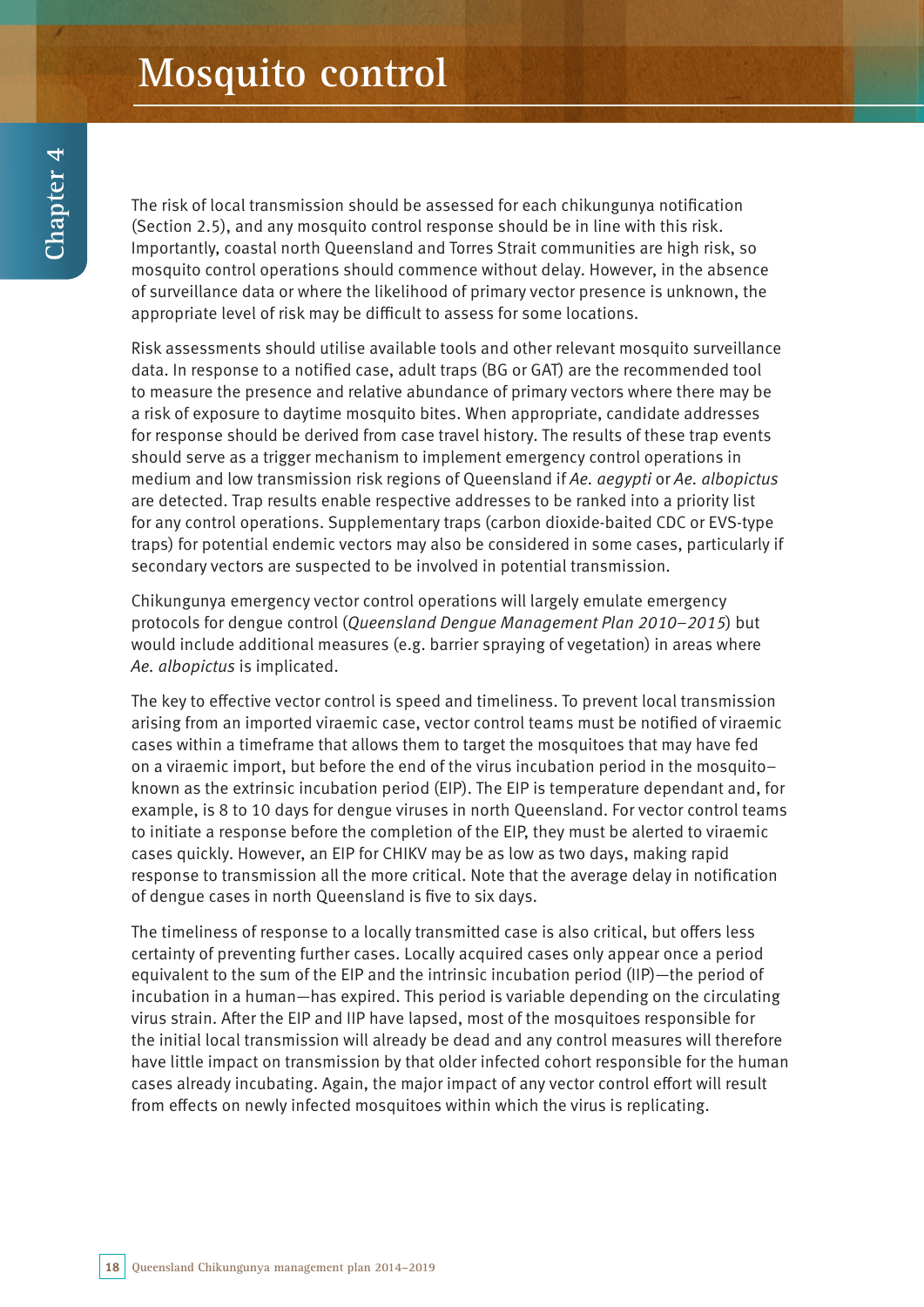Importantly, the EIP and IIP for CHIKV may be shorter than for DENV. In the case of very short EIPs, as demonstrated by the E1:A226V mutation of the CHIKV ECSA strain responsible for a 2012 Papua New Guinea outbreak, vector control efforts would have little chance of killing infected adult mosquitoes in time to prevent transmission. Thus, the scale of any control program would have to increase dramatically and response actions revised. For example, if transmission was rapid due to a very short EIP, the speed at which interior residual spraying (IRS) could be conducted would be slower than the spread of the transmission and thus timeliness of response is imperative. Further, lethal ovitraps (LO) might lose their function if the EIP was less than the gonotrophic cycle (time taken to develop eggs after a blood meal). House-to-house indoor fumigation may be a viable alternative, but its acceptability to residents is uncertain. An area-wide response, aimed at decimating the mosquito population over entire city blocks would have to be implemented.

Areas identified for mosquito control activities should be mapped and the response should be coordinated between Queensland Health and local government. In medium and high risk regions, the control areas should be determined in consultation with experienced staff (e.g. medical entomologists). The size of each response area should reflect the species involved, the timeliness of case notification, the duration of time spent by a case at a particular address, the abundance of the vector, environmental conditions and information describing previous dengue or chikungunya outbreaks in the area.

The aim of a response activity is to break the transmission cycle by quickly killing infective mosquitoes and removing their breeding sites. This is achieved by house-to-house inspections of residential and/or commercial blocks within the expected flight range of mosquito vectors (normally 100 to 200 metres radius of contact addresses) to perform the following activities:

#### **Adult mosquito control:**

- interior residual spraying of contact address and adjacent premises
- deployment of lethal ovitraps in large arrays within the specified area
- barrier spraying (for Ae. albopictus).

#### **Larval control:**

- application of residual chemicals to all appropriate containers capable of holding water within the response area
- source reduction—removal or mosquito-proofing of water-bearing containers.

Note that only control measures targeting adult mosquitoes have a large and immediate impact on virus transmission, whereas larval control will have little effect on an immediate transmission threat.

Control activities will be most effective where the community actively undertakes preventative behaviours. Fewer breeding sites equate to fewer vector mosquitoes, and fewer mosquito bites reduce the risk of exposure to virus.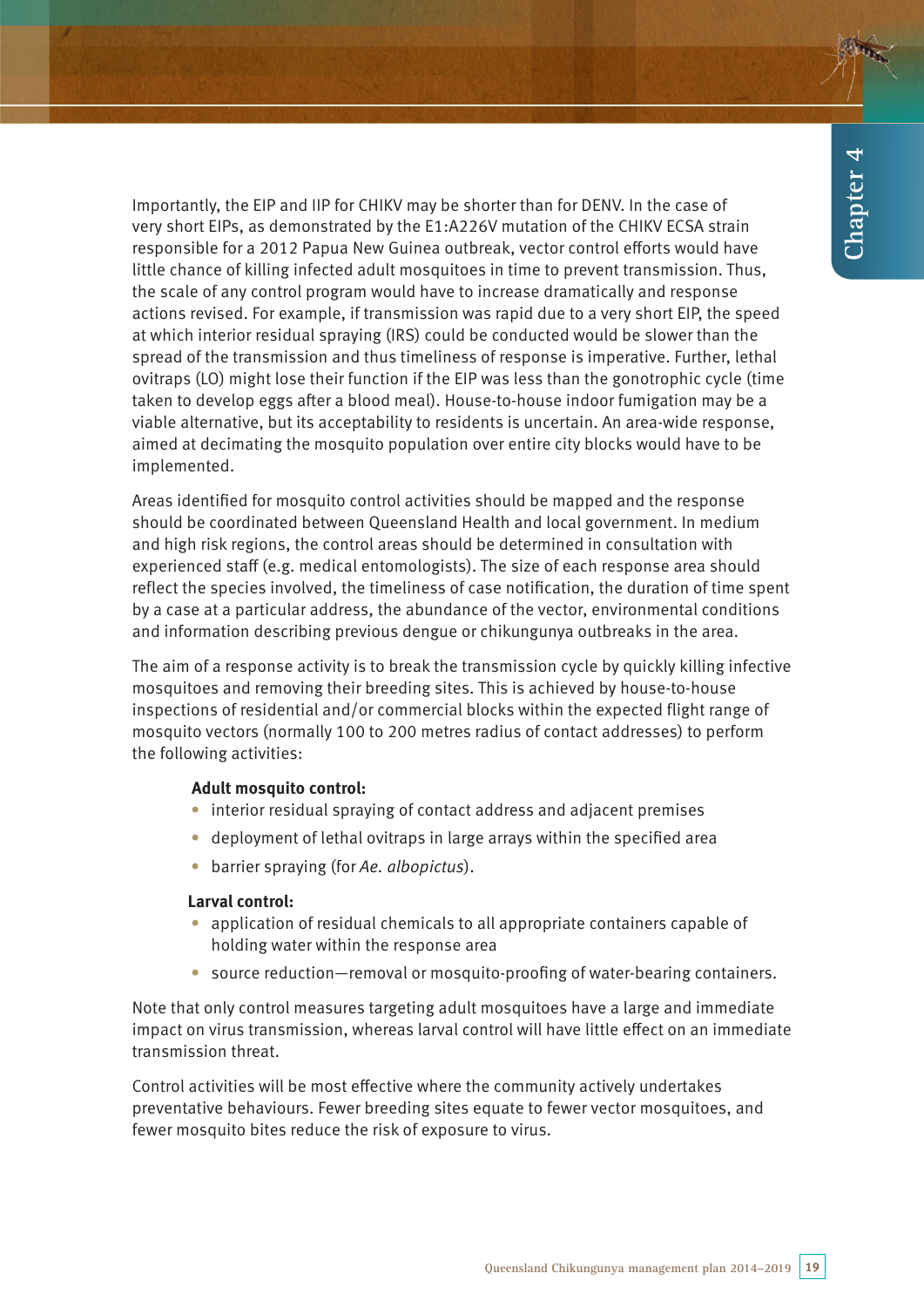Routine mosquito control around domestic and commercial premises is the responsibility of the householder or business owner (Public Health Regulation 2005). These activities may be supported by local government and/or Queensland Health when there is a risk of a disease outbreak (Public Health Act 2005).

# **4.1 Source reduction**

Source reduction, through the removal, destruction or treatment of breeding sites, can reduce the overall abundance of mosquitoes and therefore the likelihood of a viraemic person being bitten. However, source reduction does little to combat active transmission and is only effective in reducing populations if sufficient coverage of potential habitats is achieved.

All containers in both residential and commercial premises that can collect water should be emptied or rendered 'mosquito-proof' (i.e. turned upside down, disposed of or filled with sand and mortar mix, or made free-draining). Property occupiers should fill tree holes with sand and mortar mix and remove excessive amounts of vegetation that can hold water (e.g. fallen palm fronds or bromeliads). Sylvan areas adjacent to communities should also be targeted in areas where Ae. albopictus is established. Rainwater tanks must be screened (gauze with less than 1millimetre aperture) to comply with the Public Health Regulation 2005.

# **4.2 Chemical application**

Any chemical treatment or application conducted by a resident, contractor or health authority must be consistent with label recommendations.

#### **4.2.1 Larval chemical control**

The treatment of permanent containers with residual pyrethorids and insect growth regulators (e.g. S-methoprene) may turn some containers into effective egg sinks.

#### **Insect growth regulators (IGR)**

S-methoprene is available in a range of slow-release formulations (sand granules, pellets or briquets) and has low non-target toxicity. The chemical does not kill larvae, but prevents the emergence of adult mosquitoes. The product is activated when in contact with water, so it is also possible to 'pre-treat' dry containers. Sand granules and pellets can be applied to containers that are difficult to inspect (e.g. wells, drain sumps, bromeliads, roof gutters). Pellets provide residual activity for up to one month whereas briquets last approximately three months. However, in areas receiving frequent heavy rain (which may flush containers) more frequent use may be necessary. Briquets are registered for use in rainwater tanks and have been used during dengue outbreaks and Ae. albopictus eradication programs in the Torres Strait. However, this should be regarded as a temporary measure until tank screens can be repaired to comply with the Public Health Regulation 2005.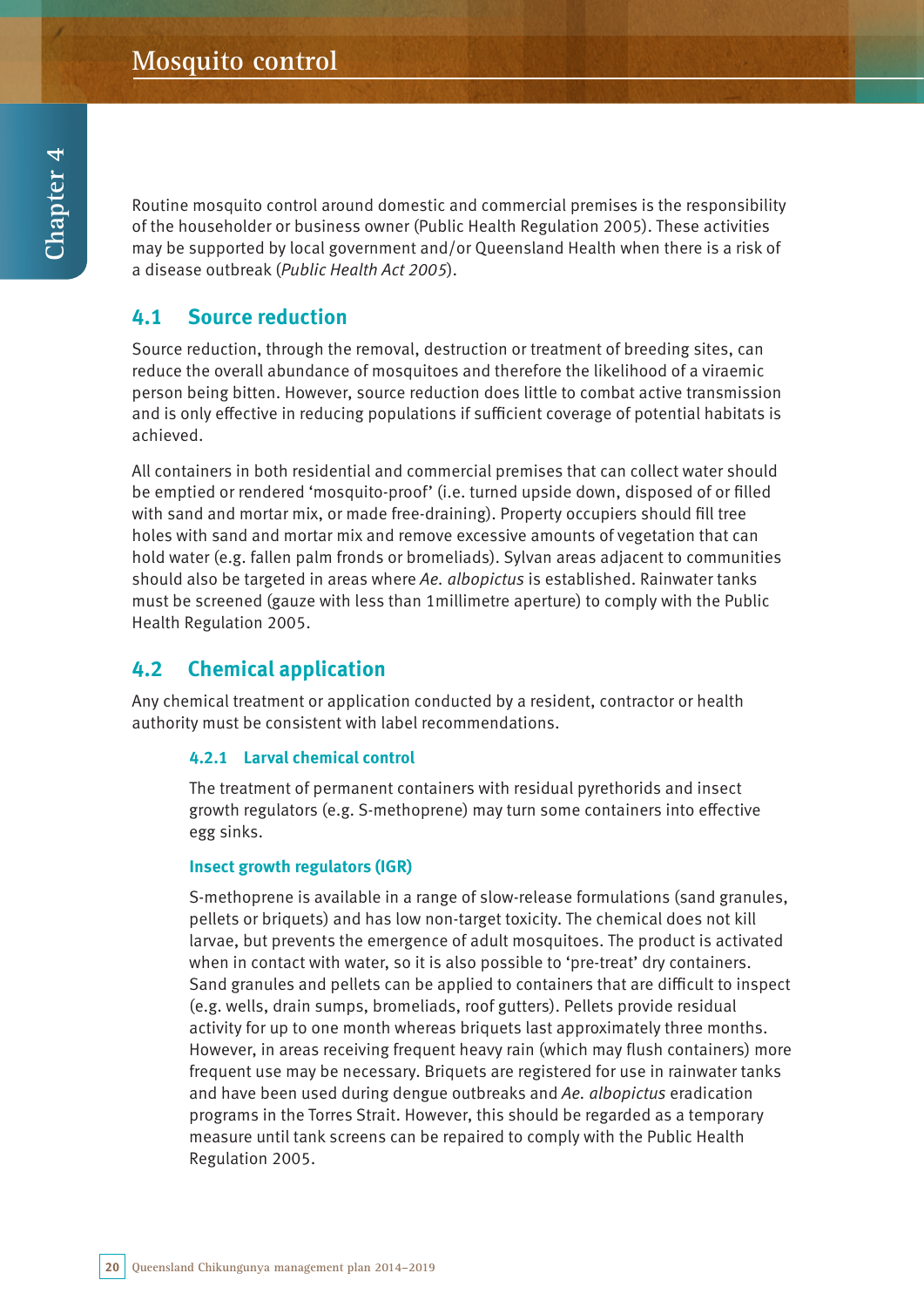#### **Surface sprays**

Some domestic surface-sprays (indoor and outdoor) are registered for use against mosquitoes. Some formulations have been shown to kill larvae and pupae and resting adults for up to five months. Sustained use of surface sprays for mosquito control by the public is discouraged, due to concerns of the development of chemical resistance.

The bacterial insecticide VectoBac WG (dry or aqueous) can be used for residual control of Ae. aegypti or Ae. albopictus in small containers. Pretreatment of dry containers up to eight weeks before flooding will not impact the efficacy of the product. Importantly, if secondary vectors (other than Ae. aegypti and Ae. albopictus) are implicated in CHIKV transmission larval control strategies may need to be revised to incorporate additional measures which target the appropriate groundwater habitats.

#### **4.2.2 Adult chemical control**

#### **Interior residual spraying**

The aim of IRS is to kill infected mosquitoes before they have time to incubate and transmit the virus. Aedes aegypti (and to a lesser extent Ae. albopictus) rest (harbour) between blood meals in dark areas inside and under houses and buildings. An effective way to target these adults is to apply residual insecticide (pyrethroid) to these surfaces.

Aedes aegypti prefer to rest:

- on the underside of furniture (tables, chairs, beds)
- in wardrobes and closets
- on piles of dirty laundry and shoes
- in other dark objects and in dark rooms.

Thus, IRS is a logical and effective treatment for premises associated with cases, particularly if it is applied during the EIP.

Interior residual spraying is relatively slow and labour intensive (approximately 10 minutes per house). Permission to spray inside a house must be granted by the occupant. For dengue control, IRS is usually limited to viraemic contact addresses, their nearest neighbours and other high-risk properties. Information about the specific chemical used and safety precautions must be provided in a pest control advice.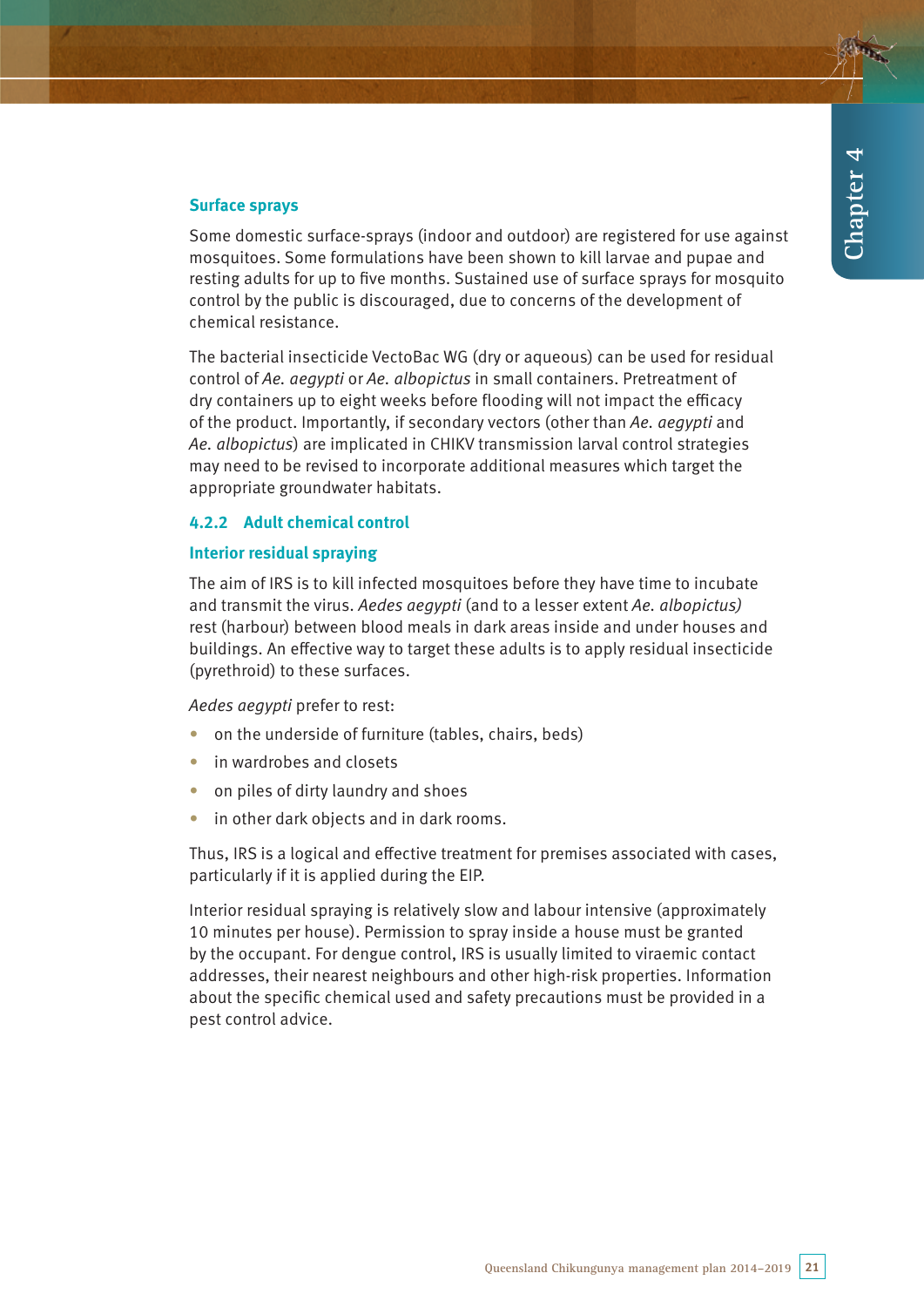#### **Harbourage or barrier spraying**

Barrier, or harbourage treatments involve the application of a pyrethroid insecticide to exposed surfaces around the area or property where mosquitoes may rest, creating a residual insecticidal barrier between the mosquito and human populations. Due to its association with sylvan habitats, harbourage spraying is particularly appropriate when targeting Ae. albopictus. For example, barrier treatments have also been employed successfully in reducing Ae. albopictus in areas of the Torres Strait by targeting bushland areas on the fringe of the community.

Extremely large numbers of endemic secondary vectors (e.g. Ae. vigilax etc.) at/near a contact address may warrant the application of ultra-low volume non-residual sprays (a process referred to as fogging) in nearby harbourage as a precautionary measure.

#### **Lethal ovitraps**

Lethal ovitraps have been used with great success since 2004 for dengue control in north Queensland. They target gravid, blood-fed mosquitoes which may be carrying virus. Lethal ovitraps contain fabric strips that are impregnated with a pyrethroid (bifenthrin) which are contacted by gravid females seeking to lay eggs. As the incubation period of most viruses is longer than the time between blood feeding and egg laying, the traps kill blood-fed, infected mosquitoes before they are capable of transmitting disease. Operationally, lethal ovitraps are deployed in most yards within 100 to 200 metres of case addresses and collected after a month. Importantly, lethal ovitraps can provide a more rapid treatment method than IRS.

# **4.3 Possible future directions in biological control**

Control strategies are continually evolving. For example, the Eliminate Dengue research group (www.eliminatedengue.com) is field trialling a novel biocontrol strategy that will reduce the ability of Ae. aegypti to transmit dengue. The approach is centred on releasing Ae. aegypti infected with selected strains of the bacterial endosymbiont Wolbachia which occurs naturally in up to 70 per cent of all insect species.

The strains of Wolbachia that reduce the ability to transmit dengue have been shown to likewise inhibit CHIKV transmission in the laboratory. Therefore, any implementation of Wolbachia-infected Ae. aegypti in north Queensland may have some indirect effect on future CHIKV transmission risk. Other research has also indicated a similar response in Ae. albopictus.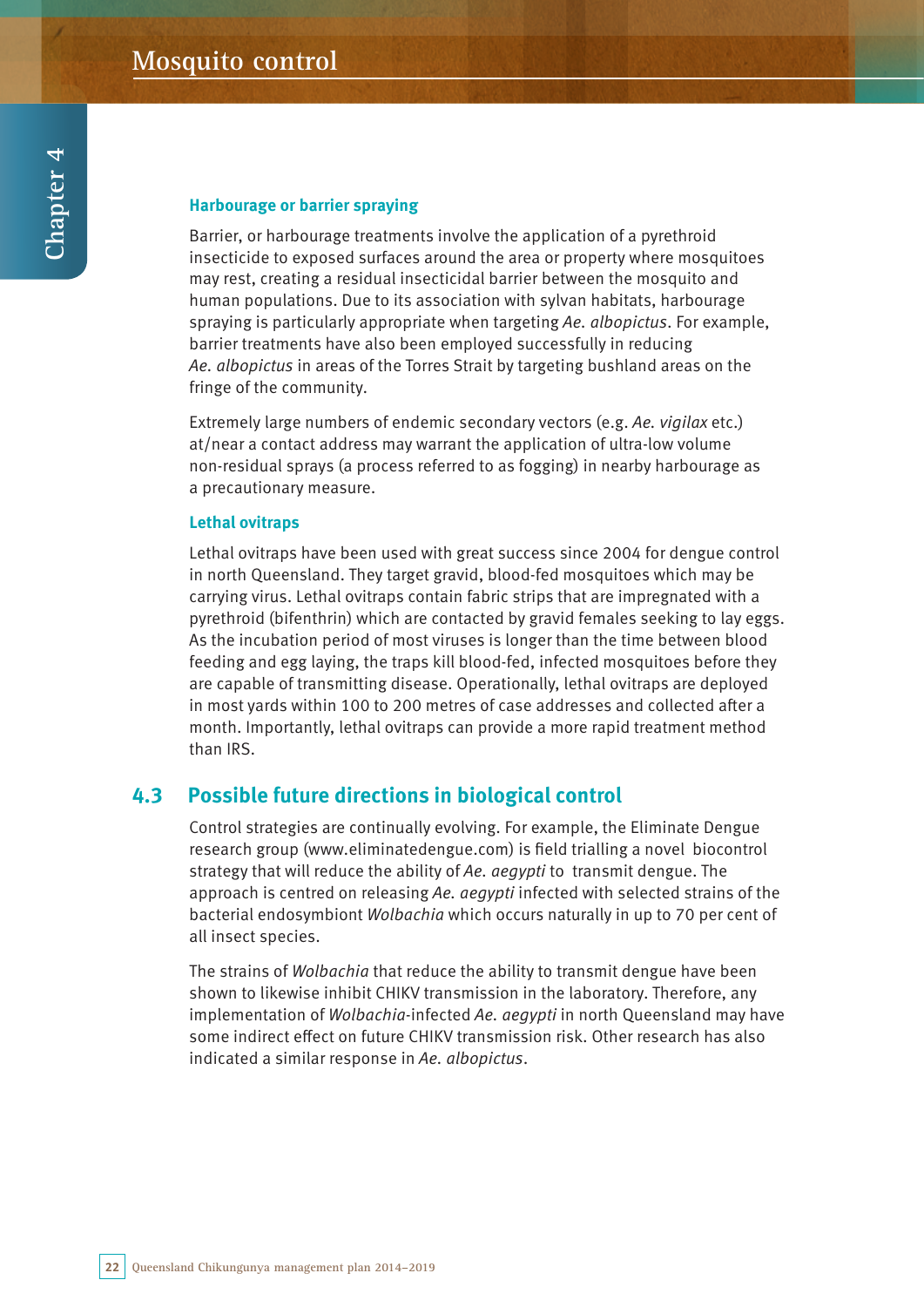# **4.4 Eradication programs for chikungunya vector species**

Eradication programs for Ae. aegypti or Ae. albopictus would require a specific agreement between Queensland Health, local government and other key stakeholders to define roles and responsibilities. This is due to the high resource demands of funding the dedicated labour and equipment requirements. Such a program would also need ongoing surveillance and control measures to prevent re-invasion from other locations.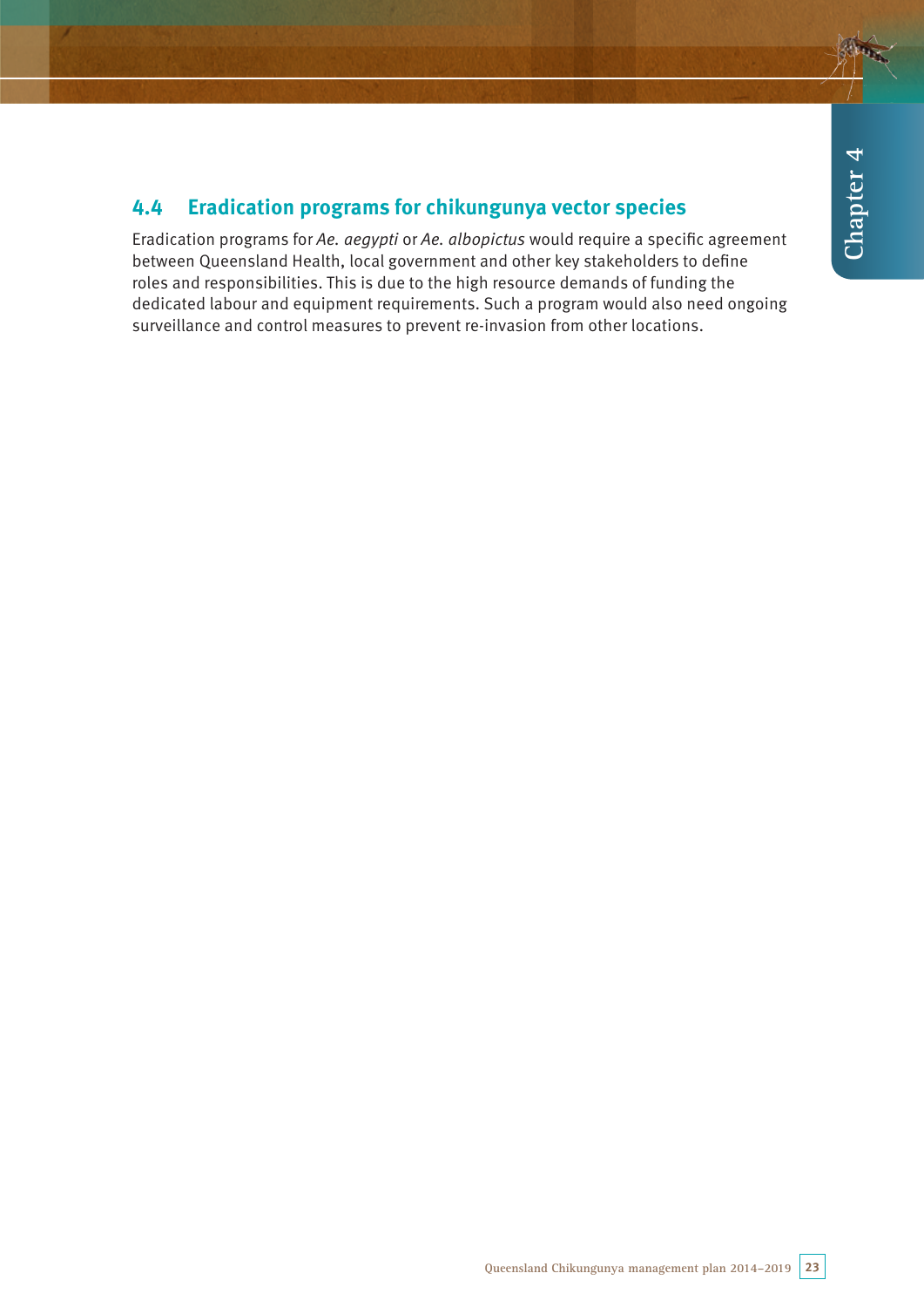# **5.1 Routine disease surveillance**

Chikungunya is a notifiable condition under the Public Health Act 2005. Routine disease surveillance is a key defence against chikungunya. Outbreaks in Queensland could cause significant morbidity as the general population is immunologically naive to CHIKV.

Outbreaks could be initiated by a viraemic traveller entering the country. Routine surveillance currently comprises laboratory notification of confirmed cases. While not a legislative requirement, general practitioners and emergency department doctors are encouraged to immediately report suspected cases of chikungunya to their local Public Health Unit.

#### **5.1.1 Clinical surveillance**

Surveillance for clinically identified cases is important as early recognition and notification of cases enables action to be taken promptly to reduce the risk of local transmission in areas where CHIKV vectors are suspected or known to be present. If a person presents with a relevant clinical picture in an area where potential CHIKV vectors are suspected or known to be present, but does not have a recent travel history to an endemic country, this could indicate local transmission.

Early reporting of a suspected case can mean the difference between managing a single imported case or managing an outbreak with multiple cases. Therefore it is important that medical practitioners report suspected cases of chikungunya directly to their local Public Health Unit by telephone or fax immediately.

Typically cases will have a history of recent travel to an endemic country and present with fever following an incubation period of three to seven days. Viraemia typically lasts for approximately 4 to 6 days, however can persist for up to 12 days. The common clinical picture is one of abrupt onset of fever accompanied with polyarthralgia, backache and headache (Table 3), which can be similar to other non-encephalitic mosquito borne diseases such as Ross River virus (RRV), Barmah Forest virus (BFV) and dengue fever.

| <b>Common</b>         | <b>Infrequent</b>         | Rare in adults but<br>sometimes seen in children |
|-----------------------|---------------------------|--------------------------------------------------|
| Abrupt onset of fever | Rash                      | Photophobia                                      |
| Polyarthralgia        | <b>Stomatitis</b>         | Retro-orbital pain                               |
| <b>Backache</b>       | Oral ulcers               | Vomiting                                         |
| Headache              | Hyperpigmentation         | Diarrhoea                                        |
|                       | Exfoliative<br>dermatitis | Meningeal syndrome                               |
|                       |                           | Acute encephalopathy                             |

# **Table 3 Clinical features of chikungunya**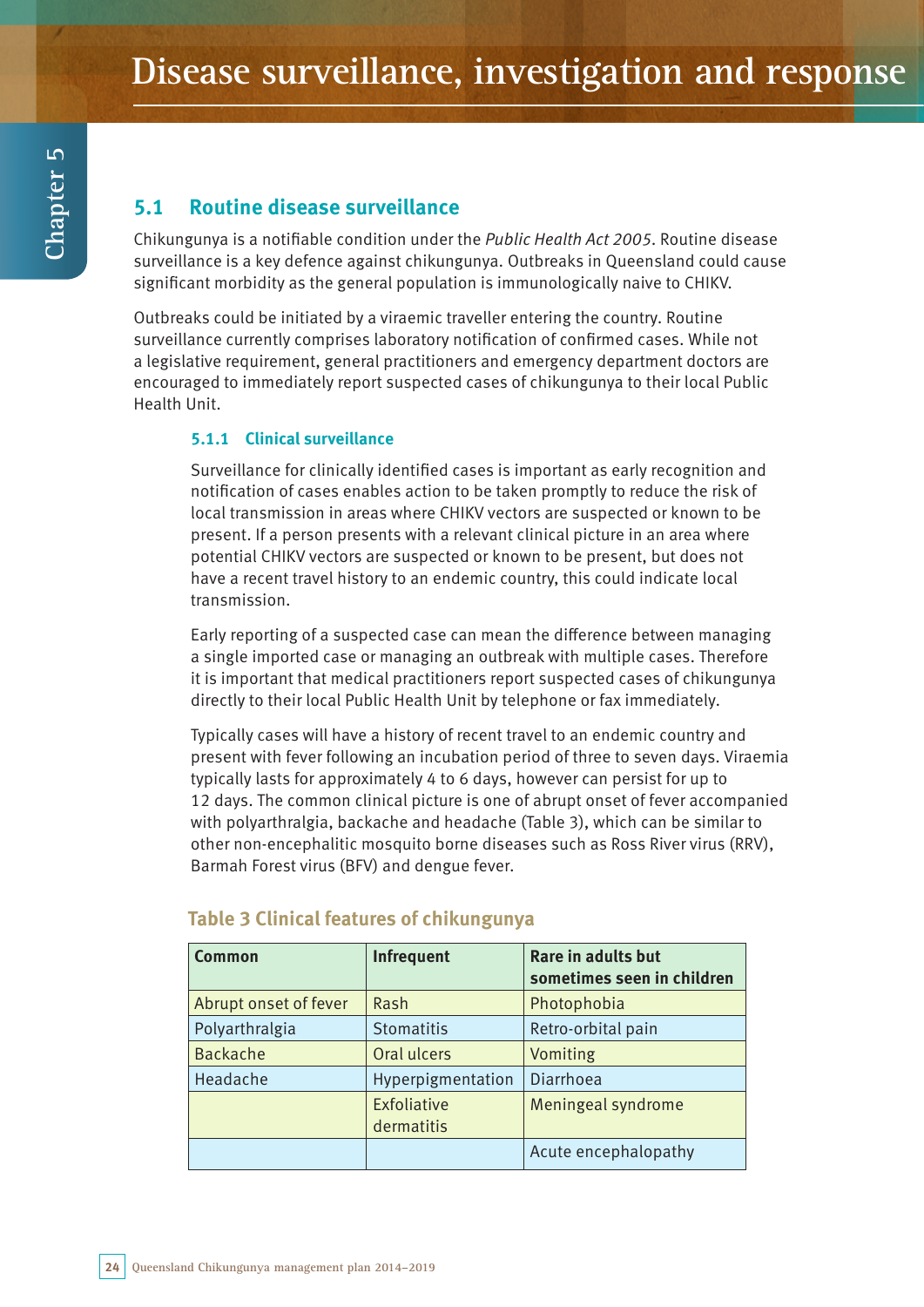Delays in presentation, diagnosis or notification can negatively impact on the effectiveness of outbreak management. Viraemic overseas visitors who do not have travel insurance to cover the costs associated with seeking medical assistance pose a significant problem and agreements with local hospitals are needed to ensure local arrangements are in place to mitigate this risk.

#### **5.1.2 Laboratory surveillance**

As chikungunya is a notifiable condition under the Public Health Act 2005 in Queensland, laboratories are required to notify Queensland Health of positive chikungunya results. Forensic and Scientific Services (FSS) is the arbovirus reference laboratory for Queensland.

It is important that appropriate diagnostic tests are carried out at the appropriate time in relation to the onset of symptoms to ensure early identification and notification of cases. There are three categories of laboratory tests used for the diagnosis of CHIKV infections:

- serological tests to identify IgM and IgG antibodies
- RT-PCR (reverse transcriptase—polymerase chain reaction)
- virus isolation.

Nucleic acid sequencing and genotyping are also available to identify and differentiate virus strains, which is useful for the management and control of outbreaks and epidemiological studies.

Typically, CHIKV RNA can be detected by RT-PCR between day 0 to day five post onset of symptoms. While a 'detected' result is significant and is indicative of an acute infection, a 'not detected' result by RT-PCR cannot exclude infection. For this reason, all samples submitted to FSS for RT-PCR are also routinely tested for anti-CHIKV antibodies by serology. Viral cultures may also be undertaken at the same time as RT-PCR using the same specimen.

Detection of IgM antibodies by serology on a single specimen is suggestive of a recent infection. However, this should be confirmed by testing a second convalescent phase sample collected 10 to 14 days after the first. Pathology results provided by FSS will contain associated commentary to assist interpretation by clinicians (Appendix 3).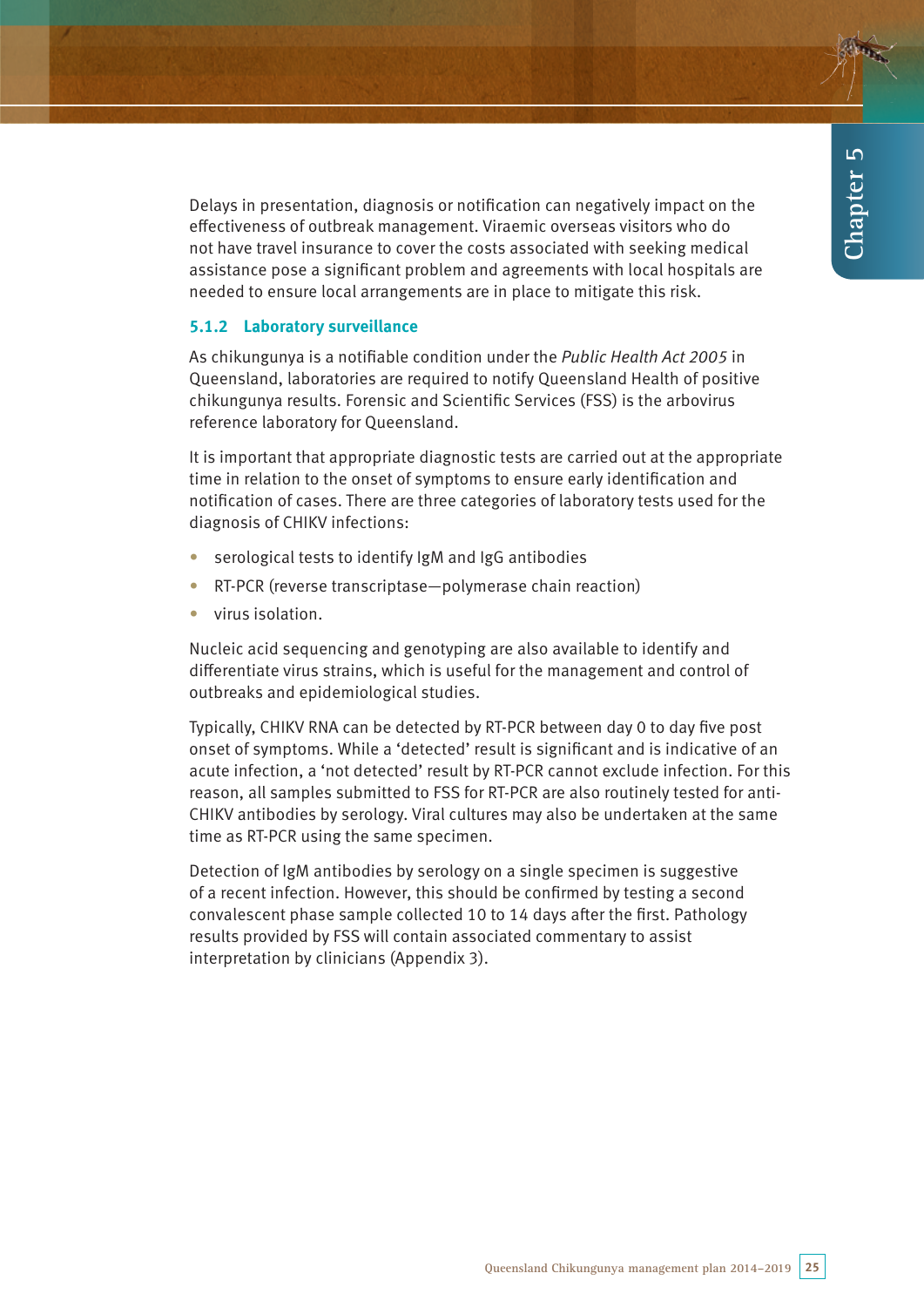# **Table 4 Chikungunya diagnostic tests**

| Days post onset     | <b>Test</b>     |
|---------------------|-----------------|
| Day $0-5$           | RT-PCR          |
|                     | Viral isolation |
|                     | IgM (baseline)  |
| $\rightarrow$ Day 5 | IgM             |
| $\rightarrow$ Day 8 | IgM             |
|                     | IgG             |

#### **5.1.3 Barriers to diagnosis and notification**

The timely notification of chikungunya cases is essential in preventing and controlling outbreaks. Clinicians and public health practitioners should be aware of the barriers to early case identification and notification and work towards minimising delays.

Common barriers to early identification and notification of cases are:

- • delayed case presentation
- lack of recognition of the risk of imported cases of chikungunya
- incorrect diagnostic tests undertaken in relation to date of onset of symptoms
- missed cases due to the lack of recognition of the range of symptoms
- high numbers of transient medical practitioners who may be unfamiliar with the disease.

### **5.2 Case investigation and response**

#### **5.2.1 Case investigation**

The disease investigation and response for chikungunya cases is similar to that for dengue fever cases.

Public health unit staff should liaise with the treating medical practitioner and the laboratory to ensure that the appropriate laboratory test(s) are performed as soon as possible. FSS will provide test results.

For notifications in all areas an attempt should be made to interview the patient using the chikungunya case report form to determine the travel history, period of viraemia and areas visited during the viraemic period. The case report form (Appendix 4) records the patient details and other key information to determine the risk for local transmission including:

- clinical signs and symptoms
- • laboratory tests ordered and results
- $\bullet$  the patient's recent travel history (e.g. from CHIKV endemic countries)
- $\bullet$  the patient's recent movements (e.g. to high risk premises).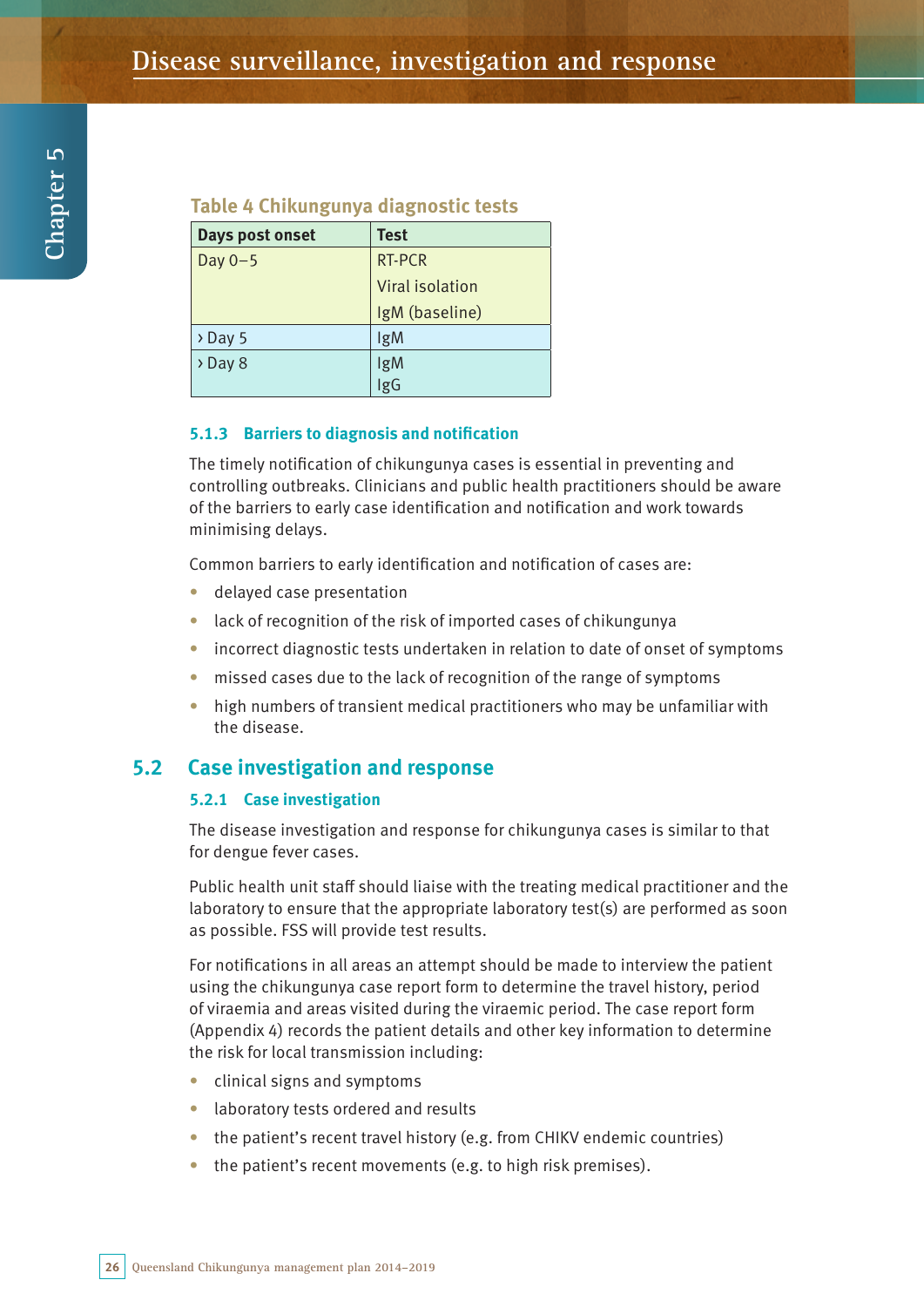The case investigation information should be passed to the medical entomologist or the relevant manager of environmental health services to determine the transmission risk and appropriate level of response.

Any person presenting with possible chikungunya should be advised to take measures to avoid being bitten by mosquitoes while they are unwell, particularly in CHIKV receptive areas.

#### **5.2.2 Case response**

When a viraemic imported case is confirmed in an area where CHIKV vectors are present, consideration should be given to informing medical practitioners in that area to consider chikungunya as a differential diagnosis for people presenting with a febrile illness, depending on assessed levels of transmission risk.

If a chikungunya case has been identified as locally acquired an outbreak should be declared and the incident management system established (see Section 6). The Senior Director, CDU will inform Communicable Diseases Network Australia at the national level.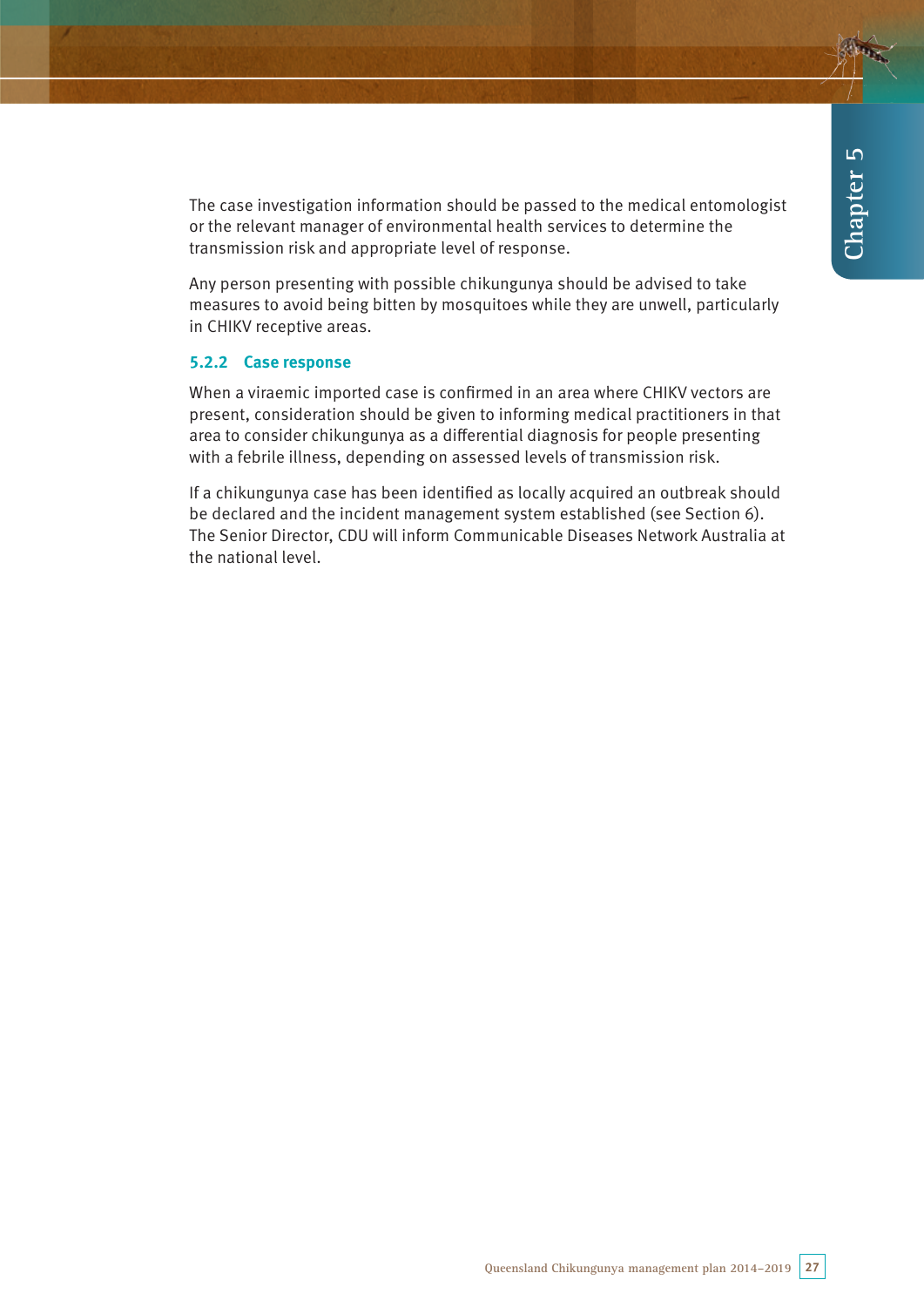Activation of the Incident Management System is the framework endorsed by Queensland Health to support the operational functions necessary for effective management of outbreaks. An incident management team (IMT) would be established to oversee the ongoing management of the outbreak. The level of the incident response will be determined by the size and complexity of the outbreak.

# **6.1 Communications**

The IMT would establish an appropriate and effective communication strategy which would inform relevant groups such as general practitioners, hospital emergency department staff, laboratory staff and infectious diseases physicians.

Situation reports should be issued to relevant stakeholders at regular intervals to provide information on the progress of the outbreak response.

Specific health protection advice and updates on an outbreak should be provided to the general public and residents in the chikungunya alert areas, for example through media releases.

# **6.2 Role of local government**

Local government have the legislated authority under the Public Health Regulation 2005 to enforce legislation under which it is an offence for households to allow mosquito breeding on their premises.

During a chikungunya outbreak local government may be called upon to assist Queensland Health in minimising disease transmission by actively engaging and supporting the public and industry to reduce mosquito breeding sites in areas identified as actual and potential high risk for escalating and/or maintaining the outbreak.

# **6.3 Staffing requirements**

Public health services should identify the staffing levels and skills mix required to lead the outbreak response. Staffing requirements and planning for vector control activities should be undertaken in collaboration with local government. Outbreaks can escalate very quickly, so ideally a pool of relief staff should be identified. It is essential that relief staff have the necessary skills and legislative authority, where required, to undertake the duties for which they have been assigned. Training of relief staff engaged in outbreak response should be developed.

Under the Queensland Government Workplace Health and Safety Act 1995 employers have an obligation to ensure the health and safety of all employees in the workplace.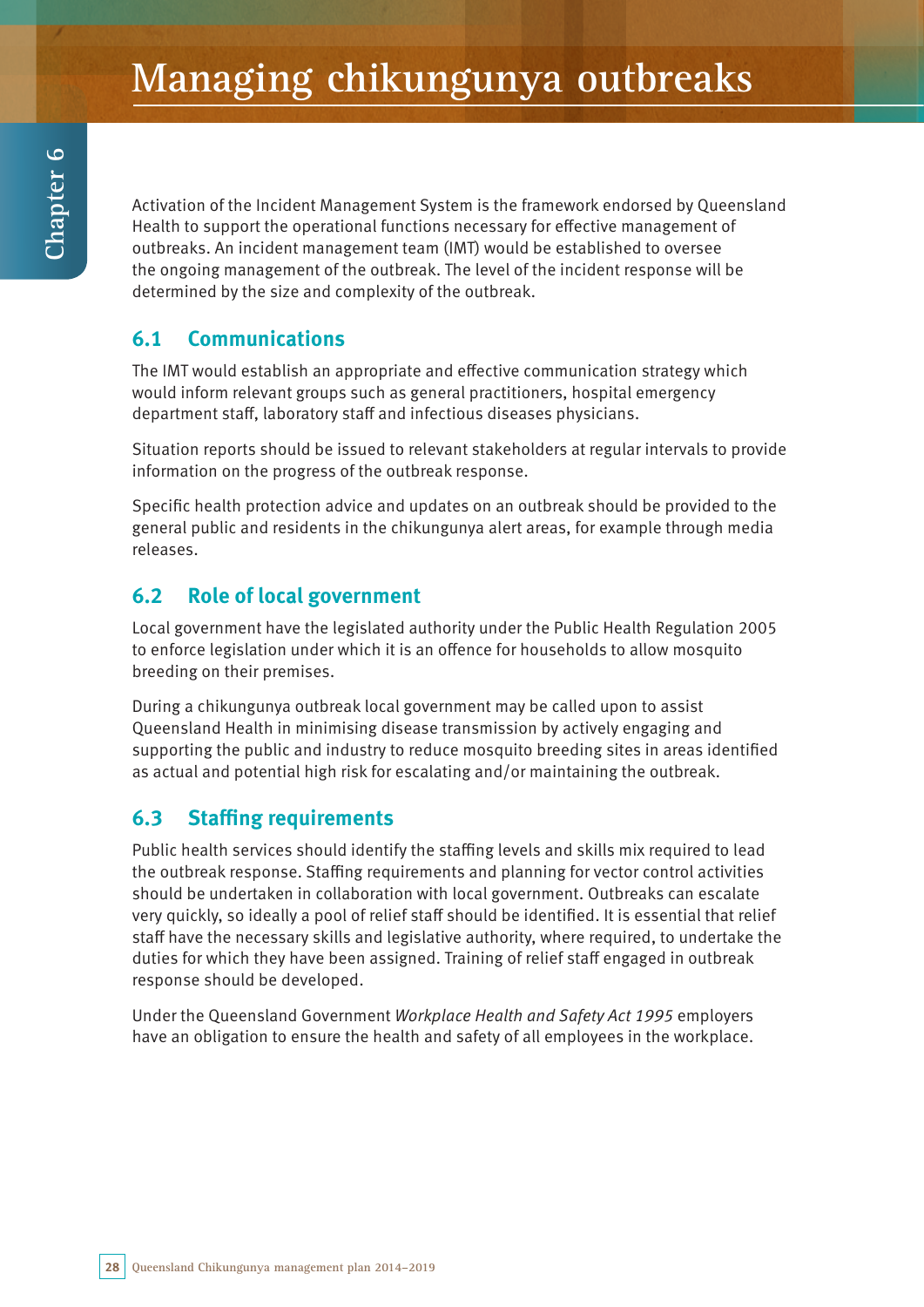The public play an important role in the prevention of chikungunya by reducing potential container breeding mosquito habitats from domestic and workplace environments as well as adopting positive protective behaviours to avoid being bitten by mosquitoes, particularly when travelling in CHIKV endemic areas. Specifically prevention messages should include:

- use of personal insect repellent containing DEET or Picaridin, particularly during daylight hours when CHIKV vectors are most active
- wearing of long, loose fitting clothing to help protect from mosquito bites
- ensuring window and door screens are in good condition
- ensuring water tank screens are in good condition
- use of mosquito coils or plug-in mosquito repellent devices where appropriate.

To successfully achieve community support in both source reduction and personal protection individuals must be armed with relevant information and achievable means by which they are empowered to take positive action.

This can be achieved through targeted awareness campaigns and community engagement strategies. The success of these campaigns and strategies rests with utilising a combined and coordinated approach including health promotion, medical entomology and public health principles.

For community awareness and engagement strategies to be relevant and hence successful they should be planned and implemented in collaboration with key stakeholders, particularly local government and or Aboriginal and Torres Strait Islander community councils. Community engagement strategies can include formal agreements with government departments and industry representative bodies and partnership arrangements with key community groups to support simple, affordable and achievable source reduction in the workplace and home as well as adoption of personal protective measures.

During an outbreak public awareness programs should be intensified. The public should be informed of outbreak details and communication strategies should emphasise the immediate risk and motivate the public to take positive preventive action including early presentation to medical care if unwell with chikungunya symptoms. Geographic areas where local transmission has recently occurred should be specifically targeted, as well as high risk premises as outlined in 3.1 that have the potential to facilitate mosquito breeding and/or transmission.

In moderate or low risk areas there is also a need to inform the general public to adopt protective behaviours particularly when travelling to CHIKV endemic areas and to present early if unwell following travel.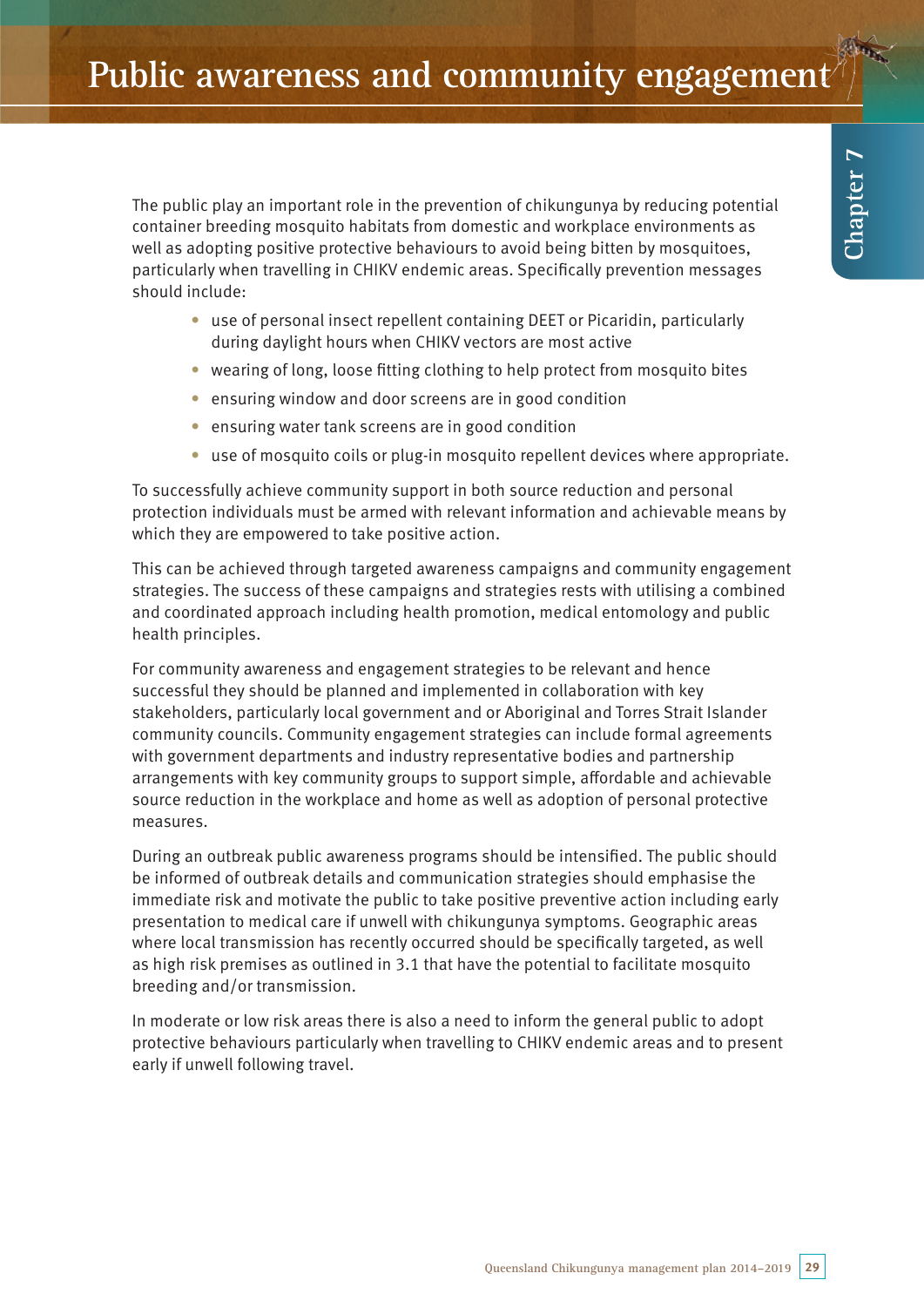Burt F, Rolph M, Rulli N, Mahalingam S, Heise M 2012, 'Chikungunya: a re-emerging virus' The Lancet, vol. 379, pp. 662–671.

Horwood P, Bande G, Dagina R, Guillaumot L, Aaskov J, Pavlin B 2013, 'The threat of chikungunya in Oceania', WHO Western Pacific Surveillance and Response Journal, vol. 4, no. 2, pp. 8-10.

Jupp, PG and McIntosh, BM. 1988 'Chikungunya disease', In: T.P. Monath (Ed), 'The Arboviruses: Epidemiology and Ecology', Boca Raton (Florida): CRC Press, pp.137–157.

Pialoux G, Gauzere BA, Jaureguiberry S, Strobel M 2007, 'Chikungunya, an epidemic arbovirus', Lancet Infectious Diseases, vol. 7, pp. 319–327.

Queensland Health 2010, 'Chikungunya Guidelines for Public Health Units', Available at www.health.qld.gov.au/cdcg/index/chikungunya.asp

Schuffenecker, I, Iteman, I, Michault, A, Murri, S, et al. 2006, 'Genome microevolution of chikungunya viruses causing the Indian Ocean outbreak', PLoS Medicine, vol. 3, pp. 263.

Simon F, Savini H, Parola P 2008, 'Chikungunya: A Paradigm of Emergence and Globalization of

Vector-Borne Diseases', Medical Clinics of North America, vol. 92, pp.1323–1343.

Simon F, Javelle E, Oliver M, Leparc-Goffart I, Marimoutou C 2011, 'Chikungunya Virus Infection', Current Infectious Disease Reports, vol. 13, pp. 218–228.

Staples JE, Breiman RF, Powers AM 2009, 'Chikungunya Fever: An Epidemiological review of a re-Emerging Infectious Disease', Emerging Infections, vol. 49. pp. 942–948.

Van den Hurk AF, Hall-Mendelin S, Pyke AT, Smith GA, Mackenzie JS 2010, 'Vector Competence of Australian Mosquitoes for Chikungunya Virus', Vector-Borne and Zoonotic Diseases, vol. 10, no. 5, pp. 489–495.

World Health Organization Regional Office for South East Asia 2008, 'Guidelines on the Clinical Management of Chikungunya Fever'.

World Health Organization Regional Office for South East Asia 2009, 'Guidelines for the Prevention and Control of Chikungunya'.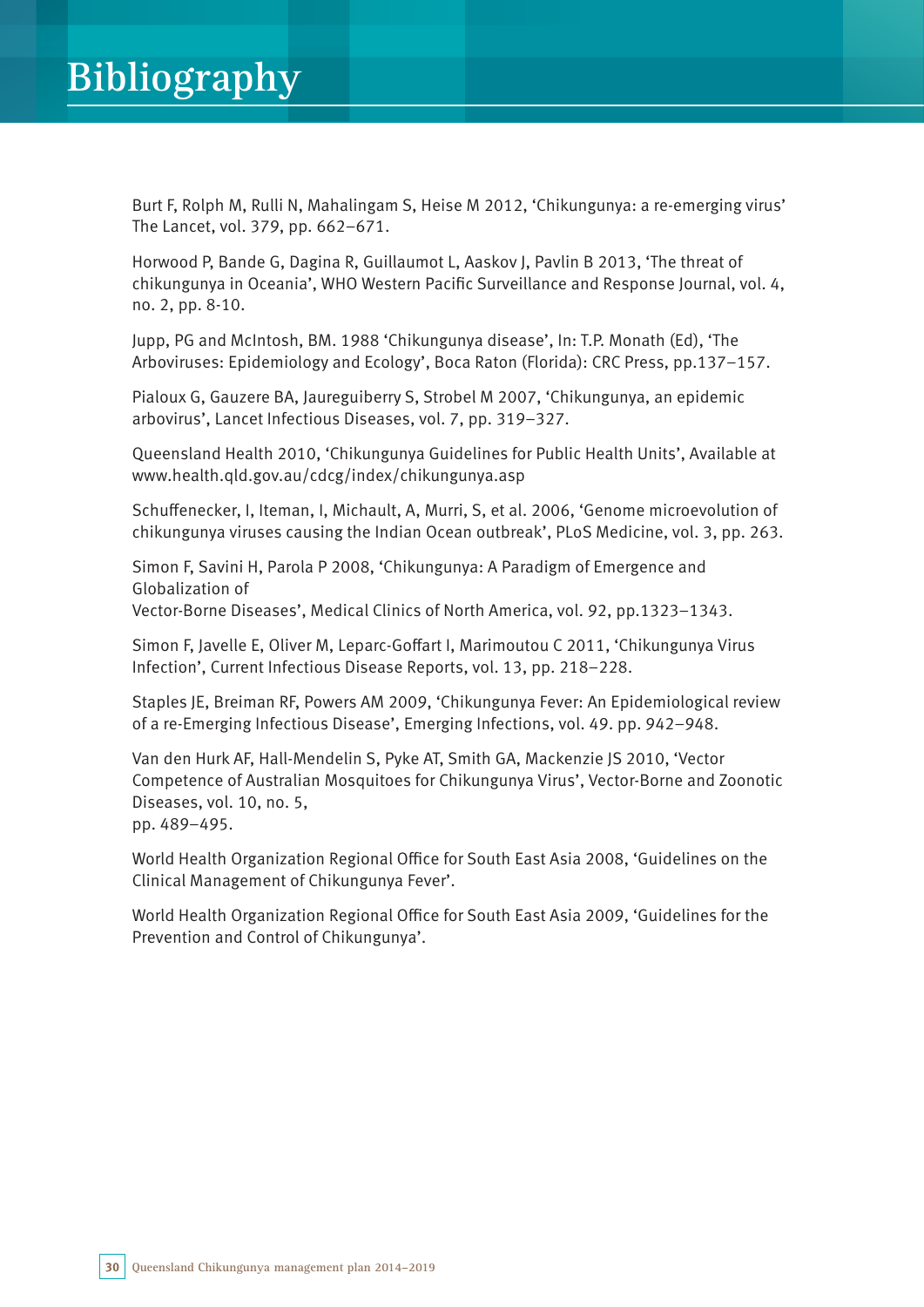

# **Summary of the intrinsic and extrinsic factors that may influence the vectorial capacity of Australian mosquitoes for CHIKV.**

| <b>Species</b>             | <b>Alphaviruses</b> <sup>a</sup> | <b>Vector</b><br>competence <sup>b</sup> | <b>Host feeding</b><br>patterns       | <b>Activity time</b>       | <b>Distribution</b>                                          |
|----------------------------|----------------------------------|------------------------------------------|---------------------------------------|----------------------------|--------------------------------------------------------------|
| Aedes aegypti              | <b>CHIKV</b>                     | High                                     | Human                                 | Diurnal                    | North<br>Queensland                                          |
| Ae. albopictus             |                                  | High                                     | Opportunistic <sup>c</sup> /<br>human | Diurnal                    | <b>Torres Strait</b>                                         |
| Ae. notoscriptus           | CHIKV, RRV                       | Low                                      | Opportunistic                         | Crepuscular                | Widespread                                                   |
| Ae. procax                 | <b>RRV</b>                       | High                                     | Opportunistic                         | Crepuscular                | Eastern<br>coastal, south<br>from central<br>Queensland      |
| Ae. vigilax                | RRV, BFV                         | High                                     | Opportunistic                         | Crepuscular                | Widespread<br>Coastal                                        |
| Coquillettidia<br>linealis | RRV, BFV                         | High                                     | Opportunistic                         | Night with<br>peak at dusk | Eastern<br>Australia,<br>south from<br>central<br>Queensland |
| Culex.<br>annulirostris    | <b>RRV</b>                       | Low                                      | Opportunistic                         | Crepuscular                | Widespread                                                   |
| Cx.<br>quinquefasciatus    | Nil                              | Refractory                               | Birds, humans                         | Nocturnal                  | Widespread                                                   |
| Cx. sitiens                | <b>RRV</b>                       | Low                                      | Opportunistic                         | Crepuscular                | Widespread<br>coastal                                        |
| Verralina funerea          | RRV, BFV                         | Moderate                                 | Opportunistic                         | Crepuscular                | Northern<br>coastal from<br>NT to Northern<br><b>NSW</b>     |

a Association with alphaviruses as demonstrated by either virus isolation studies or vector competence experiments.

<sup>b</sup>Efficiency with which a given species can transmit CHIKV: high =  $\times$  60%; moderate = 30-59%; low =  $\times$  30%.

c Opportunistic feeding patterns denotes that a species feeds on a variety of hosts.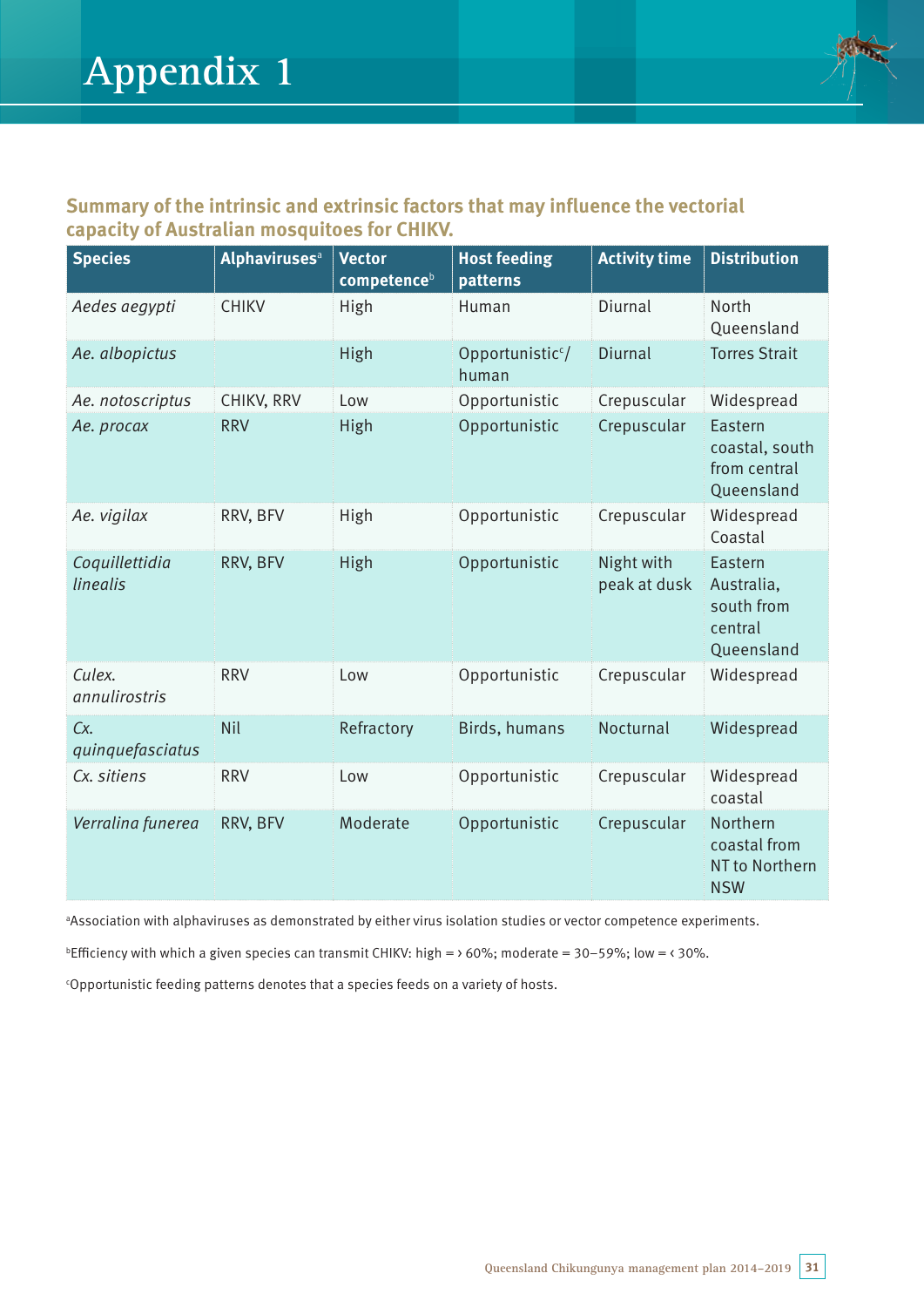|  |  |  | <b>Container inhabiting mosquito surveillance methods</b> |  |
|--|--|--|-----------------------------------------------------------|--|
|--|--|--|-----------------------------------------------------------|--|

| <b>Mosquito stage</b>    | <b>Advantages</b>                                                                                                                                                                 | <b>Disadvantages</b>                                                                                                                                                                                                                                                                                                                                                                                                                  | <b>Settings</b>                                                                  |  |  |  |
|--------------------------|-----------------------------------------------------------------------------------------------------------------------------------------------------------------------------------|---------------------------------------------------------------------------------------------------------------------------------------------------------------------------------------------------------------------------------------------------------------------------------------------------------------------------------------------------------------------------------------------------------------------------------------|----------------------------------------------------------------------------------|--|--|--|
| <b>Eggs</b>              |                                                                                                                                                                                   |                                                                                                                                                                                                                                                                                                                                                                                                                                       |                                                                                  |  |  |  |
| Ovitraps                 | • Simple to operate<br>· Inexpensive<br>• Sensitive for low<br>population densities<br>due to long sampling<br>period (1-4 weeks)<br>• Eggs simple to<br>transport to central lab | • Labour and time intensive<br>if rearing for morphological<br>identification<br>• High sample mortality<br>· Delayed result (reduced early<br>warning for exotics)<br>· Ovipositing adults not killed or<br>retained (exotics get away)<br>• Containment/tracking issues<br>during transport<br>• Interference by animals, egg<br>predators<br>• Traps inactive when dry, water<br>polluted or knocked over<br>• Must recollect trap | Suitable for remote<br>areas due to ease of<br>use and mailing of egg<br>samples |  |  |  |
| Sentinel tyre/<br>bucket | • As above<br>• Sensitive due to longer<br>sampling period<br>(4 weeks)<br>• suitable for deployment<br>in dry conditions                                                         | • As above (ovitraps)<br>• Cleaning and maintenance<br>• Further delay of results due to<br>extended sampling period)<br>• Bulky                                                                                                                                                                                                                                                                                                      | Dry/remote conditions<br>Less regular checking                                   |  |  |  |
| Lethal ovitrap           | • Kills adults - outbreak<br>response when<br>deployed in arrays<br>· Inexpensive                                                                                                 | • Adults not retained-no<br>capacity to identify species<br>• Contains insecticide<br>• Moderate sensitivity<br>• Interference by animals<br>• Traps inactive when dry, water<br>polluted or knocked over<br>• Must recollect trap                                                                                                                                                                                                    |                                                                                  |  |  |  |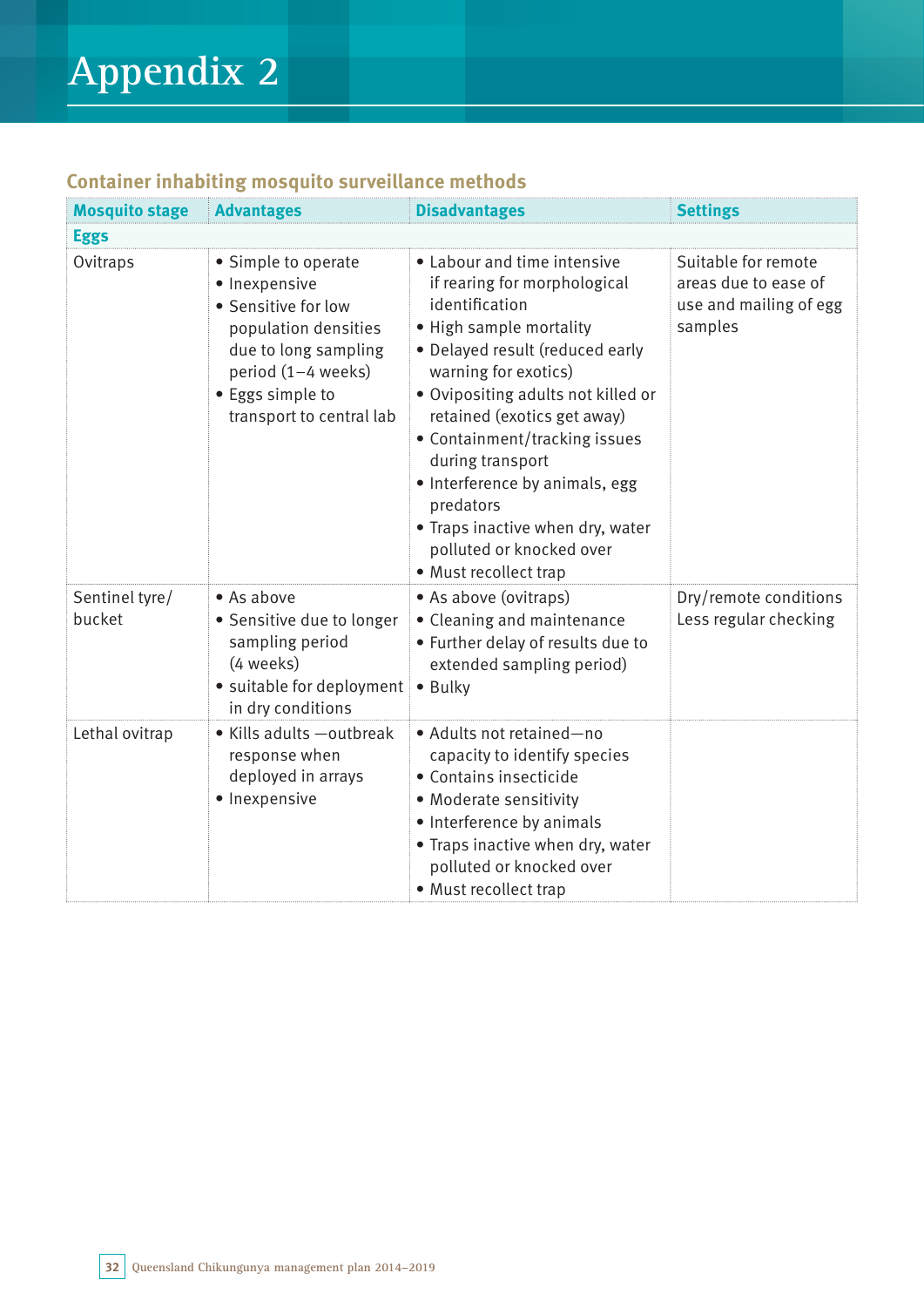| <b>Mosquito stage</b>                                                                                                | <b>Advantages</b>                                                                                                                                                                | <b>Disadvantages</b>                                                                                                                                                                                                                                                                                                                                                                                                                       | <b>Settings</b>                                                              |
|----------------------------------------------------------------------------------------------------------------------|----------------------------------------------------------------------------------------------------------------------------------------------------------------------------------|--------------------------------------------------------------------------------------------------------------------------------------------------------------------------------------------------------------------------------------------------------------------------------------------------------------------------------------------------------------------------------------------------------------------------------------------|------------------------------------------------------------------------------|
| <b>Larvae</b>                                                                                                        |                                                                                                                                                                                  |                                                                                                                                                                                                                                                                                                                                                                                                                                            |                                                                              |
| Larval Survey-<br>including various<br>collection<br>methods (bulb<br>pipette, sieve,<br>aquarium net,<br>aspirator) | · Immediate result<br>· Identification of type<br>and quantity of larval<br>habitats                                                                                             | • Trained and skilled labour<br>required for collection<br>• Limited sampling period<br>· Difficult to achieve large spatial<br>coverage due to labour and<br>time intensity<br>· Potential environmental bias<br>(e.g. rain)<br>• Sample issues-transport and<br>preservation<br>• Extensive data recording<br>requirements<br>• Access constraints to cryptic,<br>elevated, subterranean sites<br>and locked or inaccessible<br>premises | Everywhere                                                                   |
| <b>Adults</b>                                                                                                        |                                                                                                                                                                                  |                                                                                                                                                                                                                                                                                                                                                                                                                                            |                                                                              |
| <b>BG</b> trap                                                                                                       | · Minimum 24 hours<br>• Retains adults<br>• Highly sensitive<br>• Easy to use<br>• Publicly accepted<br>• Does not require $CO2$<br>• Portable<br>• Fewer samples to<br>identify | • Expensive<br>• Power to mains or battery (short<br>duration and heavy)<br>• Specimens can be damaged<br>during collection<br>• Secure deployment location<br>required<br>• Maintenance costs<br>• Specimens may become<br>desiccated/damaged                                                                                                                                                                                             | Domestic locations that<br>are protected from rain<br>e.g. carport, verandah |
| GAT                                                                                                                  | • Sensitive<br>• Easy to use<br>• Publicly accepted<br>• Does not require power<br>$\bullet$ Does not require CO <sub>2</sub><br>• Portable<br>• Moderate expense                | • Specimens may become<br>desiccated/damaged<br>• Secure deployment location<br>required                                                                                                                                                                                                                                                                                                                                                   | Protected area<br>(from rain)                                                |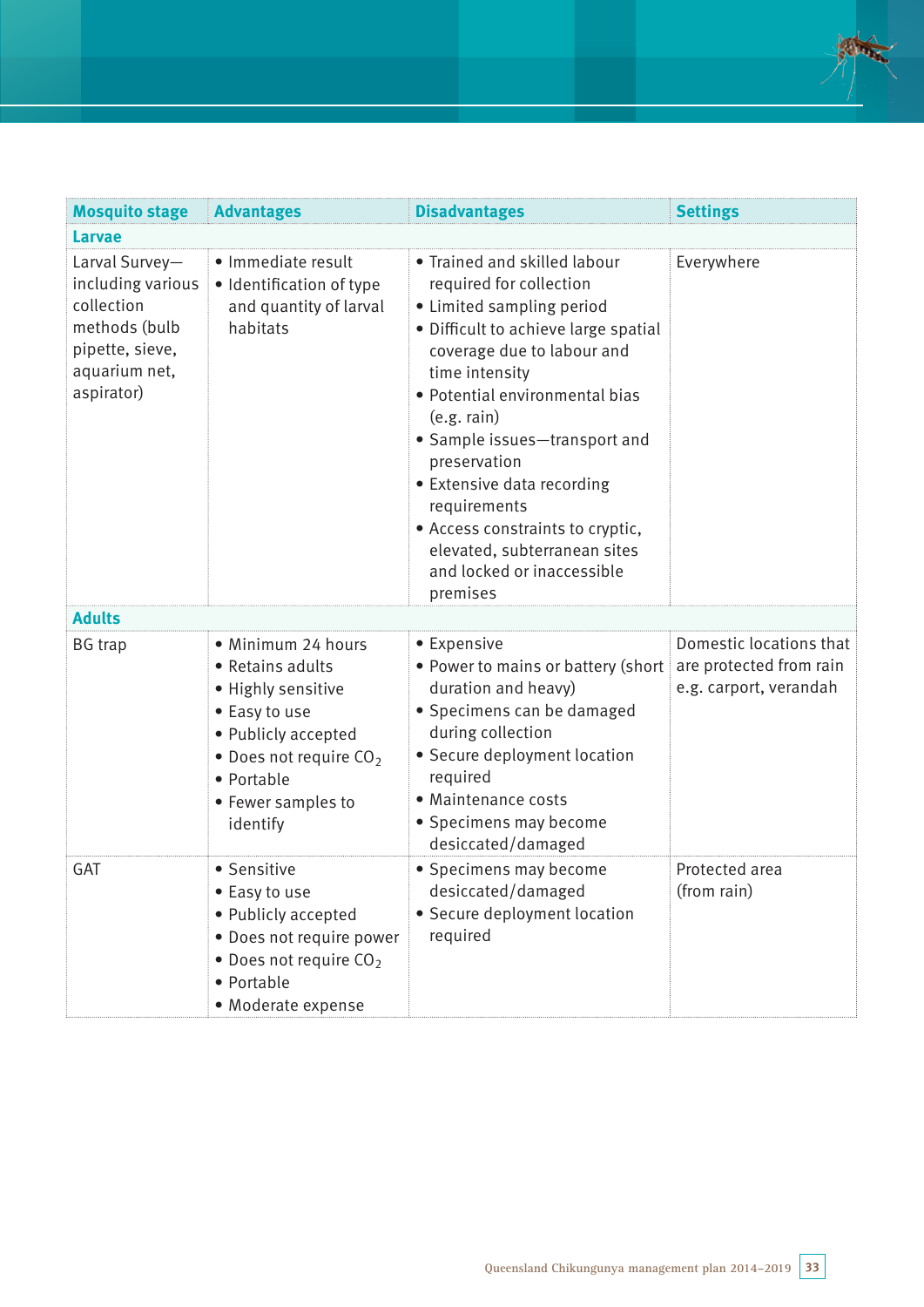| <b>Mosquito stage</b>                                            | <b>Advantages</b>                                                                                                                                                                                                                                 | <b>Disadvantages</b>                                                                                                                                                                                                                                                       | <b>Settings</b>  |
|------------------------------------------------------------------|---------------------------------------------------------------------------------------------------------------------------------------------------------------------------------------------------------------------------------------------------|----------------------------------------------------------------------------------------------------------------------------------------------------------------------------------------------------------------------------------------------------------------------------|------------------|
| EVS/CDC trap                                                     | • 24 hour deployment<br>• Easy to use<br>· Outdoor use                                                                                                                                                                                            | • Large number of species<br>collected, but inefficient for<br>primary vectors Ae. aegypti or<br>Ae. albopictus<br>• Moderate cost<br>$\bullet$ CO <sub>2</sub> required<br>• Batteries required<br>• Secure location required for<br>deployment<br>• Maintenance required | Outdoors         |
| Human landing<br>catches                                         | · Immediate result<br>• Sensitive<br>• Inexpensive<br>• No power/ $CO2$ required                                                                                                                                                                  | • Collector exposure to mosquito<br>bites (and potential virus)<br>• Human ethics considerations<br>(approval required)<br>• Difficult to standardise                                                                                                                      |                  |
| Backpack<br>aspirators,<br>sweep net,<br>mechanical<br>aspirator | · Immediate result<br>• Target specific resting<br>sites                                                                                                                                                                                          | · Intrusive for residents<br>• Less sensitive than BG trap<br>• Heavy to carry<br>• Mosquito has to be present<br>at same time as operator,<br>therefore timing can be critical                                                                                            | Indoors/outdoors |
| <b>Sample identification</b>                                     |                                                                                                                                                                                                                                                   |                                                                                                                                                                                                                                                                            |                  |
| Morphological<br>identification                                  | $\bullet$ Cheap<br>• Can be done in the<br>field/onsite<br>· Immediate<br>identification                                                                                                                                                          | • Requires expertise<br>• Difficult/unreliable if samples<br>are damaged or if larvae are<br>early instars<br>• Unreliable if considering<br>morphologically similar species<br>• Impractical for eggs or pupae<br>(require rearing)                                       | <b>NA</b>        |
| Molecular<br>identification<br>(PCR)                             | • Can be used for all life<br>stages<br>• Can pool large numbers<br>of specimens or<br>samples into one<br>sample for analysis,<br>reducing cost and time<br>required to identify<br>· Useful validation tool<br>for absence of target<br>species | • Requires technical expertise<br>• Cost (particularly in areas<br>where sample pooling not<br>appropriate)<br>• Time delay<br>• Available only in central<br>laboratory facilities (transport<br>implications)                                                            |                  |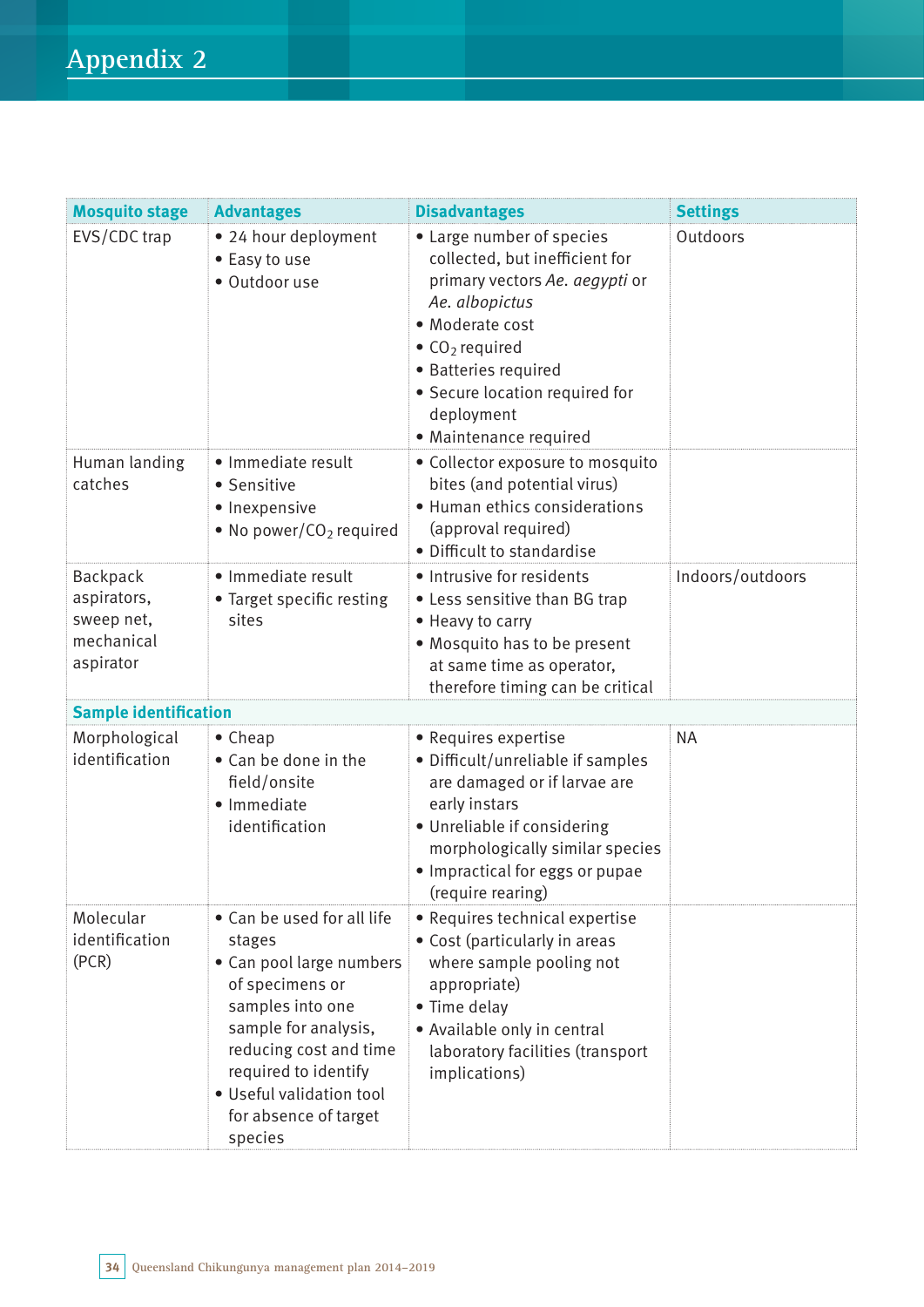

# **Diagnostic chikungunya virus tests**

| <b>Test</b>                                           | <b>Details</b>                                                                                                                                                                                                                                                                                                                                                                                                                                                                                                                                                    | <b>Location</b>                                                                                                   |
|-------------------------------------------------------|-------------------------------------------------------------------------------------------------------------------------------------------------------------------------------------------------------------------------------------------------------------------------------------------------------------------------------------------------------------------------------------------------------------------------------------------------------------------------------------------------------------------------------------------------------------------|-------------------------------------------------------------------------------------------------------------------|
| Haemag-<br>glutination<br>inhibition test<br>(HAI)    | This test is performed as an alphavirus group test incorporating<br>RRV, BFV, SINV and CHIKV. It detects total antibodies and can detect<br>seroconversion when pair sera are tested in parallel. This test can<br>differentiate CHIKV infections in most cases though cross-reactions with<br>the other viruses can occur. Where a four-fold or higher titre to CHIKV<br>is detected over the other viruses, infection with CHIKV is indicated.<br>Where a four-fold or greater rise in titre is detected between paired<br>sera, recent infection is confirmed. | <b>FSS Public</b><br><b>Health Virology</b><br>Laboratory,<br><b>Brisbane</b><br>Other interstate<br>laboratories |
| Alphavirus<br>microsphere<br>immunoassay<br>(Luminex) | This test is also performed as an alphavirus group test using individual<br>microspheres coupled to RRV, BFV, SINV and CHIKV. The test tests for<br>IgG and IgM separately. Differentiation of infecting viruses is often<br>possible, particularly with the IgM assay.                                                                                                                                                                                                                                                                                           | <b>FSS Public</b><br><b>Health Virology</b><br>Laboratory,<br><b>Brisbane</b>                                     |
| In house IgG and<br>IgM ELISA                         | Assays developed by each laboratory                                                                                                                                                                                                                                                                                                                                                                                                                                                                                                                               | Interstate<br>reference labs                                                                                      |
| Euroimmun IgG<br>and IgM IFA                          | Commercial IFA                                                                                                                                                                                                                                                                                                                                                                                                                                                                                                                                                    | Unknown                                                                                                           |
| <b>CTK</b> biotech<br>Onsite IgM rapid<br>test        | Commercial rapid test                                                                                                                                                                                                                                                                                                                                                                                                                                                                                                                                             | Unknown                                                                                                           |
| NovaLisa IgG<br>Capture and IgM<br><b>ELISA</b>       | <b>Commercial ELISA</b>                                                                                                                                                                                                                                                                                                                                                                                                                                                                                                                                           | Unknown                                                                                                           |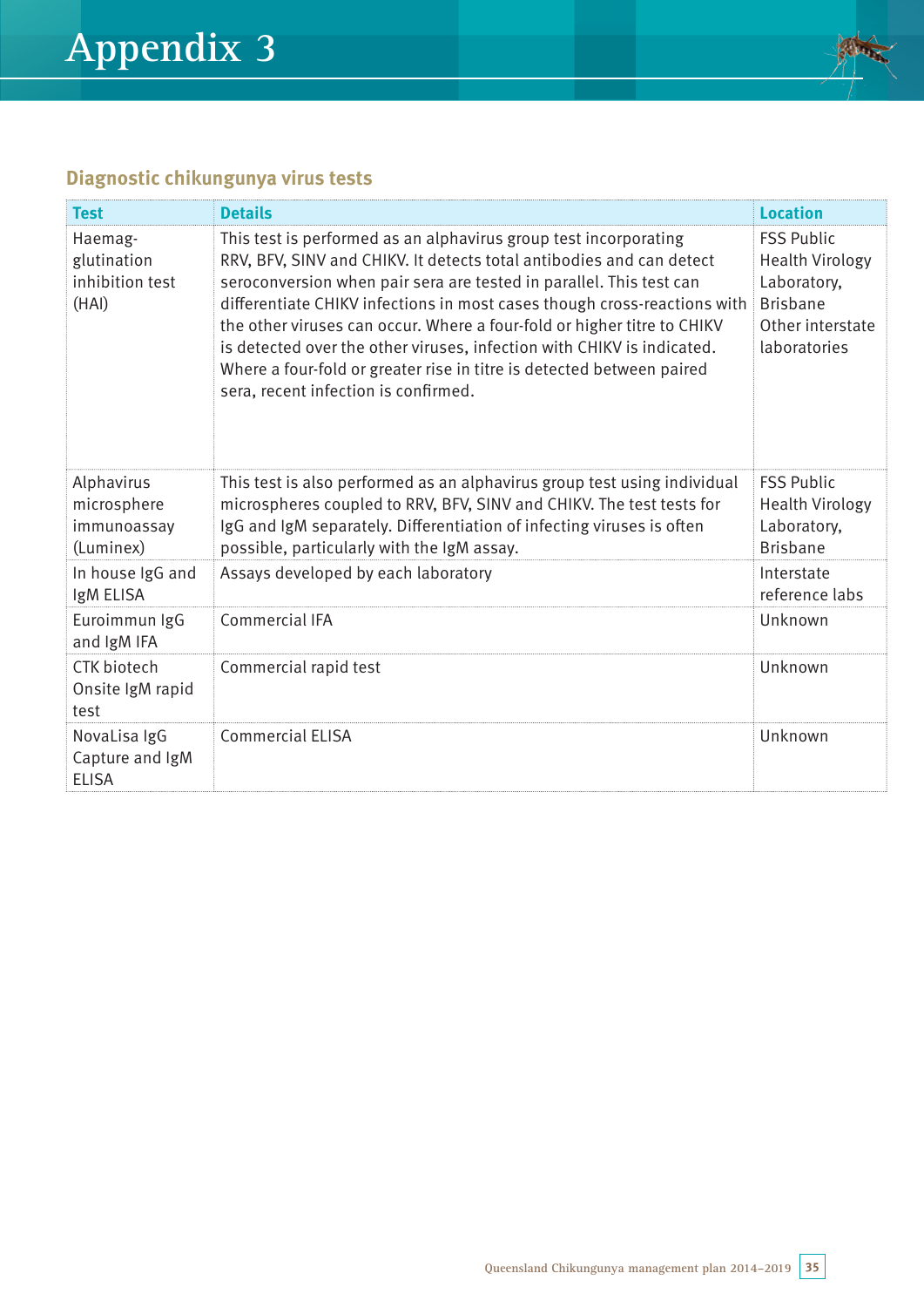# **Appendix 3**

| <b>Test</b> | <b>Details</b>                                                                                                                                                                                                                                                                                                                                                                                                                                                                                                                                                                                                                                                                                                                                                                                   | <b>Location</b>                                                              |
|-------------|--------------------------------------------------------------------------------------------------------------------------------------------------------------------------------------------------------------------------------------------------------------------------------------------------------------------------------------------------------------------------------------------------------------------------------------------------------------------------------------------------------------------------------------------------------------------------------------------------------------------------------------------------------------------------------------------------------------------------------------------------------------------------------------------------|------------------------------------------------------------------------------|
| RT-PCR      | The CHIKV real-time TaqMan (reverse transcriptase polymerase chain<br>reaction) RT-PCR test is a very rapid and specific test for CHIKV that is<br>based on detection of viral nucleic acid (RNA). The RT-PCR targeting<br>the envelope 1 gene (E1), is usually only useful during the first week<br>of the illness (0-5 days following onset of symptoms) before rising<br>neutralising antibodies clear the virus from circulation. The sensitivity<br>of the test can be affected by transport and storage conditions and it is<br>preferred that samples be kept cold at 4 degrees Celsius during transit.                                                                                                                                                                                   | <b>FSS Public</b><br><b>Health Virology</b><br>Laboratory<br><b>Brisbane</b> |
|             | Suitable specimens for this test include serum, CSF, tissue and synovial<br>fluid. FSS will also test EDTA blood, but serum should be collected<br>wherever possible. It is preferable to obtain a minimum of 0.5 mL of<br>any of the liquid sample types to enable initial and repeat testing if<br>required.                                                                                                                                                                                                                                                                                                                                                                                                                                                                                   |                                                                              |
|             | A 'detected' CHIKV PCR test is definitive and confirmation of an acute,<br>recent CHIKV infection. A 'not detected' result however, must be<br>interpreted with caution and in conjunction with serology findings.<br>Hence all samples submitted for CHIKV RT-PCR testing will automatically<br>be scheduled for serological investigation. Where clinical suspicion of<br>CHIKV infection is high, a second sample should be collected to look for<br>a seroconverison and rise or fall in IgM/IgG antibodies.                                                                                                                                                                                                                                                                                 |                                                                              |
|             | Currently CHIKV is not endemic in Australia, however there have<br>been several human cases identified following the return of viraemic<br>travellers. Frequency of detection has recently escalated with cheaper<br>airfares and an increase in direct flights to CHIKV endemic locations.<br>During an outbreak, RT-PCR tests play an important part in the<br>diagnosis of CHIKV infections which at presentation, can be confused<br>clinically with other illnesses such as dengue. A positive RT-PCR<br>result may also provide a definitive result in the absence of a specific<br>serology result (due to cross-reactivity with other alphaviruses e.g.<br>Ross River virus, Barmah Forest virus, and Sindbis virus) or when only a<br>presumptive IgM from a single sample is obtained. |                                                                              |
|             | Early detection and diagnosis by RT-PCR and/or virus isolation can<br>greatly assist Public Health management and vector control strategies.<br>Public Health virology can also perform specific Ross River virus,<br>Barmah Forest virus, Sindbis virus and dengue TaqMan RT-PCR for<br>exclusion purposes. In addition to these, conventional alphavirus group<br>or CHIKV RT-PCR (gel-based) may be performed to assist diagnosis or<br>facilitate sequencing investigations.                                                                                                                                                                                                                                                                                                                 |                                                                              |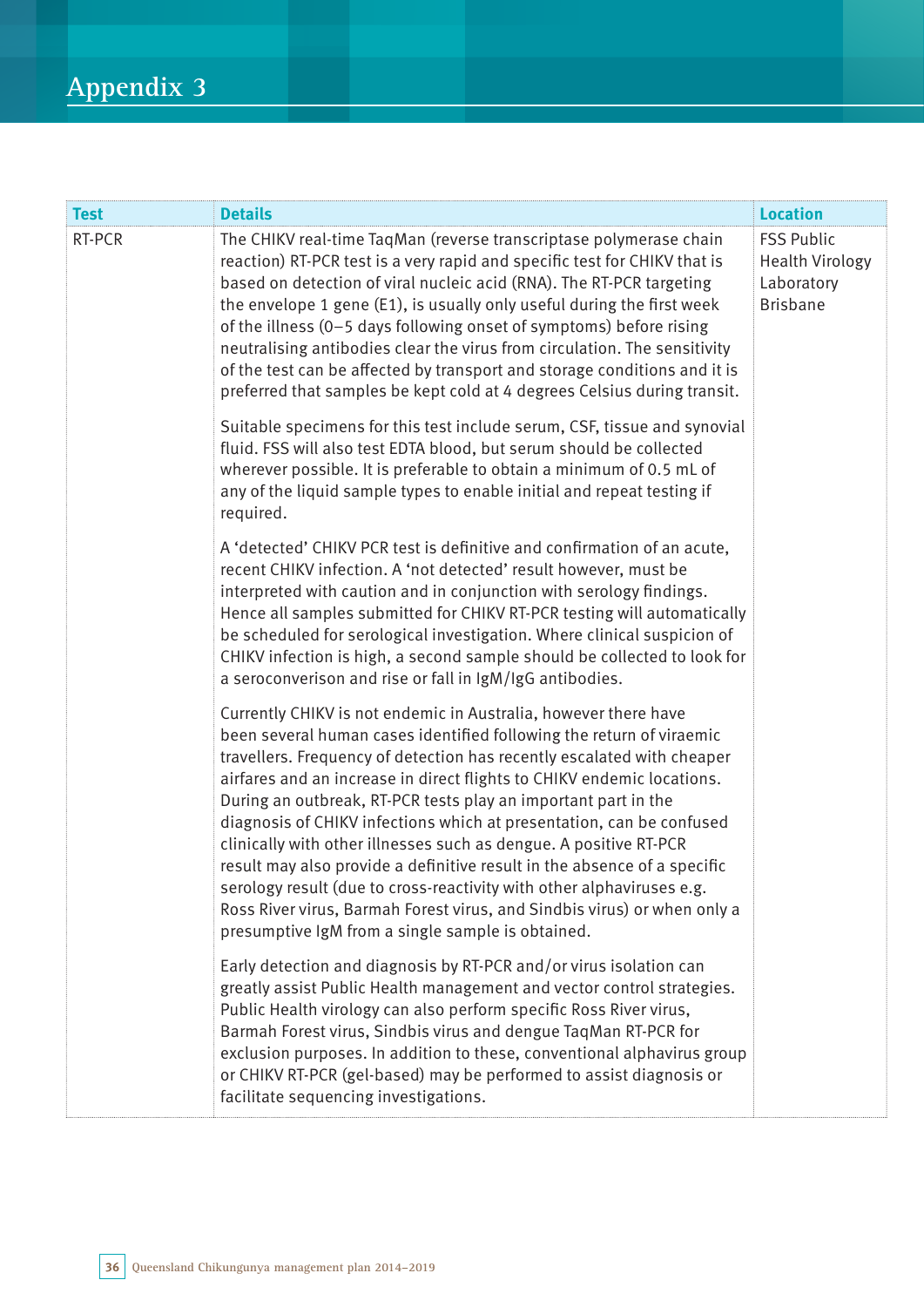| <b>Test</b>                                  | <b>Details</b>                                                                                                                                                                                                                                                                                                                                                                                                                                                                                                                                                                                                                                                                                                                                                                                                                                                                                                                                                                    | <b>Location</b>                                                              |
|----------------------------------------------|-----------------------------------------------------------------------------------------------------------------------------------------------------------------------------------------------------------------------------------------------------------------------------------------------------------------------------------------------------------------------------------------------------------------------------------------------------------------------------------------------------------------------------------------------------------------------------------------------------------------------------------------------------------------------------------------------------------------------------------------------------------------------------------------------------------------------------------------------------------------------------------------------------------------------------------------------------------------------------------|------------------------------------------------------------------------------|
| RT-PCR (cont)                                | Early detection and diagnosis by RT-PCR and/or virus isolation can<br>greatly assist Public Health management and vector control strategies.<br>Public Health virology can also perform specific Ross River virus,<br>Barmah Forest virus, Sindbis virus and dengue TaqMan RT-PCR for<br>exclusion purposes. In addition to these, conventional alphavirus group<br>or CHIKV RT-PCR (gel-based) may be performed to assist diagnosis or<br>facilitate sequencing investigations.                                                                                                                                                                                                                                                                                                                                                                                                                                                                                                  |                                                                              |
| Virus isolation                              | Acute phase samples submitted for CHIKV testing are also suitable<br>for virus isolation via cell culture. Sample types are the same as<br>given for CHIKV RT-PCR. CHIKV is currently classified in Australia as<br>a PC3 (physical containment level 3) pathogen and its manipulation<br>and growth is restricted to a limited number of certified laboratories.<br>Although virus isolation may take as long as 3-4 weeks to perform,<br>recovery of the infecting agent from the patient sample provides a<br>definitive diagnosis of an acute infection. In rare cases, mutations of<br>the viral genome may affect the sensitivity of molecular investigations<br>such as RT-PCR. Viral culture can be used to amplify the virus and<br>provide additional stocks of the pathogen for diagnostics. Recovery<br>of CHIKV isolates is also valuable for maintaining an historical<br>arbovirus reference collection that is vital for future research and test<br>development. | <b>FSS Public</b><br><b>Health Virology</b><br>Laboratory<br><b>Brisbane</b> |
| Nucleic Acid<br>Sequencing and<br>Genotyping | Detection of specific CHIKV RNA via RT-PCR or recovery of live virus<br>following isolation/culture will enable nucleic acid sequencing<br>and determination of viral genomic signatures. Further molecular<br>investigations can be performed to ascertain specific virus strain and<br>genotypic classification. Current genotype designations for CHIKV<br>include Central/East/South African, Asian and West African groupings.<br>CHIKV strains implicated in the recent Indian Ocean/Mauritius outbreak<br>of 2005/2006 belong to the Central/East/South African genotype,<br>whilst representative East Timor and Indonesian CHIKV strains have<br>grouped in the Asian genotype. FSS has recently isolated CHIKV<br>belonging to both of these genotypes from viraemic patients.                                                                                                                                                                                          | <b>FSS Public</b><br><b>Health Virology</b><br>Laboratory<br><b>Brisbane</b> |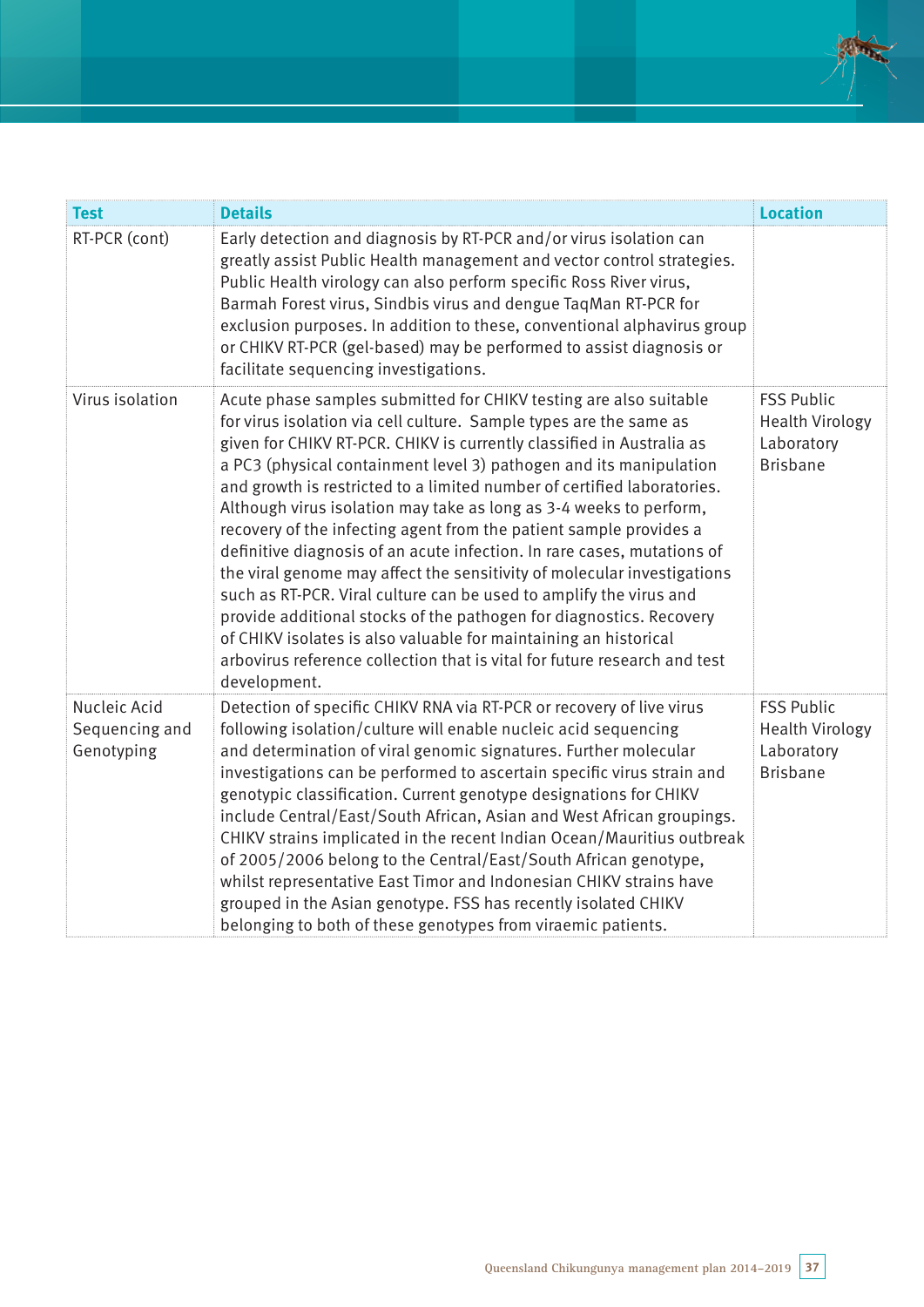# Chikungunya case report form

|                                                                                  | <b>Chikungunya Case Report Form</b>                                                       |     |                                   |            |                               |                                                  |
|----------------------------------------------------------------------------------|-------------------------------------------------------------------------------------------|-----|-----------------------------------|------------|-------------------------------|--------------------------------------------------|
|                                                                                  | Public Health Unit                                                                        |     |                                   |            |                               |                                                  |
| Government                                                                       |                                                                                           |     |                                   |            |                               |                                                  |
| <b>NOTIFICATION</b>                                                              |                                                                                           |     |                                   |            | Date initial response: //     |                                                  |
|                                                                                  |                                                                                           |     |                                   |            |                               |                                                  |
|                                                                                  |                                                                                           |     |                                   |            |                               |                                                  |
|                                                                                  |                                                                                           |     |                                   |            |                               |                                                  |
|                                                                                  |                                                                                           |     |                                   |            |                               |                                                  |
| <b>CASE DETAILS:</b>                                                             |                                                                                           |     |                                   |            |                               |                                                  |
| First name                                                                       |                                                                                           |     |                                   | Surname    |                               |                                                  |
|                                                                                  |                                                                                           |     |                                   |            |                               |                                                  |
|                                                                                  |                                                                                           |     |                                   |            |                               |                                                  |
| $\Box$ Aboriginal                                                                | □ Torres Strait Islander □ Aboriginal & Torres Strait Islander □ Non-Indigenous □ Unknown |     |                                   |            |                               |                                                  |
| English preferred language: $\square$ Yes                                        | $\Box$ No – specify $\Box$                                                                |     |                                   |            |                               | Ethnicity: - specify <b>Ethnicity:</b> - specify |
|                                                                                  |                                                                                           |     |                                   |            |                               |                                                  |
|                                                                                  |                                                                                           |     |                                   |            |                               |                                                  |
|                                                                                  |                                                                                           |     |                                   |            |                               |                                                  |
|                                                                                  |                                                                                           |     |                                   |            |                               |                                                  |
|                                                                                  |                                                                                           |     |                                   |            |                               |                                                  |
|                                                                                  |                                                                                           |     |                                   |            |                               |                                                  |
|                                                                                  |                                                                                           |     |                                   |            |                               |                                                  |
|                                                                                  |                                                                                           |     |                                   |            |                               |                                                  |
|                                                                                  |                                                                                           |     |                                   |            |                               |                                                  |
|                                                                                  |                                                                                           |     |                                   |            | Date of first consultation // |                                                  |
|                                                                                  | $\Box$ Arthralgia of small joints                                                         |     | $\Box$ Arthralgia of large joints |            | $\Box$ Headache               | $\Box$ Backache                                  |
|                                                                                  |                                                                                           |     |                                   |            |                               |                                                  |
|                                                                                  |                                                                                           |     |                                   |            |                               |                                                  |
|                                                                                  |                                                                                           |     |                                   |            | $\Box$ No                     | $\Box$ Unknown                                   |
|                                                                                  |                                                                                           |     |                                   |            |                               |                                                  |
|                                                                                  |                                                                                           |     |                                   |            |                               |                                                  |
| Mark as $+$ , $-$ or equivocal                                                   | Specimen dates                                                                            |     |                                   | <b>PCR</b> | <b>Virus Isolated</b>         | <b>Comments</b>                                  |
| CLINICAL DETAILS Onset of symptoms //<br>$\Box$ Fever $\Box$ °C<br>Hospitalised: |                                                                                           | lgM | IgG                               |            |                               |                                                  |
| Chikungunya                                                                      |                                                                                           |     |                                   |            |                               |                                                  |
| Dengue                                                                           |                                                                                           |     |                                   |            |                               |                                                  |
| Ross River Virus                                                                 |                                                                                           |     |                                   |            |                               |                                                  |
| Barmah Forest Virus                                                              |                                                                                           |     |                                   |            |                               |                                                  |
| Other                                                                            |                                                                                           |     |                                   |            |                               |                                                  |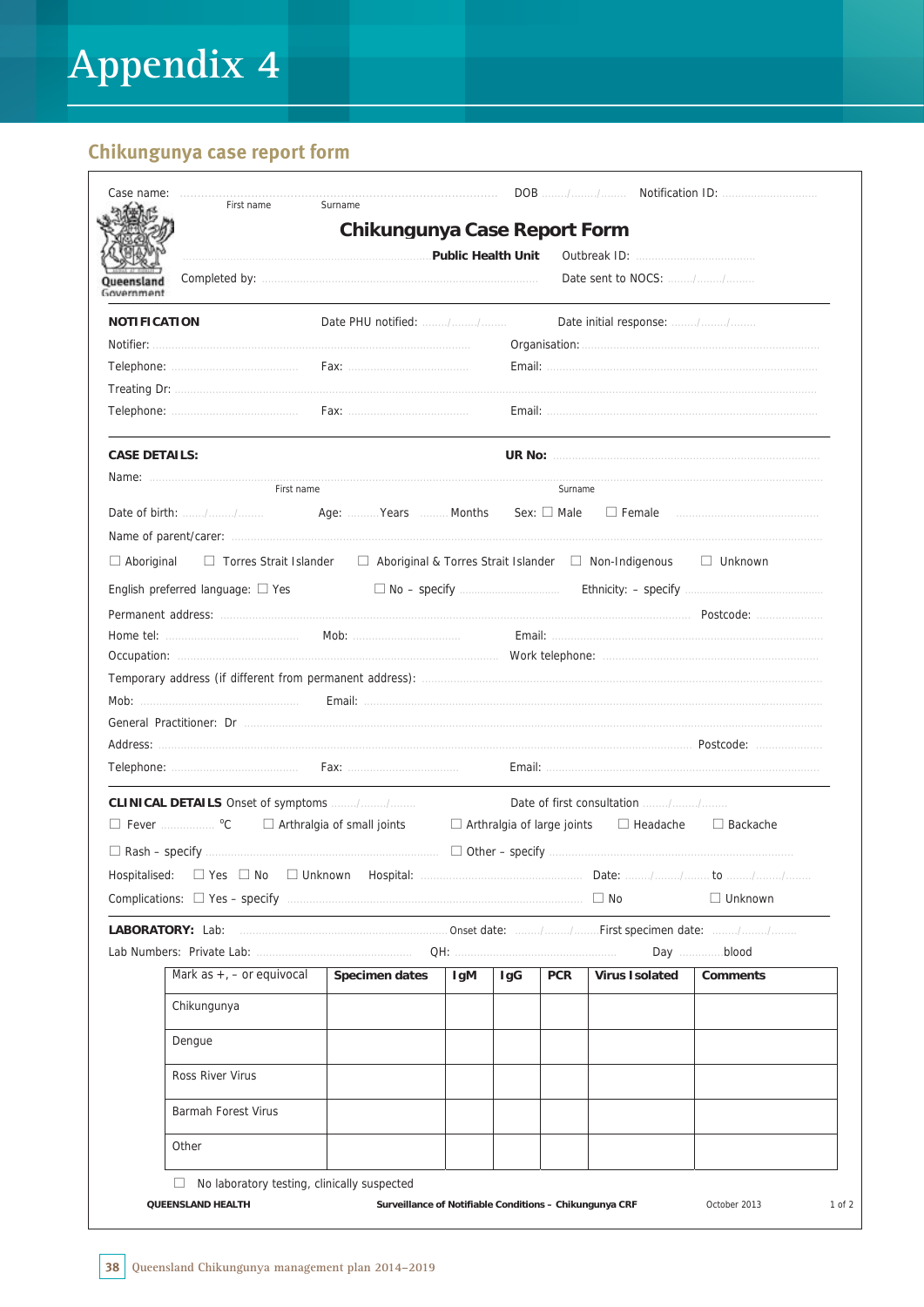

|                                  |                                                |                        | $\Box$ Probable case                                                                                                  |                                                                                                                                                                                                                                                                                                                 |
|----------------------------------|------------------------------------------------|------------------------|-----------------------------------------------------------------------------------------------------------------------|-----------------------------------------------------------------------------------------------------------------------------------------------------------------------------------------------------------------------------------------------------------------------------------------------------------------|
|                                  |                                                |                        |                                                                                                                       |                                                                                                                                                                                                                                                                                                                 |
| $\Box$ Died                      | Date of death: $\Box$ $\Box$ Died of condition |                        |                                                                                                                       | $\Box$ Unknown                                                                                                                                                                                                                                                                                                  |
| . / /<br>(Onset date - 12 days). | to<br>(Onset date - 2 days)                    |                        |                                                                                                                       |                                                                                                                                                                                                                                                                                                                 |
|                                  |                                                |                        |                                                                                                                       |                                                                                                                                                                                                                                                                                                                 |
|                                  |                                                |                        |                                                                                                                       | $\Box$ Unknown                                                                                                                                                                                                                                                                                                  |
|                                  |                                                |                        |                                                                                                                       |                                                                                                                                                                                                                                                                                                                 |
|                                  |                                                |                        |                                                                                                                       |                                                                                                                                                                                                                                                                                                                 |
|                                  |                                                |                        |                                                                                                                       |                                                                                                                                                                                                                                                                                                                 |
|                                  |                                                |                        |                                                                                                                       |                                                                                                                                                                                                                                                                                                                 |
|                                  |                                                |                        |                                                                                                                       |                                                                                                                                                                                                                                                                                                                 |
|                                  |                                                |                        |                                                                                                                       |                                                                                                                                                                                                                                                                                                                 |
|                                  |                                                |                        |                                                                                                                       | $\Box$ Day Mozzies                                                                                                                                                                                                                                                                                              |
|                                  |                                                |                        |                                                                                                                       | $\Box$ Day Mozzies                                                                                                                                                                                                                                                                                              |
|                                  |                                                | $\Box$ Screens         | $\Box$ Air con                                                                                                        | Day Mozzies                                                                                                                                                                                                                                                                                                     |
|                                  |                                                | $\Box$ Screens         | $\Box$ Air con                                                                                                        | $\Box$ Day Mozzies                                                                                                                                                                                                                                                                                              |
|                                  |                                                | $\Box$ Screens         | $\Box$ Air con                                                                                                        | $\Box$ Day Mozzies                                                                                                                                                                                                                                                                                              |
|                                  |                                                |                        |                                                                                                                       |                                                                                                                                                                                                                                                                                                                 |
|                                  |                                                |                        |                                                                                                                       |                                                                                                                                                                                                                                                                                                                 |
|                                  |                                                |                        |                                                                                                                       |                                                                                                                                                                                                                                                                                                                 |
|                                  |                                                |                        |                                                                                                                       |                                                                                                                                                                                                                                                                                                                 |
|                                  |                                                |                        |                                                                                                                       |                                                                                                                                                                                                                                                                                                                 |
| to<br>. / /<br>(Onset date)      | . / /<br>(Onset date + 12 days)                |                        |                                                                                                                       |                                                                                                                                                                                                                                                                                                                 |
|                                  |                                                | $\Box$ Screens         | $\Box$ Air con                                                                                                        | Day Mozzies                                                                                                                                                                                                                                                                                                     |
|                                  |                                                |                        |                                                                                                                       | $\Box$ Screens $\Box$ Air con $\Box$ Day Mozzies                                                                                                                                                                                                                                                                |
|                                  |                                                |                        |                                                                                                                       |                                                                                                                                                                                                                                                                                                                 |
|                                  |                                                | $\Box$ Screens         | $\Box$ Air con                                                                                                        | $\Box$ Day Mozzies                                                                                                                                                                                                                                                                                              |
|                                  |                                                | $\Box$ Screens         | $\Box$ Air con                                                                                                        | $\Box$ Day Mozzies                                                                                                                                                                                                                                                                                              |
|                                  |                                                | $\Box$ Screens         | $\Box$ Air con                                                                                                        | $\Box$ Day Mozzies                                                                                                                                                                                                                                                                                              |
| $\Box$ No<br>$\Box$ Yes          |                                                |                        |                                                                                                                       |                                                                                                                                                                                                                                                                                                                 |
| Age                              | Recent febrile illness                         | <b>Fact Sheet Sent</b> |                                                                                                                       | Date Fact Sheet Sent                                                                                                                                                                                                                                                                                            |
|                                  | $\Box$ Yes<br>$\Box$ No                        | $\Box$ Yes $\Box$ No   |                                                                                                                       | . / /                                                                                                                                                                                                                                                                                                           |
|                                  | $\Box$ No<br>$\Box$ Yes                        | $\Box$ Yes $\Box$ No   |                                                                                                                       | . / /                                                                                                                                                                                                                                                                                                           |
|                                  |                                                |                        | $\Box$ Screens<br>$\Box$ Screens<br>Work address: www.communication.com/www.communication.com/www.com/www.com/www.com | Was the case in Northern Queensland or overseas $1 - 12$ days prior to symptom onset? $\Box$ Yes $\Box$ No<br>During this time was there contact with confirmed/suspected case(s)? $\Box$ Yes $\Box$ No $\Box$ Unknown<br>Telephone: Contact type: Telephone: Contact type:<br>$\Box$ Air con<br>$\Box$ Air con |